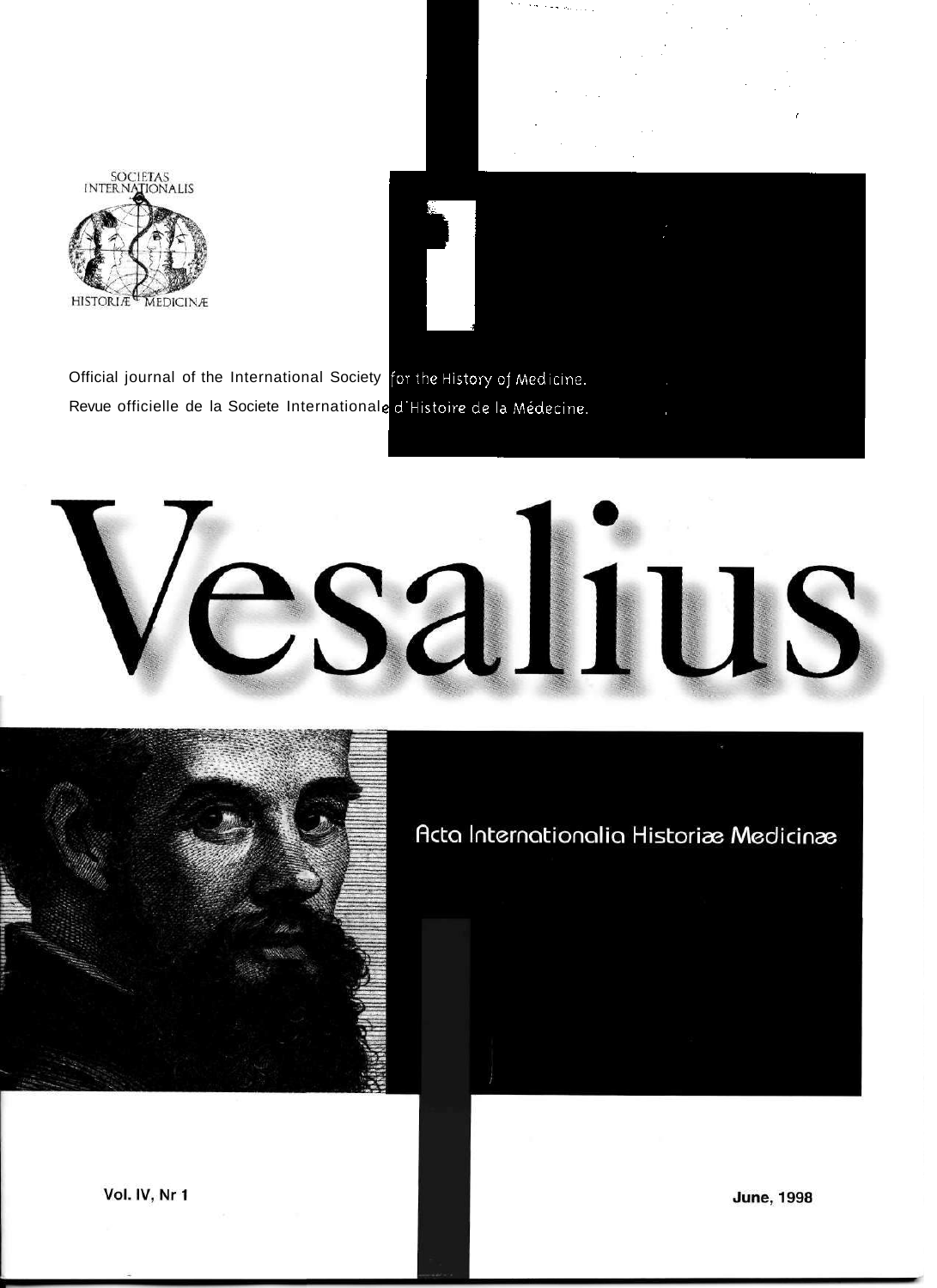Official journal of the International Society for the History of Medicine **Vesalius** Vesalius Revue officielle de la Societe Internationale d'Histoire de la Medecine **Acta Internationalia Historiae Medicinae** 

**EDITORS - EDITEURS**  Thierry Appelboom John Cule

### **ASSOCIATE EDITORS EDITEURS ASSOCIES**  Chester Burns

Alfredo Musajo-Somma Jean-Charles Sournia Jean-Pierre Tricot

**MANAGING EDITOR COORDINATION**  Diana Gasparon

**EDITORIAL BOARD COMITE DE REDACTION**  John Blair Simon Byl John Ford Eric Freeman Samuel Kottek Ynez Viole O'Neill Robin Price Hans Schadewaldt Alain Segal Michel Thiery Fernando Vescia Sue Weir

**SUBSCRIPTION ABONNEMENT** 

Annual rate : 1,000 BEF Each issue : 550 BEF + postage

### **ADDRESS -ADRESSE**

Secretariat "Vesalius" Medical Museum 808 route de Lennik B - 1070 Brussels, Belgium Phone: 32/2/555.34.31 Fax : 32 / 2 / 555.34.71 e-mail : [dgasparo@resu1.ulb.ac.be](mailto:dgasparo@resu1.ulb.ac.be)

### **GUIDE FOR AUTHORS SUBMITTING MANUSCRIPTS (Please note change of reference style)**

Articles are accepted in either French or English. They should be typewritten in triplicate, using double spacing, with wide margins and numbered pages, on one side only of A4 size paper. A summary in both languages and a short biographical note should be added. The length usually accepted is about 3000 words. They will be submitted for refereeing before acceptance for publication. Authors using word processors are also asked to supply a diskette (Macintosh) whenever possible. All articles must be original. Authors must confirm that these and any illustrations are not subject to copyright elsewhere. If the copyright of illustrations is not owned by the author, they must be accompanied by the owner's permission to reproduce. Authors will be asked to sign a transfer of copyright. References should be numbered sequentially in the text and arranged in numerical order at the end. Each reference should contain names and initials of authors and full title of paper or work. Journal name should be followed by year, wolume number, first and last page of reference. References to books should include date and place of publication and publishers.

All typescripts should be submitted to : Diana Gasparon, Managing Editor Vesalius Erasmus University Hospital, Medical Museum, Route de Lennik 808, 1070 Brussels, Belgium

### **INSTRUCTIONS AUX AUTEURS (Attention : changement de style pour les références)**

Les articles sont acceptés en français ou en anglais. Ils doivent être dactylographiés avec un double interligne, une marge blanche, des pages numérotées, papier A4, et envoyés en trois exemplaires. Ils doivent être accompagnés d'un résumé dans les deux langues et d'une notice biographique de l'auteur. Ils seront soumis au comité de lecture avant publication. La longueur du texte ne devrait pas excéder 3.000 mots. Tous les articles doivent être originaux. Les auteurs doivent confirmer que ceux-ci, ainsi que leurs illustrations, ne sont pas sujets au copyright. Si les illustrations ne sont pas la propriété de l'auteur, elles doivent être accompagnées d'une permission de reproduction. Les auteurs devront signer un transfert de copyright. Les auteurs utilisant un ordinateur sont priés d'envoyer si possible une disquette (Macintosh). Les références devront être numérotées dans le texte et rangées par ordre numérique à la fin de l'article. Chaque référence devra contenir les noms et les initiales des auteurs, le titre de l'article ou du travail en entier ainsi que le nom du journal qui devra être suivi de l'année, du numéro de volume, des première et dernière pages de la référence. Les références de livres devront indiquer la date et le lieu de publication ainsi que le nom des éditeurs.

Tous les manuscrits doivent être soumis à :

Diana Gasparon, Managing Editor Vesalius

Hôpital Erasme, Musée de la Médecine, Route de Lennik 808, 1070 Bruxelles, Belgique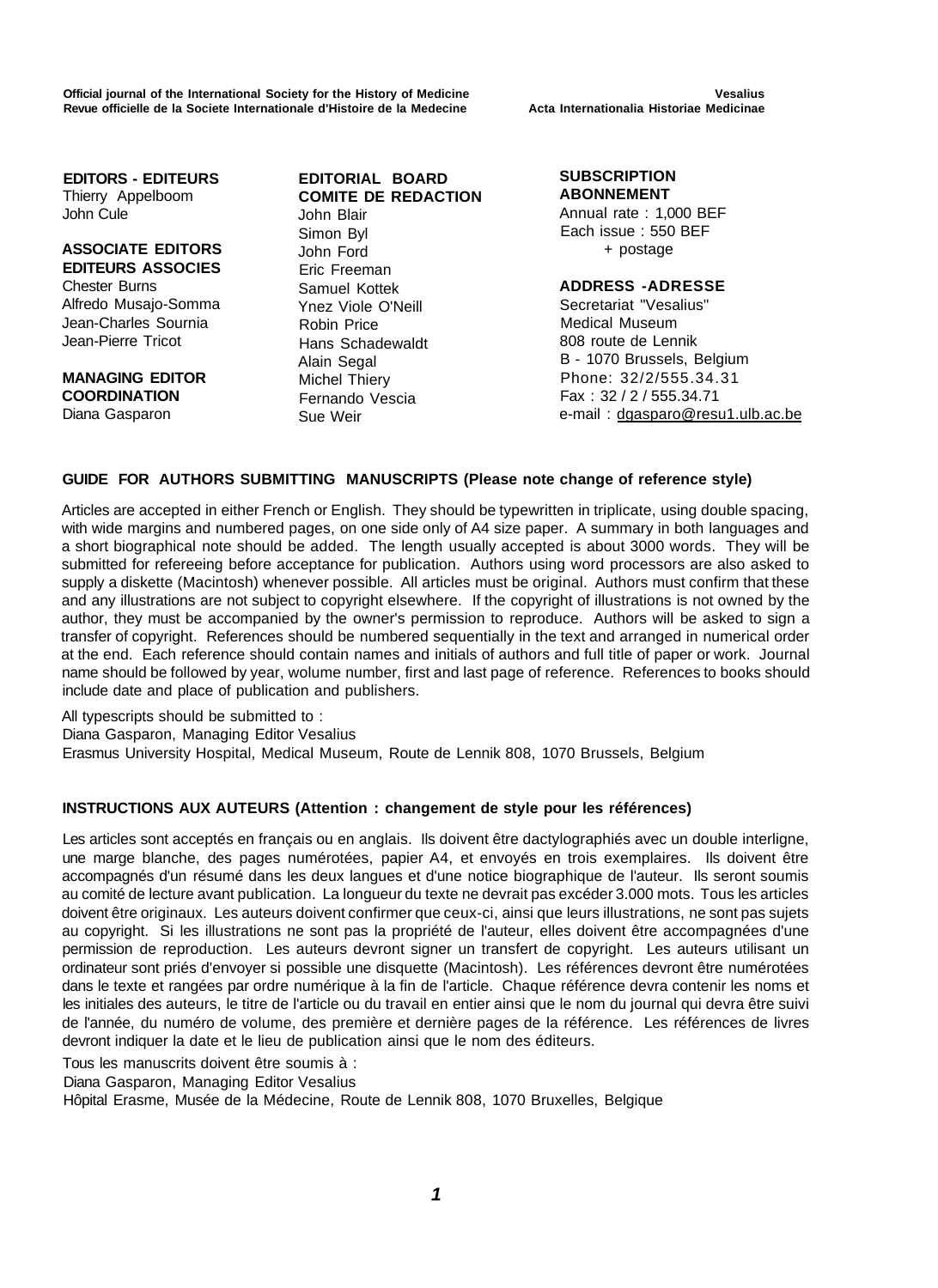#### **Editorial, Vesaiius, VI, 1, 2,1998**

## **Editorial**

It was as a medical student in wartime London that I was persuaded into my first job as editor on the King's College Hospital Gazette. An inducement was the secluded privacy of the Gazette Office on the top floor of the hospital. This also gave an excellent view of the Blitz, which was not in itself always conducive to peace of mind in that elevated situation.

Many of us were given student house officer appointments. These were not, as at present, in the preregistration year following qualification, but very much a student post before qualification. Later, if you were fortunate, you became a qualified houseman, as 'a proper doctor', whilst awaiting being called up as a medical officer to one of His Majesty's Armed Services. These jobs could either be at the parent hospital or a satellite at the periphery, on the outskirts of Greater London, to which the patients were regularly evacuated.

It was not all grimness and gloom in war torn London. Strange things happen to brighten the lives of students. It was thus that I first became acquainted with the name of Robert Bentley Todd (1809-1860) BA MD FRCP FRS, described by M. Lawson Crosfill in this issue of Vesaiius, whose statue stands outside the hospital, facing Denmark Hill. It was opposite a public house called The Fox Under the Hill, which became known to us as The Fox Very Much Under the Hill after it was bombed.

Professor Bentley Todd was brought to my editorial attention because someone had cemented a chamber pot on his head. This was regarded by the Dean as an act of desecration, but the identity of the culprit, undoubtedly a medical student, was never discovered.

King's men have frequently claimed that Todd provided the eponym for a 'hot toddy', a popular remedy of whisky and hot water taken last thing at night and recommended for warding off a 'chill'. This attribution was given credence by a passing reference in Willoughby Lyle's King's and some King's men (1), remarking that 'it is possible that there is some particular significance in the term "toddy"!' Lyle regarded Bentley Todd as 'the greatest clinical neurologist Britain produced until the time of Hughlings Jackson (1885-1911)'. He was also the man mainly responsible for the founding of the hospital in 1839.

The association of a frivolous therapeutic nightcap with the name of a medical hero, revered by a statue raised in a place of honour in his own hospital, seemed an impertinence to the young student looking up at it; though perhaps not as impertinent as the chamber pot. But Crosfill's revelations confirm that it may well have found a place in his alcoholic pharmacopoeia.

Reflecting on these boyhood reminiscences prompted a further brief look into the association. The Shorter OED (2) gives an etymological origin (1609) for the word 'toddy' from the similar pronounciation of the Hindustani word tar for a palm tree, of which the fermented sap is made into an intoxicating liquor. The authoritative Jonathan Pereira says that fermentation of Palm Sugar yields Toddy. (3) (He adds that distillation of palm wine produces an ardent spirit called Arrack.)

Its use in English as 'a beverage composed of whisky or other spirituous liquor with hot water and sugar' did not appear until 1786. (2) This was certainly a popular home remedy in twentieth century Britain. All of these etymological sources for 'toddy' pre-date the professor's medical practice. Was he familiar with them?

The mystery deepens when the French Pharmacopoeia of 1965 (4) describes Todd's Potion, Potion dite de Todd, or Potion alcoolisee au Rhum consisting of Rum 50 g, cinammon tincture 5 g, syrup 40 g, water to 150 ml ? Was this the genuine prescription of Robert Bentley Todd ?

#### References.

- 1. Lyle, H. Willougby. King's and some King's men. Oxford University Press. London: Humphrey Milford 1935. 63. 2. The Shorter Oxford Dictionary on Historical Principles. Rev. & ed. C.T.Onions. London: George Newnes Ltd., 1933.
- 3. Pereira, Jonathan. The elements of materia medica and therapeutics. 3rd ed. 1850. Vol.2 Pt1. 1032.

4. Pharmacopee Francaise, VIII Edition, CodexFranCais; Pharmacopoea Gallica; CodexMedicamentarius Gallicus. 1965. Cited by Extra Pharmacopoeia Martindale, 25th ed. Ed. R.G.Todd. London: The Pharmaceutical Press, 1967.

> John Cule **Editor**

The views expressed in articles are those of the authors.

Les articles n'engagent que la responsabiiite de leurs auteurs. © Societas International Historiae Medicinae, Brussels, 1998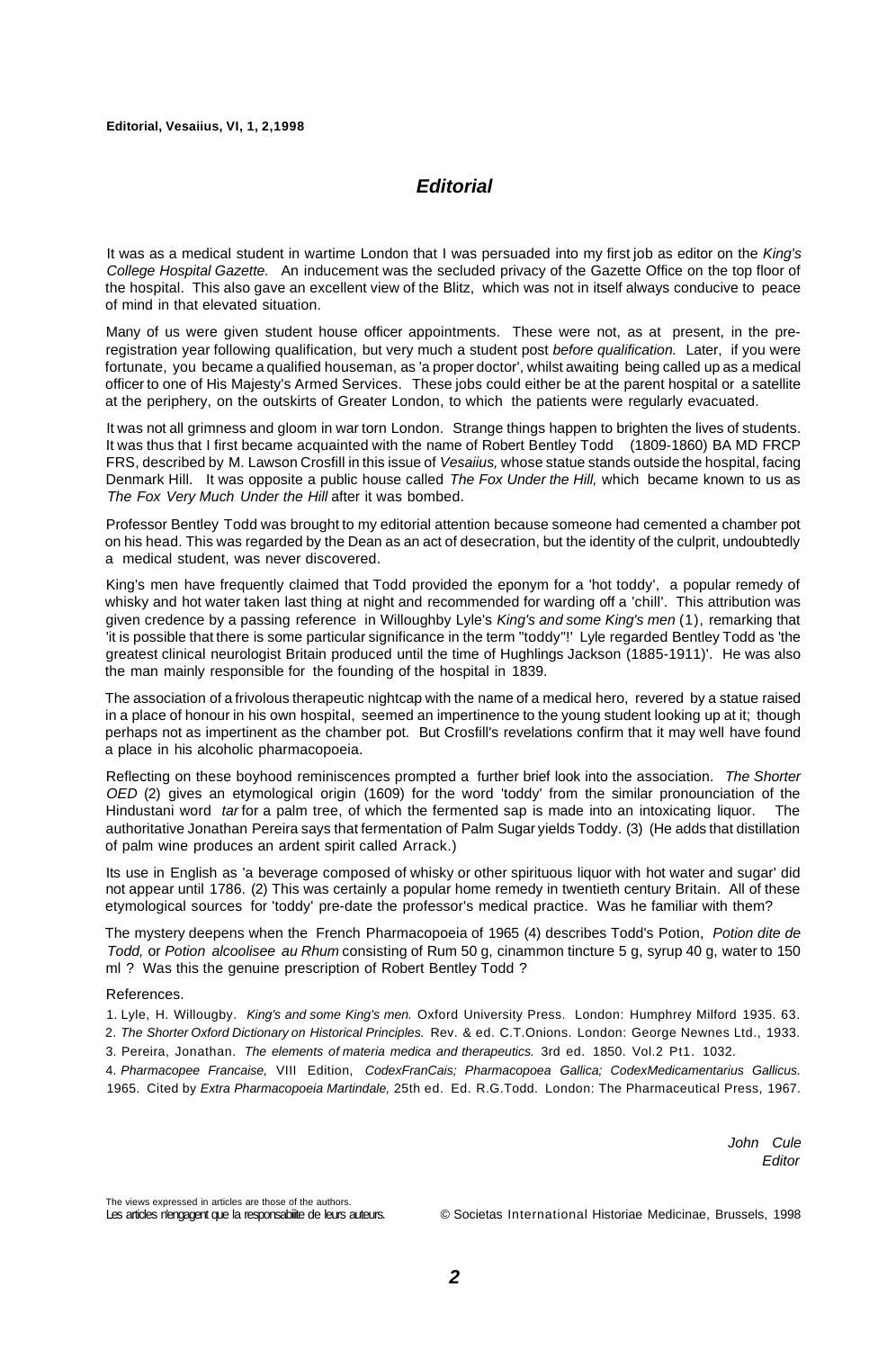# **Ibn Al Jazzar and the Kairouan medical school of the tenth century AD**

#### S. Ammar

#### **Summary**

This brief account of the Tunisian physician Ibn Al Jazzar heralds the Congress of the International Society for the History of Medicine to be held in his native country in September 1998. His life work reveals him as a pioneer in distinguishing the arts of medicine and pharmacy.

#### **Résumé**

Cette brève contribution sur le médecin tunisien ibn Al Jazzar introduit le congrès de la Société Internationale d'Histoire de la Médecine qui se tiendra dans son pays d'origine en septembre 1998. Son oeuvre en a fait un des principaux pionniers de l'art de guérir et de la pharmacie.

Abu Jaafar Ahmad Ibn Al Jazzar (898 AD) led an exemplary life. He studied the Koran, theology, grammar and literature at an early age and received his first instruction in medicine from his father Ibrahim, an oculist and from his uncle Abu-Bakr, a renowned Kairouan doctor. His principal master was Isaac Ibn Suleiman Al Israili, under whom he studied Greek and Arab works such as those of Dioscorides and Galen, Aristotle, Hippocrates, Sapour Ibn Sahl, Al Kindi, Ibn Massawayh, and Ibn Omrane.

Of a calm and reserved temperament, Ibn Al Jazzar refused lucrative official positions at court, preferring to give consultations without charge to the poor. He professed and practised in the prestigious scientific institution 'Beit El Hikma' or house of wisdom, built in the reign of Caliph El Moez (953-975). The historian Ibn Abi Oussaibia records that his prescriptions, dispensed by himself as therapist and pharmacist, were then supplied by his assistant Rachiq, working from a purpose-built pharmacy

**Sleim Ammar, Vice President of the International Society for the History of Medicine, Rue Juba 6, 1082 Tunis, Tunisia** 

in the hall of his master's house. His book, Kitab EkFouqara, (Medicine forthe poor) emphasised the most efficient and cheapest therapies.

He exemplified the distinct roles of the physician and pharmacist in his own practice. He published at least forty three works, pamphlets and epistles, principally in the fields of medicine and pharmacy.

Reputed for the rigour of his teaching and his skill in therapeutics, Ibn Al Jazzar's best known work was the practically named Zad El Mousa firwa QaoutElHadhir(Prov\s\on forthe traveller and the day's subsistence). It was later translated by Constantinus Africanus, without naming the author, under the title Viaticum and was destined to play an important role in the medical renaissance of Europe. Translated into Greek, it is quoted amongst the first four Arab works in a Western language, and as such was taught in the European medical faculties at least until the 17th century.

Zad El Mousafir opens with the classification of diseases, and their names in Persian, Greek and Syriac together with their popular synonyms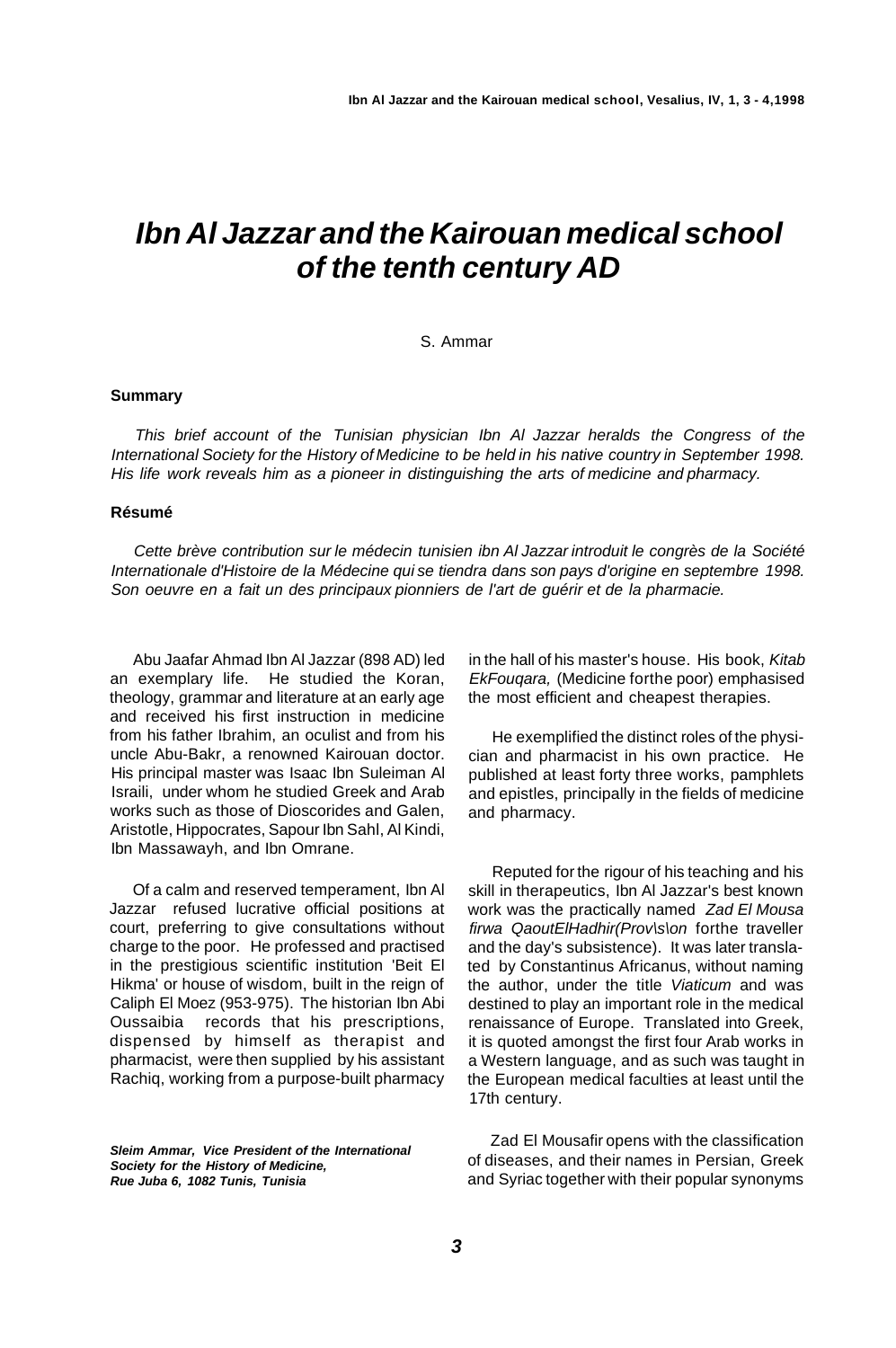followed by their etiology. A brief physiology precedes symptomatology and treatment, minor surgery and finally the use of minerals (salts, copper, arsenic and mercury). His work covers illnesses of the head and neck, lung and stomach and other viscera, the liver and kidneys, the genital organs and skin; viz. vascular cephalalgia, epilepsy, migraine, hemiplegia, mental confusion, comas, acute delirum, amnesia, insomnia and its treatment, narcolepsy and paralysis agitans. A chapter is devoted to love-sickness. The various skin complaints include hair-loss, leprosy, eczema, ulcers and abscesses.

The second great medico-pharmaceutical treatise by Ibn Al Jazzar is known as // itimad fi AlAdouia al Mofrada ( Basic treatise on simple medicines) and ranks as one of the most important since the De materia medica of Dioscorides. The Itimad records 280 simple medicaments with theirtherapeutic properties, theirfaking and possible substitutions. Ibn Al Jazzar describes more than thirty pharmaceutical formulas, some of which are still in use today.

Siassat Essibyane wa tadbiruhum (Infant and child care and the education of children) is the first complete work on paediatrics and child care. This treatise was re-published in 1968 by the Tunisian Publishing House.

Other well known works by Ibn Al Jazzar are found in the manuscripts of a Treatise on stomach disease'; 'Of simple medicines' ; 'Ailments of the elderly' ; 'Of medicine for the poor'; ' Epistle on urines', 'The substitution of medicaments' ; 'On perfumes' and 'Diseases with identical causes and different symptoms'. Other interesting works attributed to Ibn Al Jazzar have unfortunately been lost; notably, 'Of the danger of bleeding unnecessarily'; 'On sleep and sleeplessness', and 'On tubercular leprosy, its causes and its treatment'.

Ibn Al Jazzar produced a considerable volume of work, remarkable for its quality. His

**Ahmed Ibn Al Jazzar a Kairouan (An allegorical composition made by Dr Sleim Ammar from a postage stamp of AH Bellagha)** 



importance lies in his concern to classify and differentiate between medical specialties such as infant and child care, epidemiology, gasroenterology, geriatrics, hygiene and therapeutics, whilst his broad knowledge of pharmacy marks its recognition and becomes a turning point in its history.

#### **Bibliography**

- Ben Mrad, Brahim. Abu Jaafar Ahmed Ibn al Jazzar. Brochure published by the National Cultural Committee for the Millenium, Tunis: 24 Oct. 1983.
- Ben Milad, Ahmed. Ecole Medicate de Kairouan, These de doctorat en medecine, Paris :1933.
- Jazi,Radhi. Le Millenaire d'lbn al Jazzar, Ed Le pharmacien du Maghreb n°8, July 1984, pp10-14. Revue d'Histoire de la pharmacie XXXIII, 269, June 1986, pp 110-114.
- Hila, Mohamed Habib. Siassitialsybiane wa tab biruhum, Maison tunisienne de I'edition, Imprimerie El Manar, Tunis: 1986
- Kataya, Salmane. Kitab al Fokara Book of the poor, Lab Merck-Sharp and Dohme, Chibret. France, PressedesColoprints, Paris: 1983.
- Kataya, Salmane. Kitab al Maida wa Mudawatiha, Book of the stomach and its therapeutics. Ed Ministry of Culture, Bagdad: 1980.
- Homer, Charles. The science of the Arabs. Studies on the history of medieval sciences, Cambridge,Mass: 1928.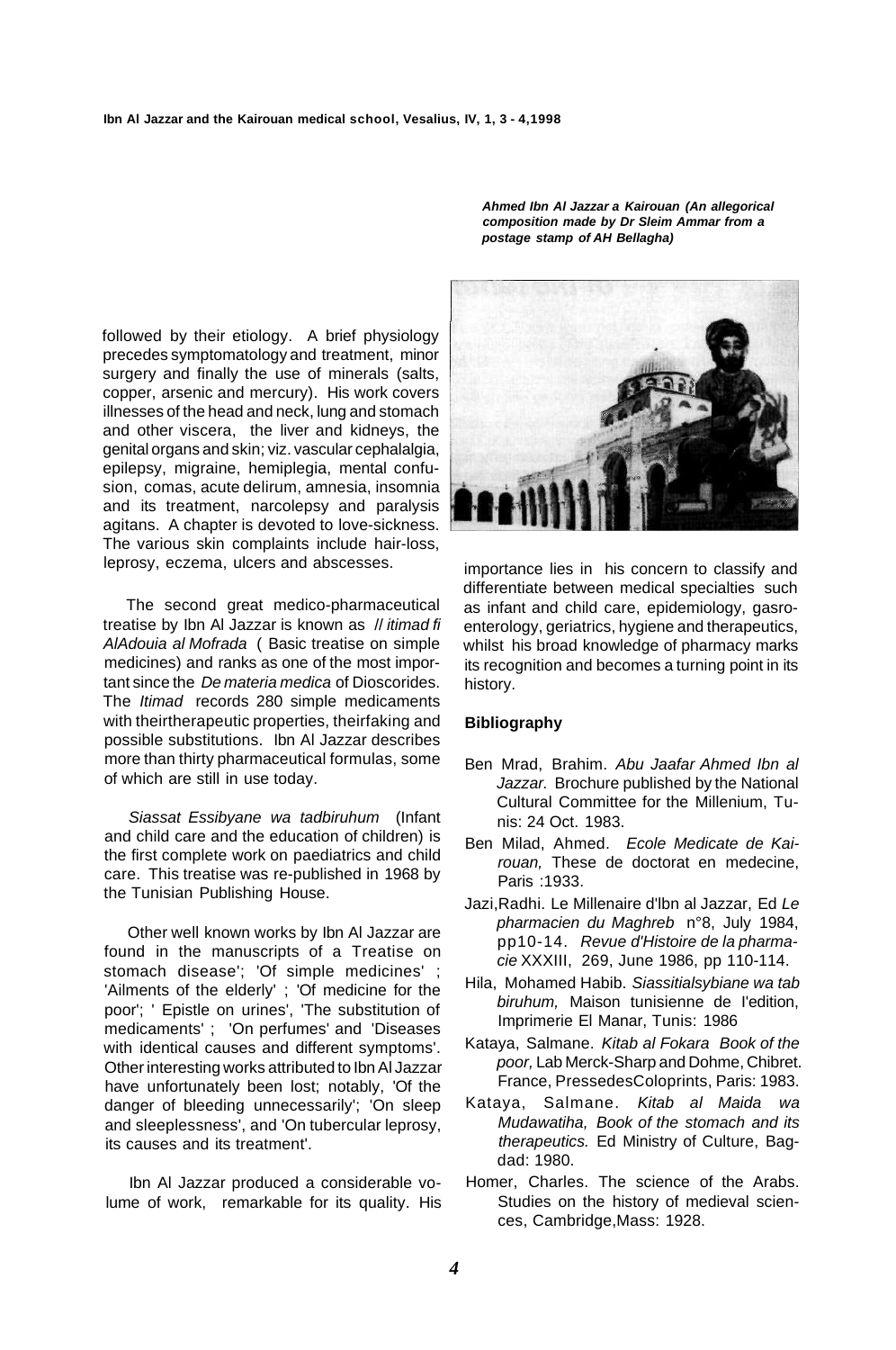## **Medical Declarations on Temperance**

#### M. L. Crosfill

#### **Summary**

As early as 1736, the Royal College of Physicians submitted to Parliament a representation concerning the excessive consumption of spirituous liquors. No further authoritative statement was made for nearly a century, by which time the first Temperance and Total Abstinence societies had been formed. Many medical men were happy to support the call for moderation and a number of societies issued declarations signed by local practitioners; however, fear of losing patients meant that few doctors supported total abstinence. In addition, alcohol was widely used as a therapeutic agent. In spite of this, declarations were issued in 1839 and in 1847 which were essentially "teetotal" in tone. Most of the declarations were reported only in the temperance journals. That of 1871 was entirely different; it was circulated to every doctor on the medical register and publicised in full in all the national newspapers. It was signed by the Presidents of the Royal Colleges and by 233 others; it condemns the "inconsiderate prescription" of alcohol and questions its value as a food or as a medicine. The therapeutic arguments and the impact of the volte face of the medical establishment in supporting the declaration are examined, as is the reaction of the lay press.

#### **Résumé**

Dès 1736, le Collège royal des Médecins a présenté au Parlement un rapport au sujet de la consommation extrême des spiritueux. Durant un siècle, il n'y avait plus eu d'exposé de cette nature faisant autorité; dans l'intervalle, les sociétés de tempérance et d'abstinence totale se sont organisées. Les médecins furent contents de seconder l'appel à la modération et quelques sociétés ont publié des déclarations signées par des médecins de quartier; cependant, la crainte de perdre des clients provoqua un manque d'appui pour l'abstinence complète. En plus, l'alcool était partout utilisé comme agent thérapeutique. Malgré cela, des déclarations sortirent en 1839 et en 1847, elles furent rédigées en des termes qui pouvaient encourager l'approbation des indépendants. La majorité des déclarations ne furent annoncées que dans les journaux de tempérance. Celle de 1871 fut totalement différente. On l'a envoyée à chaque médecin repris sur les registres des médecins et on en fit une publication complète dans tous les journaux nationaux. La déclaration fut signée par les Présidents des Collèges royaux et par 233 autres. La déclaration condamne "la prescription inconsidérée d'alcool" et remet en question sa valeur en tant que nourriture ou médicament. Les arguments thérapeutiques et le choc du volte-face de l'établissement médical à l'appui de la déclaration sont examinés avec le contre-coup de la presse du jour.

What would appear to be the first formal authoritative pronouncement by the medical profession on the subject of alcohol abuse was made in 1725. It took the form of a 'humble representation' by the College of Physicians in

**M. Lawson Crosfill, Polmennnor Farmhouse, Heamoor, Penzance TR20 8UL, Great Britain** 

London and was addressed to the 'Honbl the House of Commons.' It was entrusted to Dr John Freind, Member of Parliament for Launceston but its subsequent fate is unknown. The document read as follows :

"... we have with concern observed, for some years past, the fatal effects of the frequent use of several sorts of distilled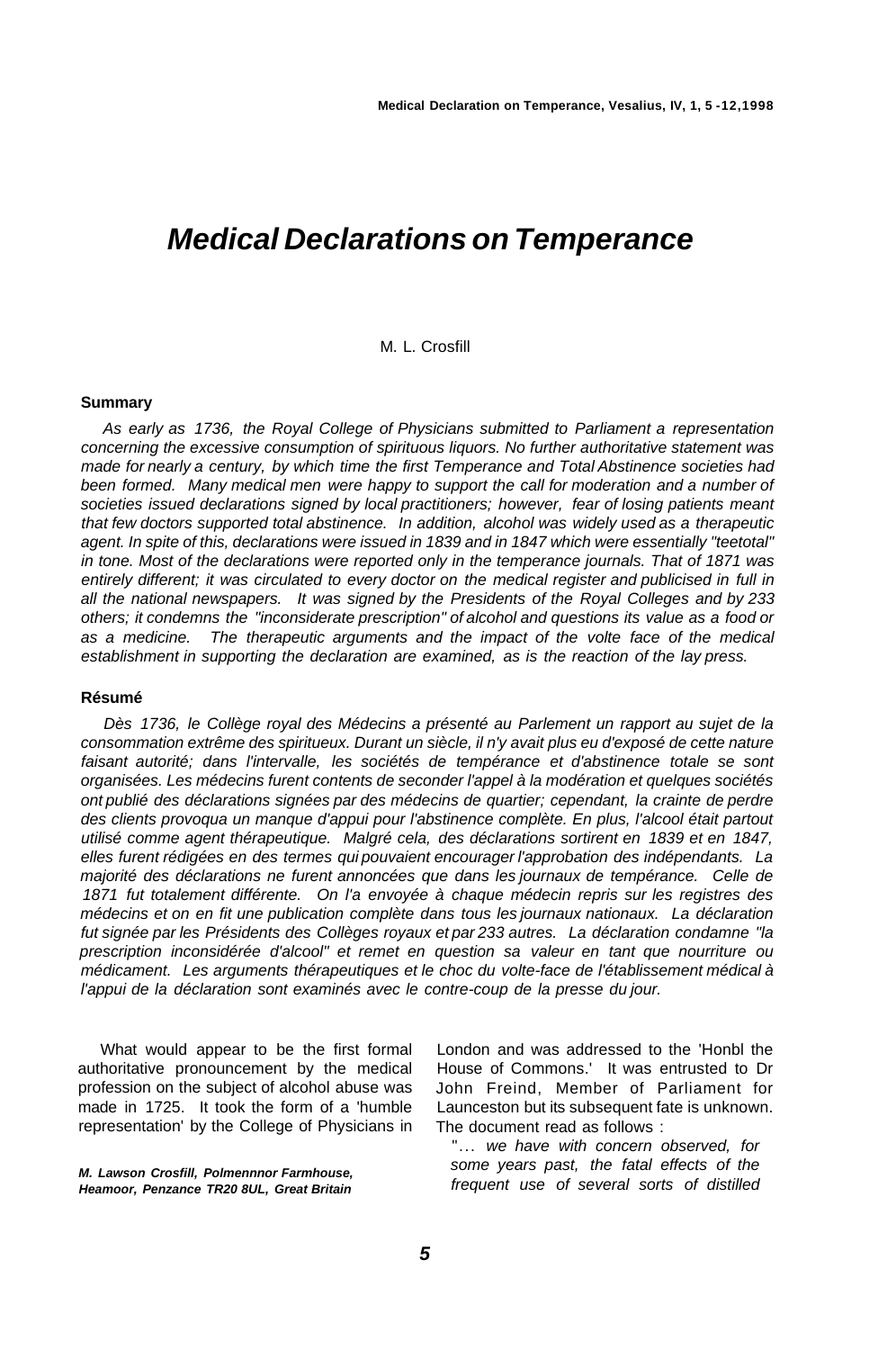spirituous liquors upon great numbers of both sexes, rendering them diseased, not fit for business, poor, a burthen to themselves and neighbours and too often the cause of weak, feeble and distempered children, who must be, instead of an advantage and strength, a charge to their country..." (1).

The College's declaration was issued as the 'gin craze' was reaching a climax. Four years later, in 1729 (2), an Act introduced the licensing of retailers and prohibited street trading. It was soon repealed but a series of subsequent enactments and rises in excise duty, although highly unpopular, was accompanied by a threefold drop in per capita consumption; by 1800, however, the peak figures of the early part of the century had again been matched and, thirty years later, well exceeded (3).

1830 is the year in which the English temperance movement began; members of temperance societies pledged themselves to abjure spirits, to avoid public houses (except on business!) and to be modest in their consumption of beer and wine - unless, of course, contrary medical advice was given. Such a moderate and sensible pledge seemed tailored to suit moderate and sensible people and the founder members of these societies typically included professionals such clergymen and doctors. There were, for example, four doctors on the thirty-two strong committee of the Bradford society, the first to be formed in England (4). Medical men were especially in demand because they could give a scientific gloss to the message. Many local societies issued 'Medical Declarations' during the 1830s - fifteen doctors signed in Gloucester (5), nineteen in Derby (6), thirty two in Worcester. The wording of all such statements was similar, so much so that one feels there must have been an agreed formula. Typical is that from Brighton (7) issued in 1832 which read :

"We, the undersigned, do hereby declare our conviction that ardent spirits are not to be regarded as a nourishing article of diet; that the habitual use of them is a principal cause of disease, poverty and misery, and that the disuse of them, except for medicinal purposes, would powerfully contribute to improve the health and comfort of the community."

Thirty four signed. Doctors appear to have been more than willing to put their names to these documents; that for Worcester (8) was signed by all the medical men in the city. Derby was said to have 23 practitioners; one signed all but the last clause, two refused, two were out of town; nineteen signed (sic !) (6).

The widespread medical support for the anti-spirits movement (support which well predates the temperance societies themselves (9) contrasts starkly with a lack of enthusiasm for the total abstinence ('teetotal') cause. Part of the reason for this was social; teetotallers were outspoken, demonstrative and tainted by association with dissenters, radicals, even chartists (10) - not the sort of company which an aspiring professional would seek; furthemore a doctor who tries radically to alter his patient's life style is not going to thrive in competition with more permissive colleagues. There was, however, another equally important factor and this was the perception of alcohol as a valuable, possibly essential therapeutic agent. It was held to be particularly useful in prolonged debilitating fevers where it acted as a nutritional support; it also possibly had a specific stimulant action on nerve tissue.

The one name most closely associated with alcohol therapy was that of Dr Robert Bentley Todd(1809-1860); a persuasive writer and a brilliant and influential teacher, he confirmed the orthodoxy of the treatment whilst, in his own practice, developing a dosage regime of heroic proportions. In his posthumously published volumes of clinical lectures (11) he instances a nurse whom he treated for septicaemia by giving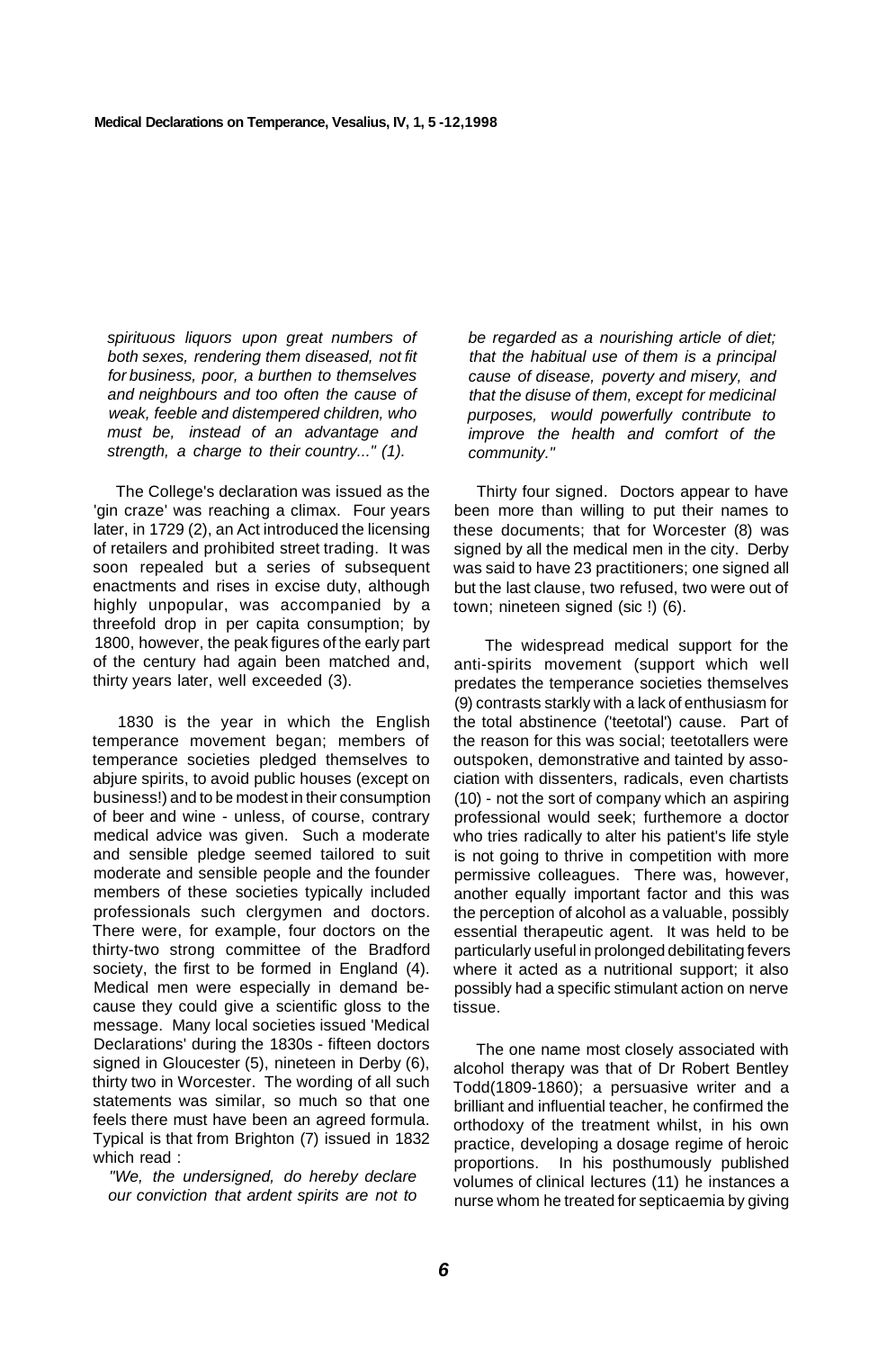her six pints of brandy over the course of a month. Harrison (12) quotes him as giving to a patient six pints in seventy two hours. It is small wonder that teetotal doctors initially, if grudgingly, accorded some value to alcohol as therapy. Even Henry Mudge, who eventually wrote a book on the treatment of disease without alcohol, at first accepted the orthodox opinion (13). A teetotal declaration, therefore, had to be carefully worded. What is described in the teetotal press as the 'First Medical Declaration' was drawn up by Dr Julius Jefferies "inventor of the respirator" in 1839 (14). The declaration explicitly denied that the habitual use of any alcoholic drink was beneficial to health, and averred that it was not "necessary for those subjected to physical labour. Large quantities do sooner or later prove iniurious to the human constitution, without any exception". It stopped short, however, of total prohibition. Some prestigious names are included among its seventy eight signatories but although reprinted many times in various temperance publications, it does not seem to have been publicised either in the national press or in the mainstream medical journals.

An altogether more ambitious effort was made by John Dunlop, a pioneer temperance worker. He very soon saw the need to 'convert the doctors' and the process of amassing signatures is recorded in his diary (15) where his wry sense of humour is given full reign :

"Many a scold the medical applicants received ... (the doctor's) idea was that a doctor's duty lay in healing his own patient but not in assisting in measures to lessen the number of theses generally I Let us hope that the amount of such homicides is small... apart from such considerations, a sober community would pay their bills better than is done at present."

#### Early in 1847 he writes

"... much harassed by temperance men from all quarters on the publication of the medical declaration ... this is one desired object but not in the present tumultuous state of physiological opinion on alcohol and when only a mere fraction of the medical world have acquiesced, immense numbers refusing to sign."

This 'tumultuous state of physiological opinion' was occasioned by Leibig's view, published in 1843, that alcohol, being totally assimilated (i.e. metabolised) in the body, protected the tissues from destructive oxydation. Further evidence suggested that it had a particular affinity for nervous tissue (16), both findings providing scientific support for Todd's clinical practice. The development of alternative views of the mode of action of alcohol has been reviewed by Warner (17) who, however, points out that clinicians were more prone to adapt physiological findings to their clinical beliefs than to adjust their clinical practice in the light of physiological advances.

The Dunlop declaration had a long gestation. A version was presented to the World Temperance Convention in 1846 but was modified in order to attract more support and finally issued in April 1847 with 1,000 signatures, a figure that was eventually doubled. The wording was carefully chosen to avoid committing any of the signatories to a particular course of action whilst at the same time emphasising the dangers of all forms of alcohol.

We, the undersigned are of the opinion

- 1) that a large portion of human misery, including poverty, disease and crime is induced by the use of alcoholic or fermented liquors or beverages.
- 2) that the most perfect health is compatible with total abstinence from all such intoxicating beverages, whether in the form of ardent spirits or as wine, beer, ale, porter, cider etc.
- 3) that persons accustomed to such drinks may, with perfect safety, discontinue them entirely, either at once or gradually after a short time.
- 4) that the total and universal abstinence from alcoholic liquors and beverages of all sorts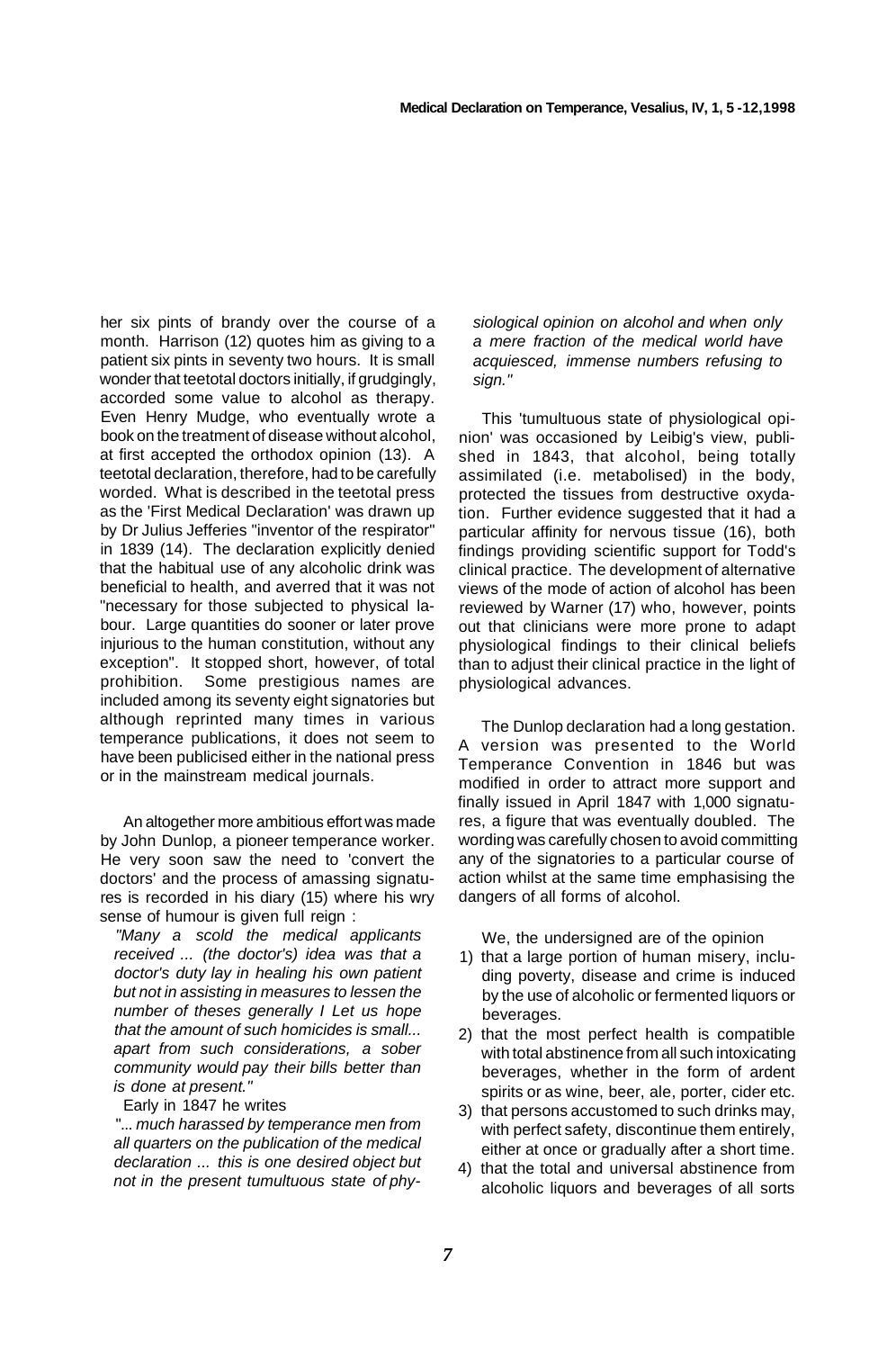would greatly contribute to the health and prosperity, the morality and happiness of the human race.

Once again there was little mention in the medical press, although (Sir) John Forbes who had been instrumental in obtaining the signatures of Sir James Clark and a reluctant Sir Benjamin Brodie referred to it in a article (described by Dunlop as a splendid 'blow-out') (18) in his British and Foreign Medical Review'(19). This is a restrained and critical assesment of temperance arguments. The writer is clearly sympathetic and there is more reliance on anecdotal evidence than would be acceptable today, but the physiological and therapeutic aspects are fully set out in what is a useful and comprehensive review. As it happens Dunlop issued the declaration with some diffidence, noting in his diary :

"The certificate is little known out of temperance circles and is generally despised there (when known) since the doctors still drink. On the whole, the stroke of the movement is to get 7,000 more names on the certificate - this would settle and compose the medical world into solidity."

Despite this comment, some attempt was made to advertise nationally and Dunlop notes "The daily London press begins to speak more favourably ... a favourable sidewind from the slaygood Times."

These declarations, if they did nothing else, helped to create an identifiable medical temperance lobby. In the decade following Todd's death in 1860 (with, if not from, hepatic cirrhosis (20)) the debate on the merits a.nd demerits of alcohol as therapy was carried on, perhaps with less passion, in the columns of the medical press. Lallemand's view (21) that alcohol was not metabolised in the body but excreted unchanged, was accepted with enthusiasm by the movement as destroying the whole rationale of the treatment. Chambers referred to the

French work in describing alcohol as a drug whose... "primary action is anaesthetic, causing a diminution of vitality of the nervous system" a statement which was the subject of a editorial in the British Medical Journal (22). In 1862 John Higginbottom produced for the 30th Annual Meeting of the British Medical Association in Exeter a review of forty years experience of the non-alcoholic treatment of disease (23) whilst in 1868 Dr Gairdner, speaking at the same meeting in Oxford, explicitly condemned the excesses of Todd although accepting that alcohol, in smaller doses did have some value (24).

By the end of the decade it was clear that there was a need for a dispassionate and reasoned debate on the subject both of alcohol as therapy and of alcohol in the diet. Such a call was made by Eastwood (25) and was echoed by Ernest Hart, himself a sympathiser, in an editorial. The original intention was to set up a conference of "medical men, including those of the highest class ... with a view to giving the subject a more thorough discussion than it has yet had." (26) The editorial referred not unfavourably to an article by a Dr Mc Murtry "On the Duties of Medical Men in relation to the Temperance Movement" which had been published in the Medical Temperance Journal (27). Hart was then contacted by Mr Rae, secretary of the National Temperance League, presumably with a view to organising such a discussion.

The call for a debate resulted in a series of temperance breakfasts, hosted by the League and held during the annual meetings of the B.M.A. - a series which lasted 40 years and may well have turned what appeared originally to be the views of fanatical extremists into a proper subject for enquiry. A second outcome was yet another declaration.

The 1871 Medical Declaration concerning Alcohol was a remarkable document. It is best quoted in full: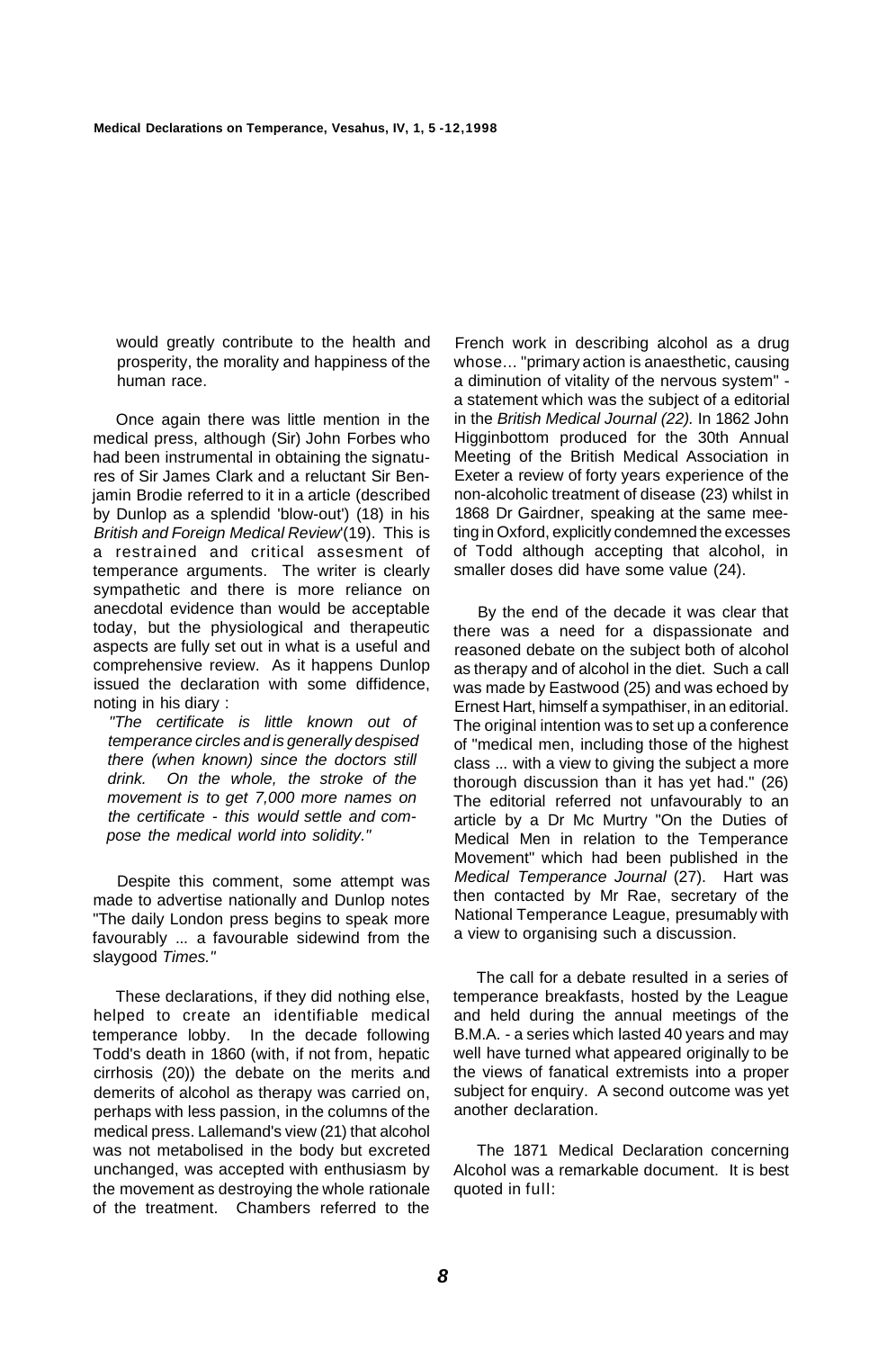Declaration on Temperance, Vesalius, IV, 1, 5 -12,1998

"As it is believed that the inconsiderate prescription of large quantities of alcoholic liquids by medical men for their patients has given rise, in many instances, to the formation of intemperate habits, the undersigned, while unable to abandon the use of alcohol in the treatment of certain cases of disease, are yet of the opinion that no medical practitioner should prescribe it without a sense of grave reponsibility. They believe that alcohol, in whatever form, should be prescribed with as much care as any powerful drug, and that the directions for its use should be so framed as not to be interpreted as a sanction for excess, or necessarily for the continuance of its use when the occasion is past.

They are also of the opinion that many people immensely exaggerate the value of alcohol as an article of diet, and since no class of men see so much of its ill effects, and possess such power to restrain its abuse, as members of their own profession, they hold that every medical practitioner is bound to exert his utmost influence to inculcate habits of great moderation in the use of alcoholic liquids.

Being also firmly convinced that the great amount of drinking of alcoholic liquors among the working classes of this country is one of the greatest evils of the day, destroying (more than anything else) the health, happiness and welfare of those classes, and neutralising, to a large extent, the great industrial prosperity which Providence has placed within the reach of this nation, the undersigned would gladly support any wise legislation which would tend to restrict, within proper limits, the use of alcoholic beverages, and gradually introduce habits of temperance.

278 signatures were appended and it is clear that here were the great and the good of the profession. The Presidents of both Royal

ORIGINAL MEDICAL TEMPERANCE DECLARATION.  $1871$  $12.1$ THE ABOUL SIGNATURES WERE DETAINED THROUGH PERSONAL VISITATION By M5 ROBERT: RAE.

Colleges and the President of the General Council of Medical Education headed the list which included 39 Fellows of the Royal Society, 67 physicians and 52 surgeons from major London hospitals (including not a few from Todd's old hospital, King's College), 66 provincial hospital physicians and others with senior positions in the Army or at Court.

Elaborate measures were taken to ensure maximum publicity; the Declaration was printed in the leading medical journals and in the daily newspapers. A copy was sent by the National Temperance League to every doctor on the medical register. The immediate reaction in the editorial columns of the medical journals was encouraging. The British Medical Journal (28),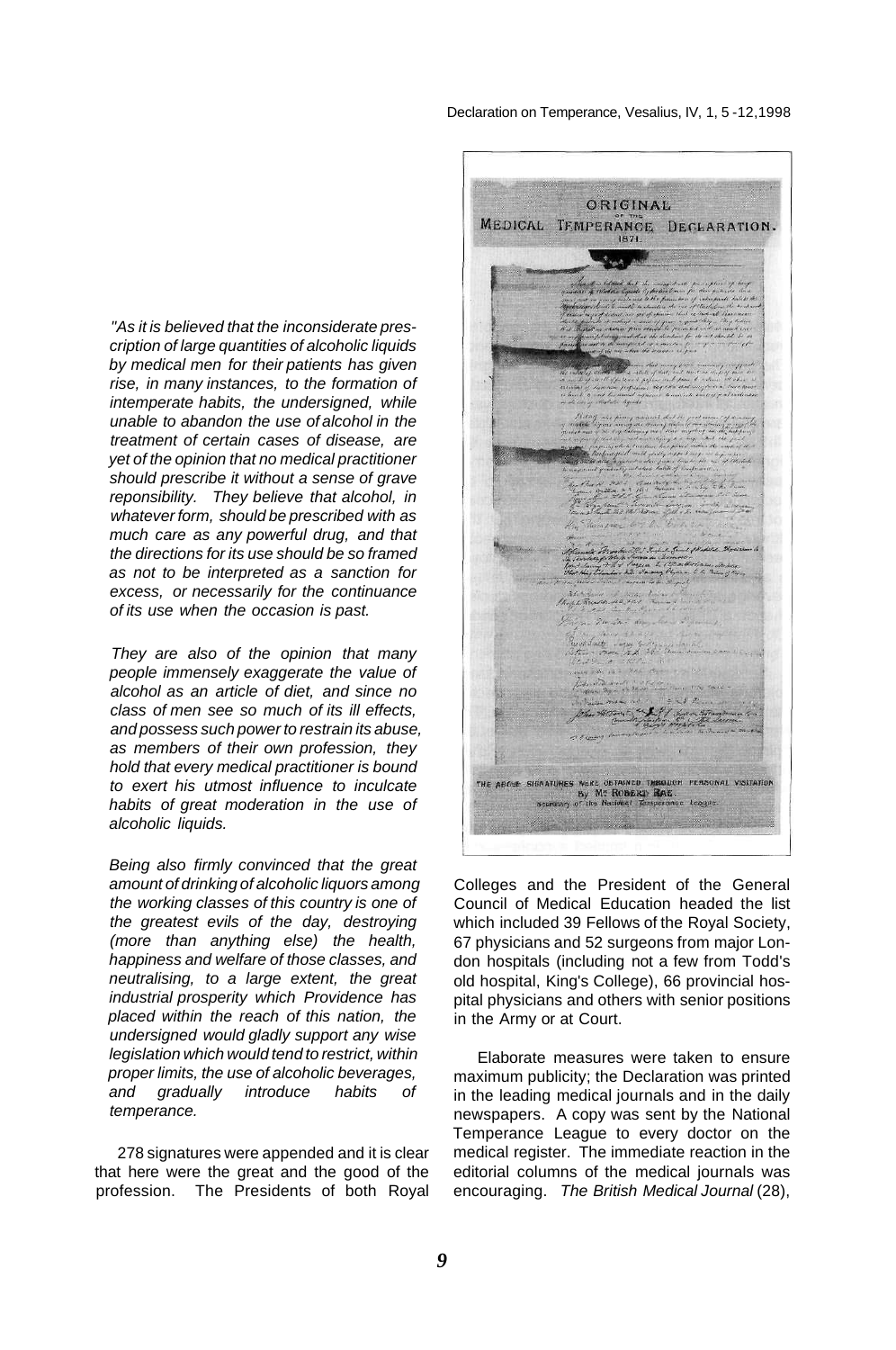whilst taking some of the credit for the idea of the Declaration, repeated its call for a conference. The Lancet (29), although generally in agreement with the sentiments, felt that the actual creation of intemperate habits by doctors was a rare and exceptional act. There was also a dark hint of surprise at the omission from the signatories of a particular name that "seemed necessary to give complete authority to the document." The Edinburgh Journal (30) could not resist a chauvinist dig, pointing out that although in Scotland "at no time... has alcohol... been more sparingly and considerately employed in all classes of disease than it now is ... it nevertheless appreciates the appropriateness of such a Declaration emanating from London

Subsequent criticism in the correspondence columns was more vehement and was directed mainly at the wording of the first paragraph. The North Staffordshire Medical Society was of the opinion that this was an exaggeration and an undeserved slur upon the whole profession (31), whilst the Islington Medical Society (32) did not admit that there was any ground to the belief that alcohol was carelessly prescribed by medical men; the Declaration implied a confession in which members of the society declined to participate. The society further felt that the profession should act independently of any association holding extreme views. This latter comment was doubtless occasioned by the fact that with the declaration, the National Temperance League, perhaps unwisely, enclosed the more explicitly teetotal Mc Murtry article (27) - described by The Lancet as "one of the most insulting and absurd pamphlets we have ever read". A similar line was taken by the Medical Times and Gazette(33):

"Dr Mc Murtry's attack on his professional brethren is scarcely worthy of even a passing notice in our columns. Wholesale assertion without proof and universal abuse without deserving are the usual characteristics of writers associated with what is foolishly called

#### the Temperance Movement."

More comment came from Todd's old pupils; first in the field was Dr F.C.Skey who was sufficiently incensed to spend time at Christmas writing to The Times and to the British Medical Journal (34) questioning the facts of the declaration. He had not himself witnessed the "many instances of intemperate habits engendered by the medical adminsitration of alcohol" and did not believe them. Dr Francis Anstie, writing to The Lancet (35) was prepared to admit that doctors had occasionally done harm to their patients by injudicious prescriptions of alcohol, but not in any appreciable proportion to the total mass of intemperance. He took exception, however, to the suggestion that the dietetic value of alcohol had been immensely exaggerated. This assertion rekindled a lively correspondence on the subject of the physiological and therapeutic effects of alcohol which was reported in some detail (albeit in a partisan fashion) in The Medical Temperance Journal (36).

The League's foresight in issuing the declaration to the lay press was rewarded by editorial comment in most of the national papers, much of it favourable. The Times (37) whilst welcoming the initiative, felt that the matter was not proven :

"Do medical men recommend it and even prescribe it needlessly or incautiously without regard to proper limits and without taking due care ?... Is the habitual consumption in our households of whatever class in excess of real requirements and therefore injurious ? It is a very large question, or rather a bundle of questions ... it is not likely that we can hope to see (the controversy) settled, for that will not be in this generation."

The editor then enters a plea, echoed by a number of other papers :

"What a boon it would be to the health loving public to have at the hand and seal of these two hundred and fifty doctors a set of rules in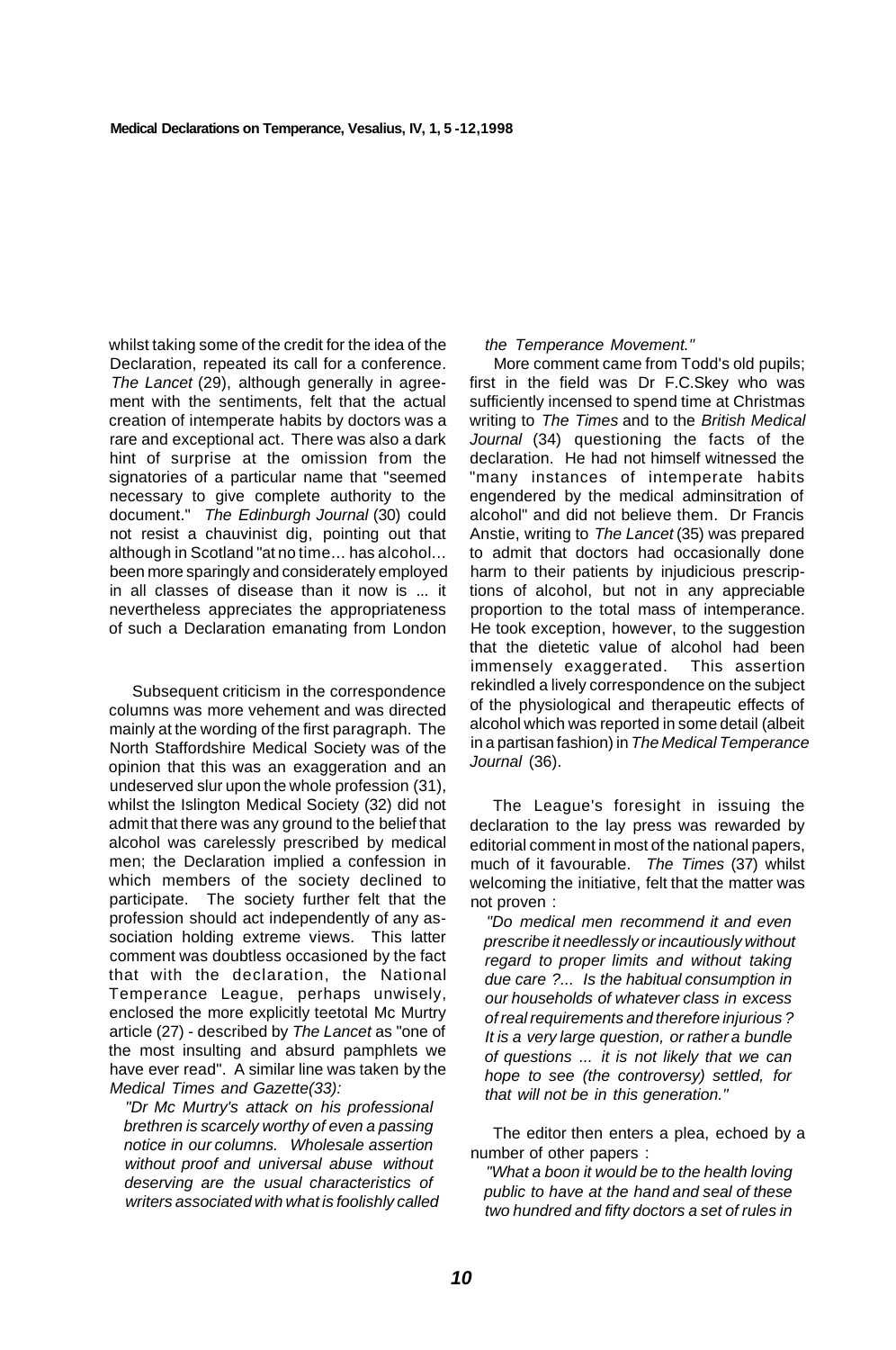

regard to food, drink, exercise and such matters... what is the proper allowance of solid food, of port, sherry and beer, of walking exercice ?"

To the reader of 1997, subjected to an avalanche of dietary advice, this request may seem a little naive. In point of fact a number of papers referred to Anstie's view, expounded in a letter to The Spectator (38) that the proper daily limit for the social, as opposed to the medical use of alcohol was 11/2-2 fl.oz. (measured as absolute alcohol) for men, half as much for women, amounts not markedly different from those proposed today. The Spectator's (39) own view was somewhat cynical :

"Of course, after the fight, very little good will be effected. The man or woman who likes alcohol will obtain an opinion that it is, in extreme moderation, beneficial, will interpret

**Statue of Dr ft B. Todd at King's College Hospital Reproduced by kind permission King's Healthcare NHS Trust** 

moderation according to his or her ignorance or caprice and will consider himself or herself released from consequences by a half-fraudulent reliance upon a grossly exaggerated version of doubtful scientific advice... there ought to be a consensus on the subject and there is absolutely none..."

The optimism of The Daily News (36) makes an interesting contrast:

"The medical men deserve great credit for their warning. Its authority is commanding and, assuming the doctrine to be sound, its influence will, sooner or later, be irresistible... Rational beings are always governed in the main by the rules which they believe are for the prolongation of life and the benefit of health, and the habits of society in the end are always dictated by rational beings ..."

A different aspect was picked upon by the Saturday Review (40). Its editorial points to the danger of frequent small drinks (as opposed to the binge drinking allegedly characteristic of the lower classes) and goes on to say :

"If the doctors choose, they can do immense service by dissipating the superstitious exaggeration which prevails as to the value of alcohol as an article of diet, by warning their patients of the insidious fatal advance of the appetite for stimulants if once encouraged, by compelling them to reckon up the extent of their regular potations ..."

Perhaps the most informed and restrained comment comes from the Pall Mall Gazette, it combines an accurate report of the Declaration with an awareness of the clinical controversy which occasioned it - exonerating DrTodd himself by saying that it was his misfortune to found a school of which he did not live to correct the excesses. The article was paid the compliment of a verbatim reprint in the British Medical Journal (41).

The 1871 Declaration was the last and,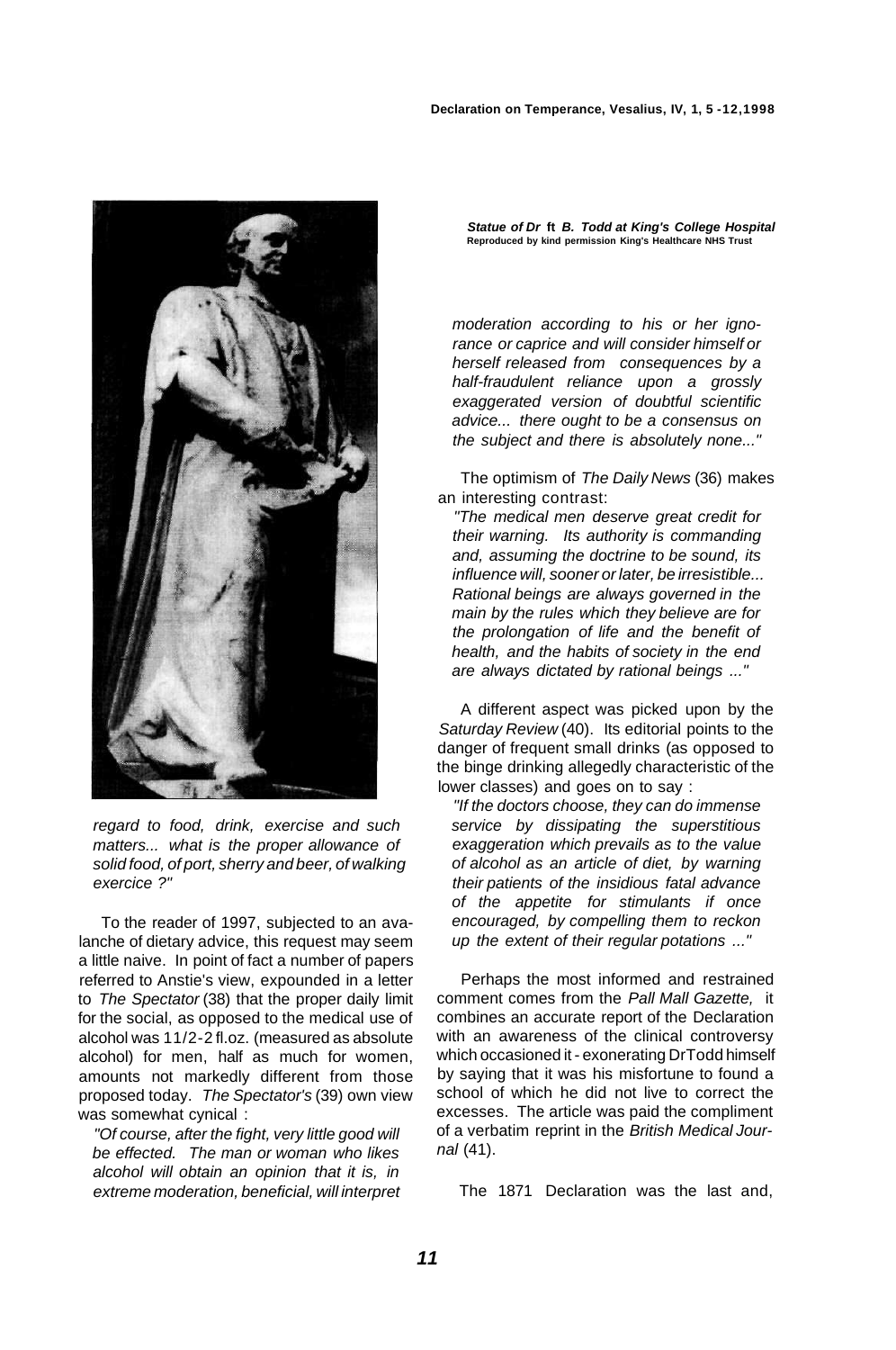judging by the reaction, the most effective of the medical pronouncements on alcohol during the nineteenth century. It is tempting but probably fruitless to try to assess its impact. In itself something of a nine days wonder, it was nevertheless one element of a decades long campaign by a well organised and vociferous minority which very probably induced in the doctors an awareness, not only of the problem, but of their responsibilities in relation to that problem.

#### **References**

- 1. Annals of the Royal College of Physicians of London, Vol 9, Fol.71 (verso) 1725 (old style).
- 2. Act 2 George II, 1729.
- 3. Spring Josephine A., Buss D.H., "Three Centuries of Alcohol in the British Diet", Nature, vol. 270, 1977, 567-572.
- 4. Winskill P.T. A Comprehensive History of the Temperance Reformation, Warrington, 1881 (distributed by author).
- 5. British and Foreign Temperance Herald 1832, p.7.
- 6. Ibid., p. 115.
- 7. Ibid., p.91.
- 8. Ibid., p.144.
- 9. Porter R., The Drinking Man's Disease, Brit.J. Addiction, vol.80, 1985, pp.385-396.
- 10. Harrison B., Drink and the Victorians, Faber, London, 1971,p.174.
- 11. Todd R.B., Clinical lectures on Certain Acute Diseases, 1860.
- 12. Harrison, op.cit, p.307.
- 13. CrosfillM.L, "HenryMudge,SurgeonandTeetotaller", J. roy. Inst. Cornwall, 1966, New Series 2, vol. 2, pp.50-64.
- 14. Richardson B.W., The Medical Side of the Drink Question, 1898, Ideal Publishing Union (pamphlet).
- 15. Autobiography of John Dunlop, 1932, Privately printed.
- 16. Carpenter W.B., On the Use and Abuse of Alcoholic Liquors in Health and Disease, 1850, Philadelphia.
- 17. Warner J.H., "Alcohol, Physiological Theory and the Therapeutic Explanation", Bull. Hist. Med. 54,1980, pp.235-257.
- 18. Dunlop, op.cit.
- 19. Unsigned review of Proceedings of World's Temperance Convention 1846, British and Foreign Medical Review, Oct. 1847, p.515.
- 20. Lourie J., Medical Eponyms who was Coude ?,

1982, Pitman London.

- 21. Lallemand L. etal., Durole del'alcooletdesanesthesiques dans I'organisme, 1860, F. Chamerot, Paris, (cited 17 above).
- 22. Chambers, cited in Leading Article, Brit.med. J. 1892, vol.2, p.361.
- 23. Higginbottom, "On the non alcoholic Treatment of Disease", Brit.med.J., 1862, vol.2, p.274.
- 24. Gairdner W.T. reported in Brit.med.J. 1868, vol.2, pp.198-9.
- 25. Eastwood J., "On Intemperance in its Medical and Social Aspects", Brit.med.J., 1871, vol.1, 86.
- 26. Leading Article Brit.med.J., 1871, vol.2, p.389.
- 27. McMurtry A.H.H., "On the Duties of Medical Men in Relation to the Temperance Movement", Med. Temperance J., 1871, Oct., pp.1 -11.
- 28. Leading Article Brit.med.J., 1871, vol.2, p.737.
- 29. Leading Article Lancet 1871, vol.2, p.891.
- 30. Quoted in Leading Article Brit.med.J., 1872, vol.1, p.78.
- 31. Letter, Brit.med.J., 1872, vol.1, p.399.
- 32. Letter, Brit.med.J., 1872, vol.1, 616.
- 33. Leading Article Med. Times and Gazette, 1872, vol.1, p.88.
- 34. Skey F.C. Letter, Brit.med.J., 1871, vol.2, pp.788-9.
- 35. Anstie F. Letter, Lancet-\ 871, vol.2, p.931.
- 36. "The Medical Declaration and its critics" (Unsigned) Med. Temperance J. April, 1872, pp.97-113.
- 37. The Times Jan 4, 1872.
- 38. Anstie F. Letter, Spectator Jan, 27, 1872.
- 39. Leading Article Spectator Jan 20 1872 75.
- 40. Leading Article Saturday Review Jan 6 1872 12-13
- 41. Reprinted in Brit.med.J. 1872 Vol.1 79.

#### **Acknowledgements**

The author gratefully acknowledges the help given by the staff of the Livesey Temperance Library in the University of North Lancashire (Preston), wherein is held the original copy of the 1871 declaration. This paper is based on work submitted for the medical history diploma of the Society of Apothecaries.

#### **Biographical Note**

The author is a retired general surgeon with a careerlong interest in medical history. His particular interest in the medical aspects of the temperance movement stems from the fact that his grandfather so admired Sir Wilfrid Lawson (a parliamentary campaigner for legislative curbs on the sale of alcohol) that both his son and now his grandson carry middle name of Lawson.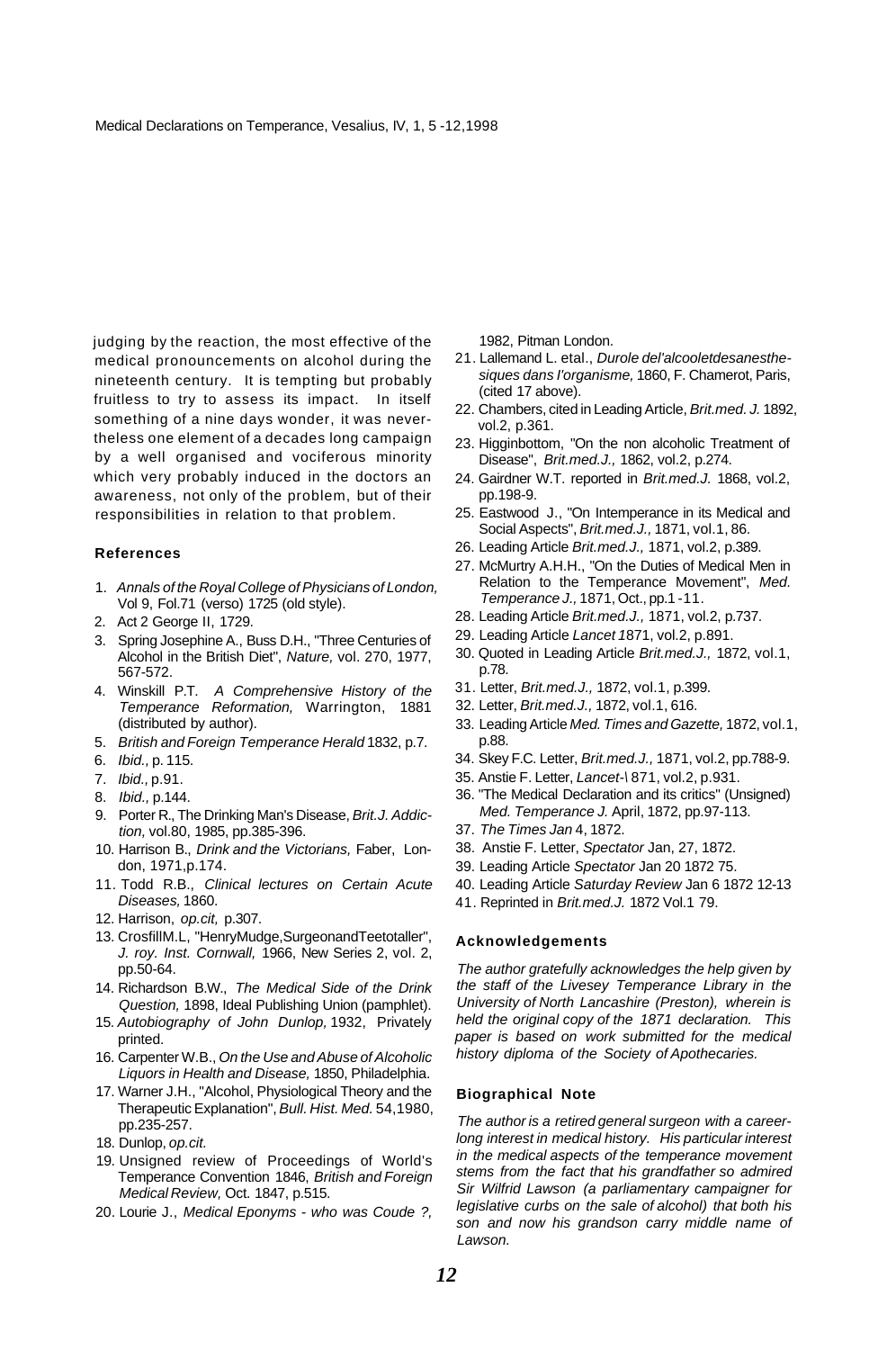# **Une approche nouvelle de l'embaumement dans l'ancienne Egypte: les instruments des prêtres-embaumeurs**

Fr. Janot

#### **Résumé**

Les recherches sur la pratique de l'embaumement dans l'ancienne Egypte ont négligé l'étude des instruments utilisés par les prêtres-embaumeurs. Seules trois caches contenant des rejets d'embaumement ont livré, pour le moment, de tels instruments. Les réserves des musées en possèdent d'autres. Nous avons effectué des répliques en bronze de quelques-uns de ces outils, puis au laboratoire d'anatomie de la faculté de médecine des Saints-Pères, nous les avons expérimentés sur un corps humain.

#### **Summary**

A New Studie of Embalment in Ancient Egypt: the Instruments of the Embalmer Priest. Studies on the practice of embalming in ancient Egypt have mostly neglected the instruments used by embalmers to make their activity easier. Only three embalmer's caches contained embalmers' instruments, but some further objets have been found in museum collections. We have created bronze reproductions of these tools which then used on a corpse at the Faculty of Medicine of Paris VII.

#### **Introduction**

Dans les deux papyrus connus se rapportant à la momification (Rituel de l'Embaumement (1 ), Rituel de l'Embaumement de PApis (2)), les instruments utilisés ne sont pas décrits. Il n'est donné aucune indication quant à leurforme. Les actes trop négatifs qu'ils suggèrent, interdisaient peut-être de les nommer ?

Hérodote (3), premier historien de l'embaumement, mentionne uniquement l'utilisation du « fer recourbé », de la « Pierre d'Ethiopie tranchante » et de la « seringue ». Trois instruments, seulement, seraient donc nécessaires afin de supprimer la plus terrible des conséquences de la mort, la putréfaction.

**Fr. Janot, Institut Français d'Archéologie Orientale du Caire, 37 rue al-Cheikh Aly Youssef, B.P. Qasr al-Ayni 11562, 11441 Le Caire. R.A.E., Egypte.** 

L'élimination des viscères, phase technique de la momification, est le passage obligé avant d'effectuer, sur le cadavre, les interventions conservatoires. Ainsi, au cours du temps, les prêtres embaumeurs, spécialistes de la préparation du corps, par l'accumulation de leurs expériences, n'auraient ni inventé, ni perfectionné des instruments spécifiques, aptes à faciliter leur activité. En fait, les nombreuses études consacrées à ce sujet ont négligé, jusqu'à présent, la voie instrumentale.

Nous allons voir que, pour le moment, nous ne connaissons que très peu de ces objets (4), ce qui paraît surprenant si on veut bien croire, comme A.-P. Leca, que le nombre de corps momifiés jusqu'à l'époque romaine peut être évalué à cinq cent millions (5)(Fig. 1).

Les gestes accomplis par les prêtre-embaumeurs sont essentiels. Ils nous font pénétrer, par l'intermédiaire d'une phase physique, direc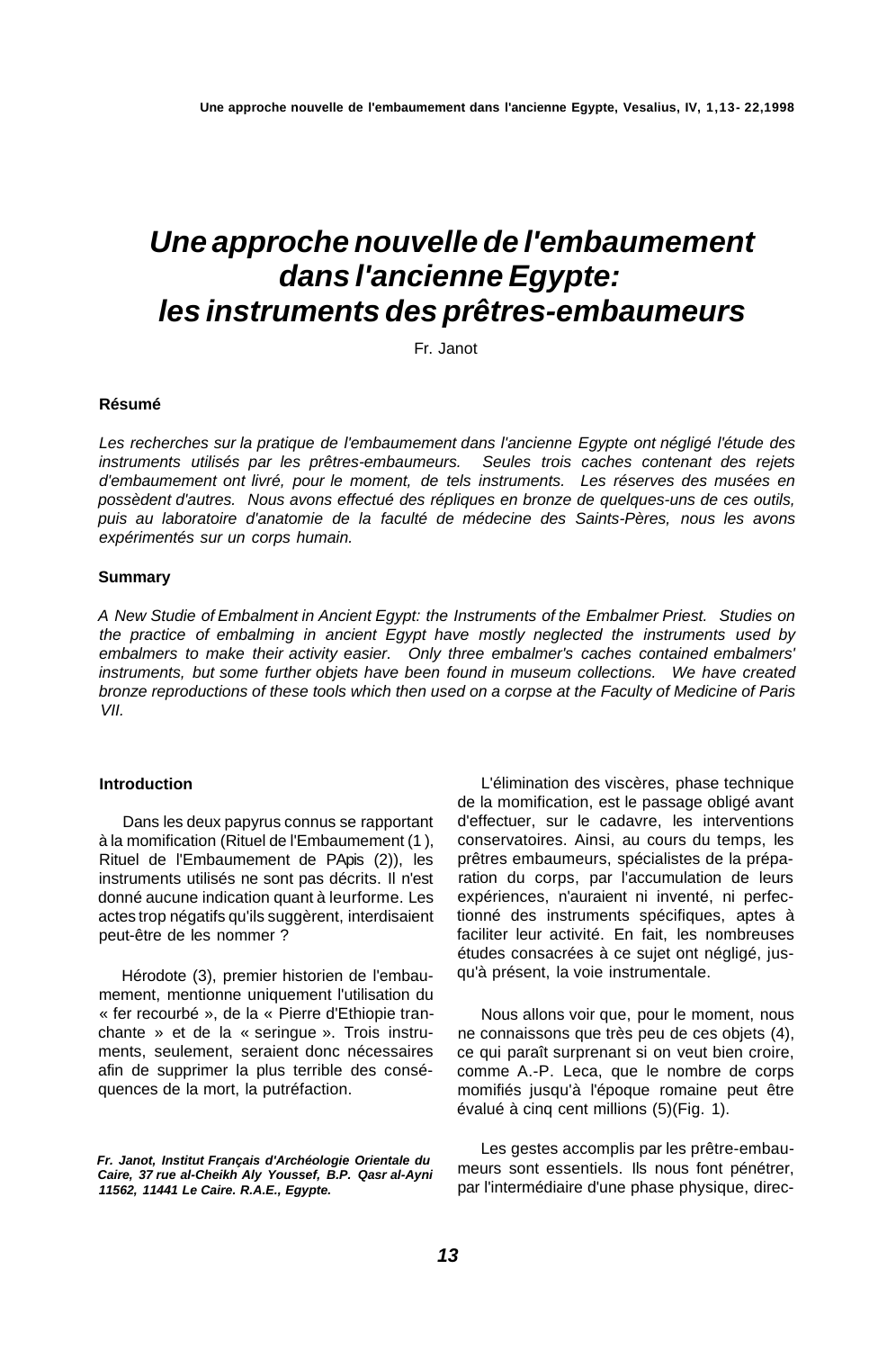Une approche nouvelle de l'embaumement dans l'ancienne Egypte, Vesalius, IV, 1,13 - 22,1998

Fig. 1. - Momie d'époque romaine.



tement dans le monde omni-présent de la magie et de la superstition, fondements notoires de la mentalité des Égyptiens anciens. La momie est le lien étroit qui rattache l'homme moderne à la pensée des anciens Égyptiens. Elle porte dans et sur son corps, les empreintes de toutes leurs croyances.

La réalisation d'une momie égyptienne était soumise à des séquences opératoires que A.-P. Leca (6) a reconstituées ainsi:

- 1° L'ablation du cerveau.
- 2° L'éviscération.
- 3° Un premier lavage du corps.
- 4° Le traitement des viscères.
- 5° La déshydratation du corps.
- 6° Un second lavage.
- 7° Le comblement du crâne et des cavités.
- 8° Le traitement particulier des ongles, des yeux et des organes génitaux externes.
- 9° Les onctions et le massage du corps après la déshydratation.
- 10° La pose de la plaque de flanc.
- 11 ° Les ultimes préparatifs avant le bandelettage, le traitement du corps avec de la résine.
- 12° Le bandelettage.

#### **Les instruments présents dans les fouilles et dans les musées**

Afin d'entraîner une série de réflexions sur l'embaumement, il paraît important de ne plus négliger les instruments découverts soit dans les fouilles, soit dans les réserves des musées.

Les découvertes archéologiques ne mentionnent, pour les années 1908 à 1995, qu'une trentaine de contextes de rejets d'embaumement humain ou animal. Les rejets ont été jettes dans des véritables jarres " déchets ", scellées hermétiquement par un bouchon d'argile. Ensuite, celles-ci vont être entreposées soit dans des chambres latérales, proches de la chambre funéraire occupée par le défunt, soit dans des caches ou des puits aménagés. À la Basse Époque, un des plus importants dépôts dégagés, au cours des fouilles du temple de Séthi 1er à Gourna, contenait un peu plus de quatre cents de ces récipients (7).

Dans tous les cas, la volonté des embaumeurs et des fonctionnaires, chargés de l'entretien de la nécropole, était de regrouper et de protéger ces sanies. Seuls trois contextes, pour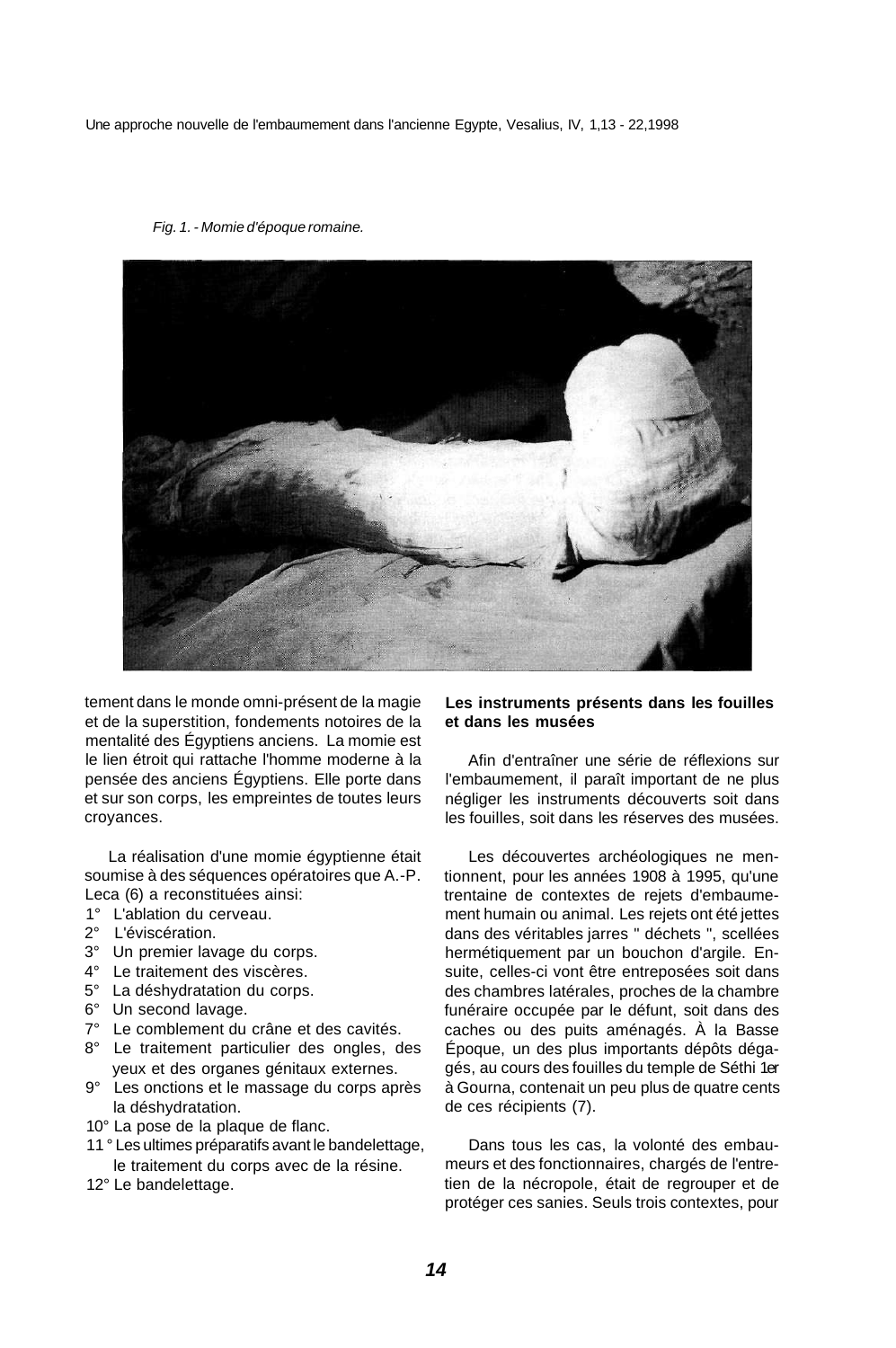**Fig. 2. - Tenue en main de la réplique du couteau-nécrotome.** 



le moment, ont livré des instruments ayant appartenu à des prêtres-embaumeurs.

Le caveau inviolé au nom de Ouahibrê, "prophète d'Amon sous la XXXe dynastie ou au début de l'époque ptolémaïque", contenait un instrumentarium abandonné dans des circonstances que les fouilles n'ont malheureusement pas pu préciser (8).

Le contexte de rejets d'embaumement du puits n° 78 de la vallée des Reines (9) a permis de mettre au jour une cuiller de narines, en bois, qui se trouvait prise dans un bloc de bitume ayant conservé la forme d'une jarre à déchets. De la paille, hachée finement, des bandelettes, des tissus, des linges et des morceaux de bois étaient dispersés aux alentours.

A Hermonthis, la fouille de la nécropole des taureaux, dédiés au dieu Buchis, a également livré des instruments (deux clystères, deux écarteurs, une pince à épiler) qui, par leurs dimensions, semblent bien appropriés à une utilisation sur de grands animaux (10). Il s'agit d'un bien maigre résultat. En effet, les archéologues semblent avoir bien trop négligé ces vestiges non

prestigieux, preuve tangible d'une activité et de la pratique des embaumeurs.

La recherche dans les réserves des musées a permis également de mettre en évidence de nouveaux instruments. Ainsi de très nombreuses collections présentent un type appelé «rasoirs ou nécrotome» (11). Ils possèdent tous plusieurs parties actives, variant de deux à quatre. Ce couteau en bronze, décrit par K. Sudhoff (12), peut mesurer entre 12 et 18 cm de longueur et en moyenne 2 cm de largeur. Le tranchant est ménagé sur une courbure de 5 cm. Il se termine en haut comme en bas par une extrémité émoussée. Continuée par une partie munie d'une courbure totalement mousse, le couteau se termine par un talon, aminci. En forme de ciseau, il possède une partie active tranchante sur toute son étendue.

Les crochets d'excérébration se retrouvent facilement dans les collections des musées. Il s'agit d'une simple tige en bronze, de section ovale ou carrée, d'un calibre de 0,4 à 0,8 cm. Sa longueur peut varier de 27 à 34 cm. La partie manche de l'instrument peut être de section carrée ou garni de nombreuses aspérités arron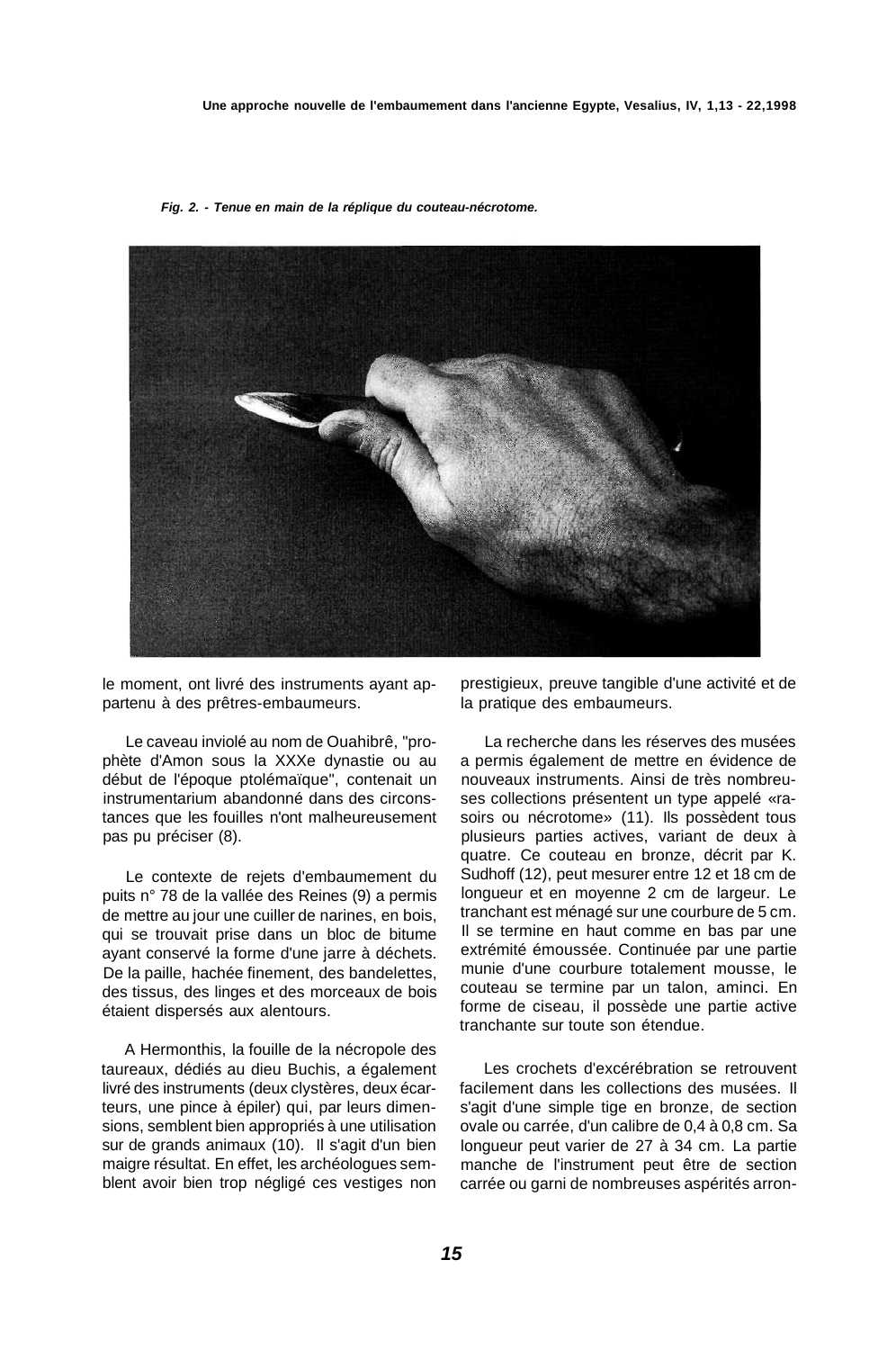Une approche nouvelle de l'embaumement dans l'ancienne Egypte, Vesalius, IV, 1,13 - 22,1998



#### Fig. 3. - Instrumentarium répliqué.

dies. La partie active se termine obligatoirement de deux manières: soit par un crochet à extrémité ouverte soit par un crochet à extrémité enroulée, qui peut varier entre un à trois enroulements.

Dans les collections du musée du Louvre, une cuiller de narines, identique dans sa conception à l'exemplaire mis au jour dans la vallée des Reines, a attiré notre regard (13). Il s'agit d'une cuiller ronde, en bois dur, à cupule semicirculaire, munie également de deux tubes-verseurs, légèrement obliques de haut en bas. L'anse imite une tige de papyrus repliée se terminant par une ombelle. L'ornementation de la cuiller paraît souligner sa fonction. Cet objet mesure 15 cm de longueur et 6,5 cm de largeur. Les tubes-verseurs mesurent plus de 2 cm. Ainsi, la recherche des instruments, inventoriés ou présentés dans les collections des musées, semble plus profitable.

#### **Répliques et tenue en main de quelques instruments**

Aussi afin de vérifier le bien fondé de l'utilité de ces différents instruments, il semble absolument indispensable de procéder à leur réplique. Pour une première étude, nous nous sommes limités à celle d'un couteau-nécrotome (Fig. 2), d'un crochet d'excérébration, d'une cuiller de narines et d'un écarteur (14). C'est grâce au talent d'un ami A. Neveux, sculpteur, que ces réplique, fidèles aux modèles originaux, ont pu être réalisées.

Les conditions de fabrication de tels instruments semblent, pour le moment, encore mal connues. Le bois ou le métal sont utilisés suivant le modèle de l'instrument à fabriquer.

La conception de chaque partie active a été élaborée grâce à la pratique quotidienne de cette activité. Chaque détail a donc sa propre utilité et n'est pas dû au hasard. Ainsi la ligne de l'écarteur, exemplaire unique connu jusqu'à présent, est parfaite. Mais nous ignorons complètement quelle démarche intellectuelle a permis d'imaginer une forme déjà si simple, mais terriblement efficace.

La tenue en main demeure l'unique méthode d'appréhender précisément la fonction d'un objet, la position des doigts de la main, sur la partie manche, doit se faire d'une manière naturelle, sans aucune contrainte. L'amplitude et la liberté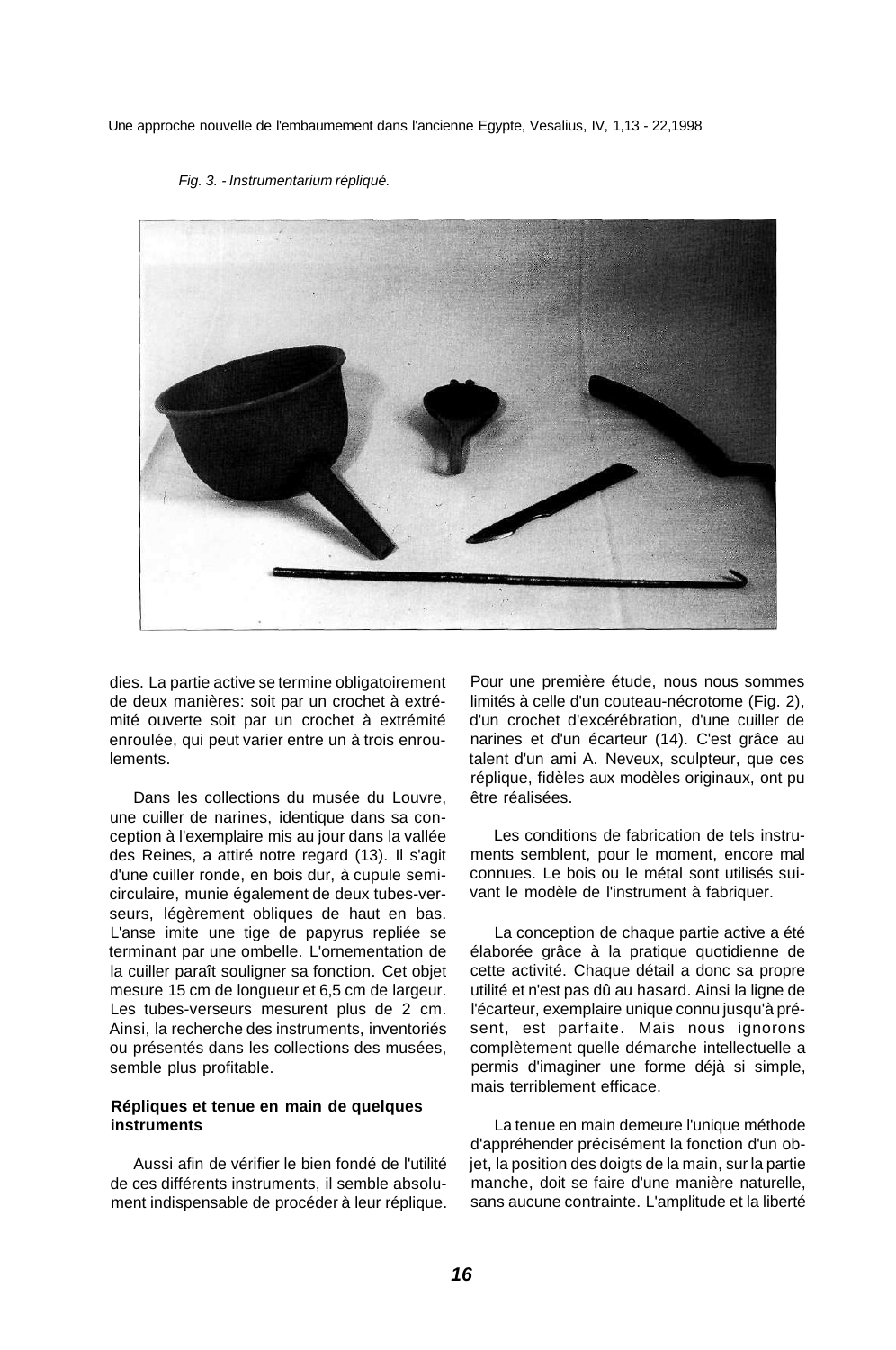Fig. 4. - Forme prise par les tissus au moment de l'incision.

d'action de la main, qui travaille, doivent être totales. Une fois saisi, l'instrument nous rapproche de l'embaumeur égyptien ancien, de sa réflexion et de sa manière d'exercer.

#### **Utilisation sur un corps humain**

Aussi, la dernière étape, incontournable, est l'utilisation et l'expérimentation sur un corps. C'est au Laboratoire d'Anatomie de la Faculté de Médecine des Saints-Pères de l'Université de Paris VII, le 10 novembre 1994, que deux opérateurs ont pratiqué, sur un corps, un embaumement (15), à l'aide de l'instrumentarium répliqué et constitué d'un couteau-nécrotome, d'un crochet d'excérébration, d'un cuilleron de narines et d'un écarteur (Fig. 3) .

Le sujet adulte, âgé de quarante-neuf ans, était de sexe masculin. Ce corps était frais, décédé de la veille et maintenu en chambre froide, à une température de 4°c.

#### **Extraction des organes de la cavité abdominale**

Avant de commencer, il a fallu affûter les parties actives du couteau, à l'aide de papier de verre à grains moyens, par simple mouvements d'aller et retour (cinq à six fois de chaque côté).

Muni du couteau, l'opérateur s'est positionné à la gauche du sujet. Le second s'est mis près du flanc droit du sujet, au même niveau que le premier.

La ligne d'incision, oblique de haut en bas et de dehors en dedans, a été réalisée du relief de l'épine iliaque antéro-supérieure au relief de l'extrémité distale de la onzième côte (Fig. 4). Elle mesurait une douzaine de centimètres.

L'incision du fascia transversalis, réalisée avec la partie coupante du couteau-nécrotome, a permis de découvrir l'aponévrose du muscle grand oblique. Les trois muscles de la paroi



antéro-latérale de l'abdomen ont été incisés (muscle grand oblique, muscle petit oblique et muscle transverse de la superficie vers la profondeur) en prenant bien soin de ne pas ouvrir le péritoine.

Il aurait été tout à fait possible, en tranchant directement le péritoine, de sortir (16) sans plus attendre les viscères intra-péritonéaux. C'est délibérément qu'une seconde option a été exécutée. Le sac péritonéal a été refoulé sur la ligne médiane pour exposer l'espace rétro-péritonéal. Les plans ont été réclinés avec la partie talon du couteau-nécrotome.

Le second opérateur a introduit l'écarteur, par l'incision, afin d'atténuer la tension de la paroi abdominale qui s'exerçait sur les mains introduites par le premier opérateur. Le décollement des organes rétro-péritonéaux a été prolongé le long de la paroi postérieure de l'abdomen, en franchissant la ligne médiane en avant de l'axe vasculaireaortico-cave, permettant ainsi de libérer les organes rétro-péritonéaux droits et de les amener vers l'incision du flanc gauche .

Le premier opérateur a travaillé, à mains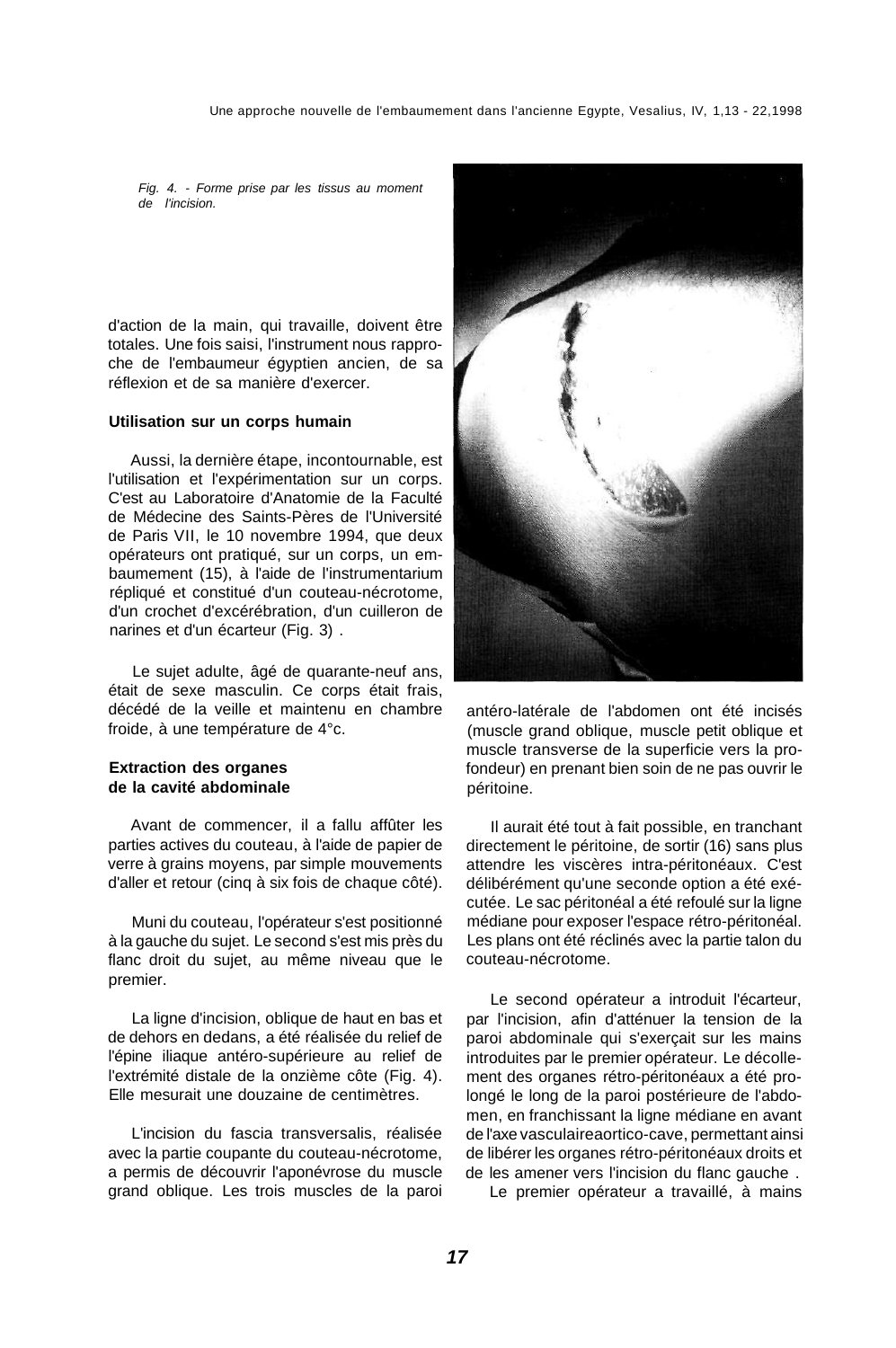**Une approche nouvelle de l'embaumement dans l'ancienne Egypte, Vesalius, IV, 1,13 - 22,1998** 



Fig. 5. - Extraction des viscères.

nues, dans la cavité abdominale. Le second a exercé une traction sur la paroi abdominale, à l'aide de l'écarteur. Ainsi, il a été très facile d'accéder rapidement au rein gauche, qui s'étend en hauteur depuis la onzième côte jusqu'à l'apophyse transverse de la troisième vertèbre lombaire (17). Le rein gauche a été extrait, après section des pédicules vasculaires et attaches, à l'aide de la partie tranchante du couteaunécrotome. La manoeuvre a été identique pour le rein droit.

Lorsque le sac péritonéal a été mobilisé, il a été possible d'ouvrir la cavité péritonéale et d'exposer largement, à l'aide de l'écarteur, l'ensemble des organes intra-péritonéaux. Les portions mobiles du tube digestif ont été amenées dans l'incision et les pédicules vasculaires du mésentère et des mésocolons ont été sectionnés. Pendant ces manoeuvres, le second opérateur a dû modifier la position de l'écarteur, afin de libérer les mains du premier opérateur. Il a fallu exercer une force importante sur l'écarteur et souvent on a dû le tenir à deux mains: une sur le manche, la seconde sur le début de la partie active (Fig. 5).

Le tube digestif a été enlevé en laissant en place le rectum et l'estomac. Le foie, la rate et le pancréas ont été alors mobilisés et la section de

leurs pédicules vasculaires a permis leur exérèse. Le foie a été extrait par une simple traction. L'aorte abdominale et ses branches ont été dégagées. Cette action difficile a demandé un certain coup de main et une force importante.

#### **Extraction des organes de la cavité thoracique**

Pour réaliser cette opération, il a fallu effondrer la coupole diaphragmatique. On a dû d'abord réaffûter les parties actives du couteaunécrotome. Par un travail en aveugle, mais avec la topographie du lieu en mémoire, le premier opérateur a facilement perforé puis sectionné le centre tendineux du diaphragme, en se dirigeant de la gauche vers la partie médiane puis de la droite vers la partie médiane. La section se termine au niveau du sternum. Dès que le diaphragme a été ouvert, il a été possible d'accéder à l'ensemble de la cavité thoracique. Le péricarde et les plèvres droite et gauche ont été incisés avec le diaphragme. Les poumons gauche et droit ont été extraits par simple traction.

Il ne restait plus qu'à sectionner (18) le pédicule vasculaire (aorte thoracique, veine azygos, veine cave supérieure) et l'oesophage, tout en respectant le coeur. La main travaillante du premier opérateur, toujours placée à la gauche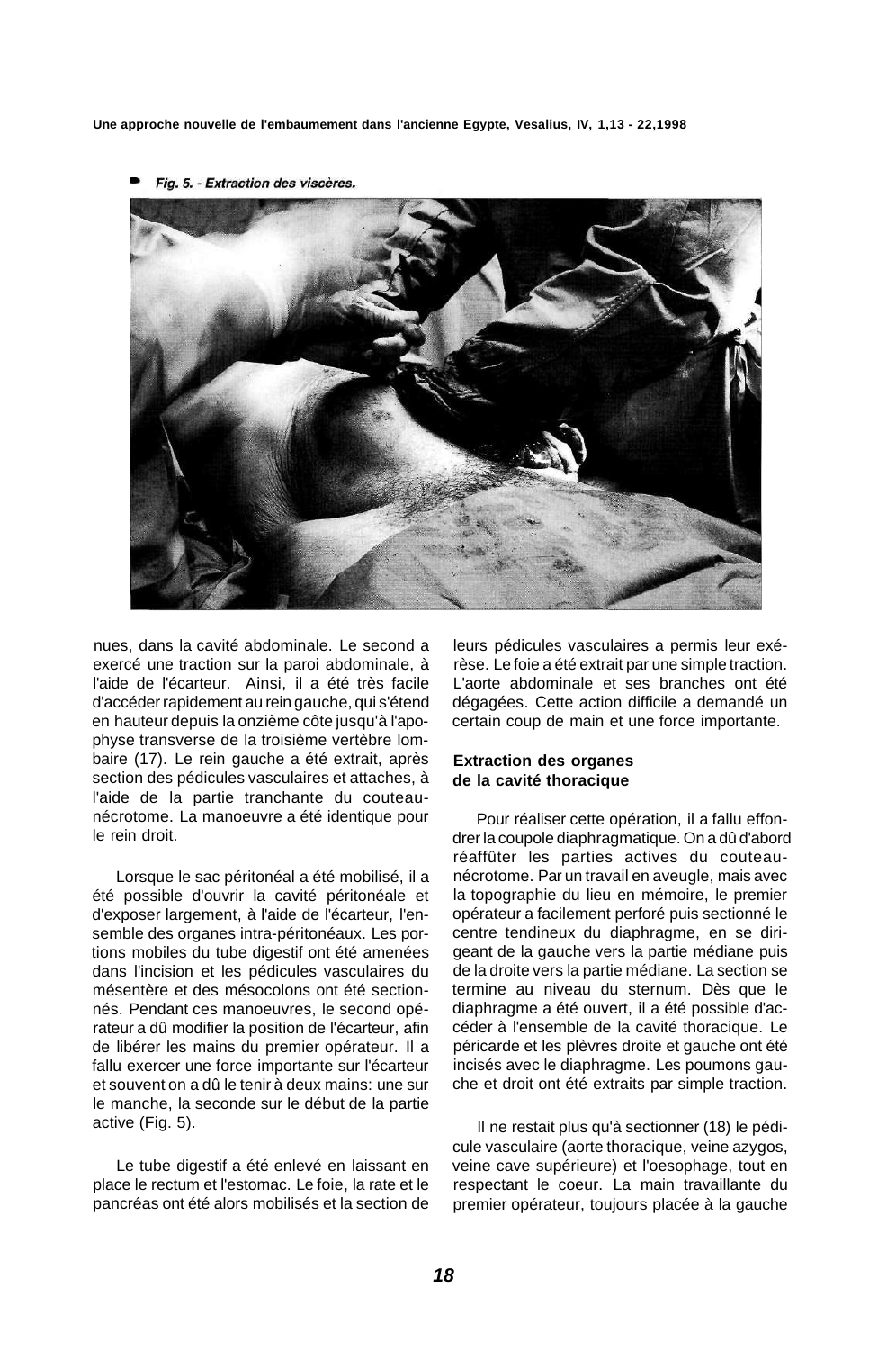

**Fig. 6. - Introduction du crochet d'excérébration dans la fosse nasale gauche.** 

du corps, a éprouvé des difficultés. Sans changer de position, il aurait été tout à fait possible de sectionner l'ensemble, en réalisant une seconde incision cutanée externe au niveau du sternum. Comme cette opération n'est jamais décrite dans les rapports d'ouverture de momies, l'opérateur a préféré changer de côté: il est venu simplement se placer à la droite du corps, le couteau a alors retrouvé toute son efficacité. Au cours de cette dernière manoeuvre, le coeur a été extrait. Une plus grande expérience de l'opérateur lui aurait sans doute permis de le laisser en place.

Les cavités thoraco-abdominales ont été vidées. La cavité abdominale s'est affaissée. Les deux berges de l'incision se sont rapprochées naturellement. L'écarteur a pu être enlevé. L'incision de flanc a pris la forme du signe hiéroglyphique signifiant incision. Il ne resterait plus qu'à laver et à rincer les différentes cavités pour continuer les différentes étapes de la momification.

#### **Extraction du cerveau**

L'opérateur a introduit le fer courbé dans la fosse nasale gauche (Fig. 6). Par une simple pression, les structures ethmoïdales ont été traversées, permettant ainsi l'accès direct dans la boîte crânienne. Les mouvements de l'instrument sont limités. La dure-mère a été facilement extraite. La matière cérébrale a pu être facilement atteinte grâce au seul fer courbé.

A ce moment de l'intervention, le clystère aurait pu servir à injecter un liquide caustique ou de rinçage dans la boîte crânienne, afin de diluer puis de faciliter l'écoulement de la matière cérébrale.

Vider complètement la cavité crânienne devait requérir un temps de travail important et nécessiter des manipulations corporelles de la tête et du corps.

L'application, contre les fosses nasales, de la réplique du cuilleron de narines a montré sa parfaite connexion avec l'anatomie nasale et prouve donc son utilisation (Fig. 7).

#### **Conclusion**

Les répliques et leur tenue en main sont capitales pour comprendre les gestes nécessaires à la momification. En effet, les différentes étapes de fabrication permettent d'entrevoir les problèmes techniques auxquels l'embaumeur était confronté.

L'étape incontournable est l'utilisation sur un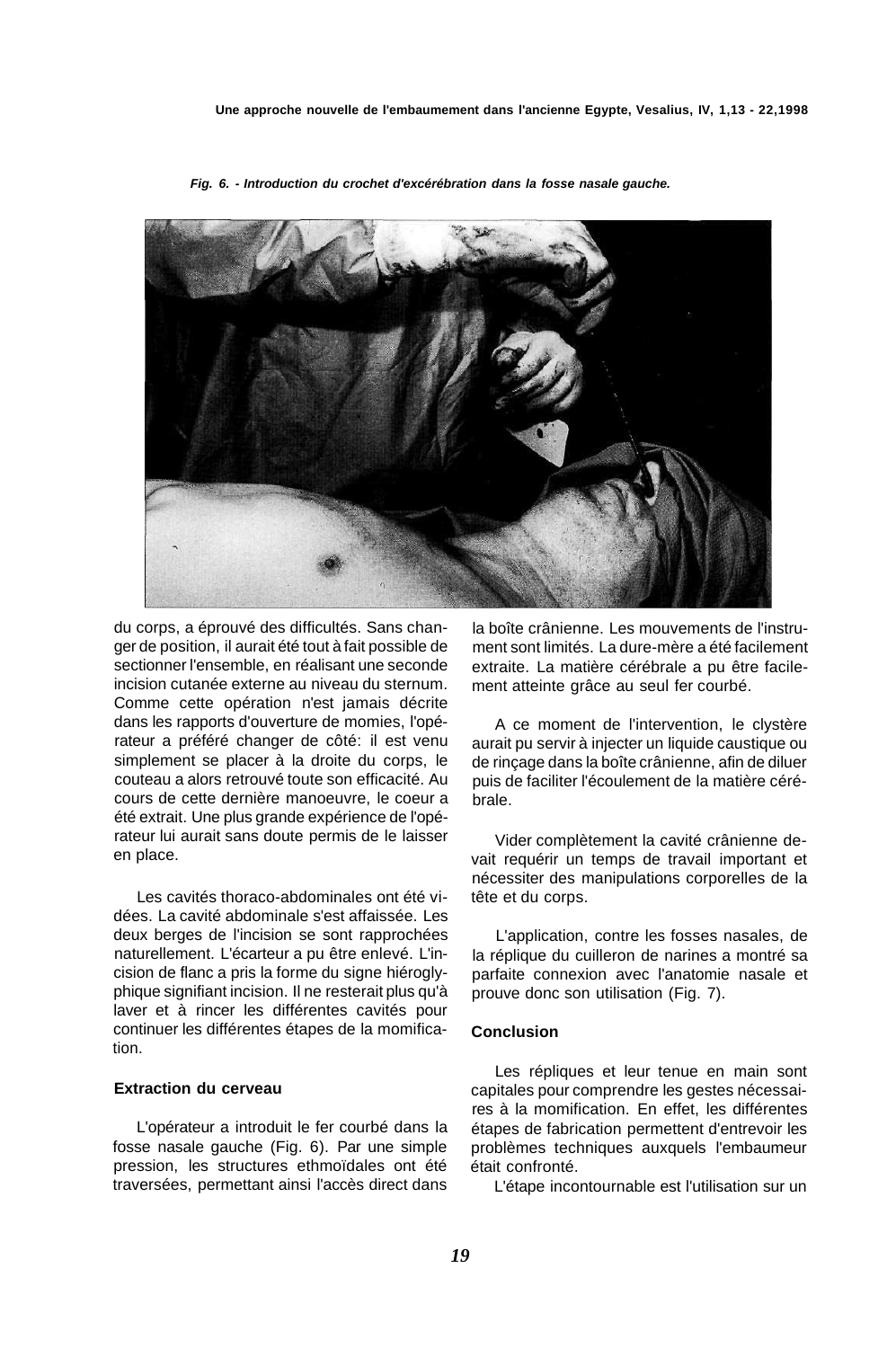Une approche nouvelle de l'embaumement dans l'ancienne Egypte, Vesalius, IV, 1,13 - 22,1998



Fig. 7. - Tenue en main et positionnement de la réplique de la cuiller deux narines.

corps. En effet, grâce à cette expérience, nous avons pu identifier, d'une façon indiscutable, l'écarteur et démontrer la similitude entre la forme prise par les tissus, au moment de l'incision, et le hiéroglyphe appelé classiquement, depuis 1898, «glande ou pustule» (19). En effet, l'incison, pratiquée sur le côté gauche de l'individu, prend la forme d'une r3, «bouche ouverte» (20). Il s'agit d'une bouche ouverte dans l'abdomen de l'Apis, exactement identique à celle pratiquée, en biais, dans l'abdomen de l'homme. Désormais, le hiéroglyphe envisagé désigne l'incision proprement dite, que deux doigts commencent à refermer.

À partir de l'époque Saïte (XXVIe dynastie), il apparut aux prêtres-embaumeurs que l'incision, classiquementferméeparde la cire versée chaude puis recouverte d'une simple plaque de cire, de cuivre, de bronze ou d'or - avec ou sans oeil-oudjat; avec ou sans les Quatre fils d'Horusdevait comporter, pour conjurer la blessure qu'ils avaient infligée au corps en passe de devenir un nouvel Osiris, un témoignage de leur action bénéfique restituant par là même l'intégrité du corps par une action magique. Aussi ont-ils déposé sur le flanc gauche, au niveau de l'incision (21), l'amulette dite " deux doigts ", constituée par un index et un majeur accolés.

Le maniement du couteau-nécrotome a ré-

vélé la fonction de ses différentes parties. Sa parfaite tenue en main a permis à l'opérateur d'exercer avec rapidité et efficacité. L'utilisation du couteau-nécrotome et de l'écarteur a montré que deux personnes, au moins, étaient nécessaires.

La longueur du crochet d'excérébration prouve une connaissance exacte de la distance qu'il existe entre l'orifice narinaire et la face interne du crâne. La dimension totale de l'instrument permet une liberté d'amplitude de la main, qu'une tige plus ou moins longue aurait limitée.

Les opérateurs se déplacent autour du corps pendant les différentes phases de l'embaumement.

Afin de faire couler la matière cérébrale, liquéfiée par les narines et pour la remplir de bitume, les embaumeurs manipulaient la tête brutalement. Le corps, lui, est éviscéré sans être déplacé. En revanche, au cours de la phase d'onction et d'application des divers onguents et résines, il fallait retourner plusieurs fois le corps.

Maintenir le coeur à sa place dans la cavité thoracique demandait d'être un professionnel expérimenté. Dans le cas malheureux où il était extrait, il fallait le traiter et le bandeletter, comme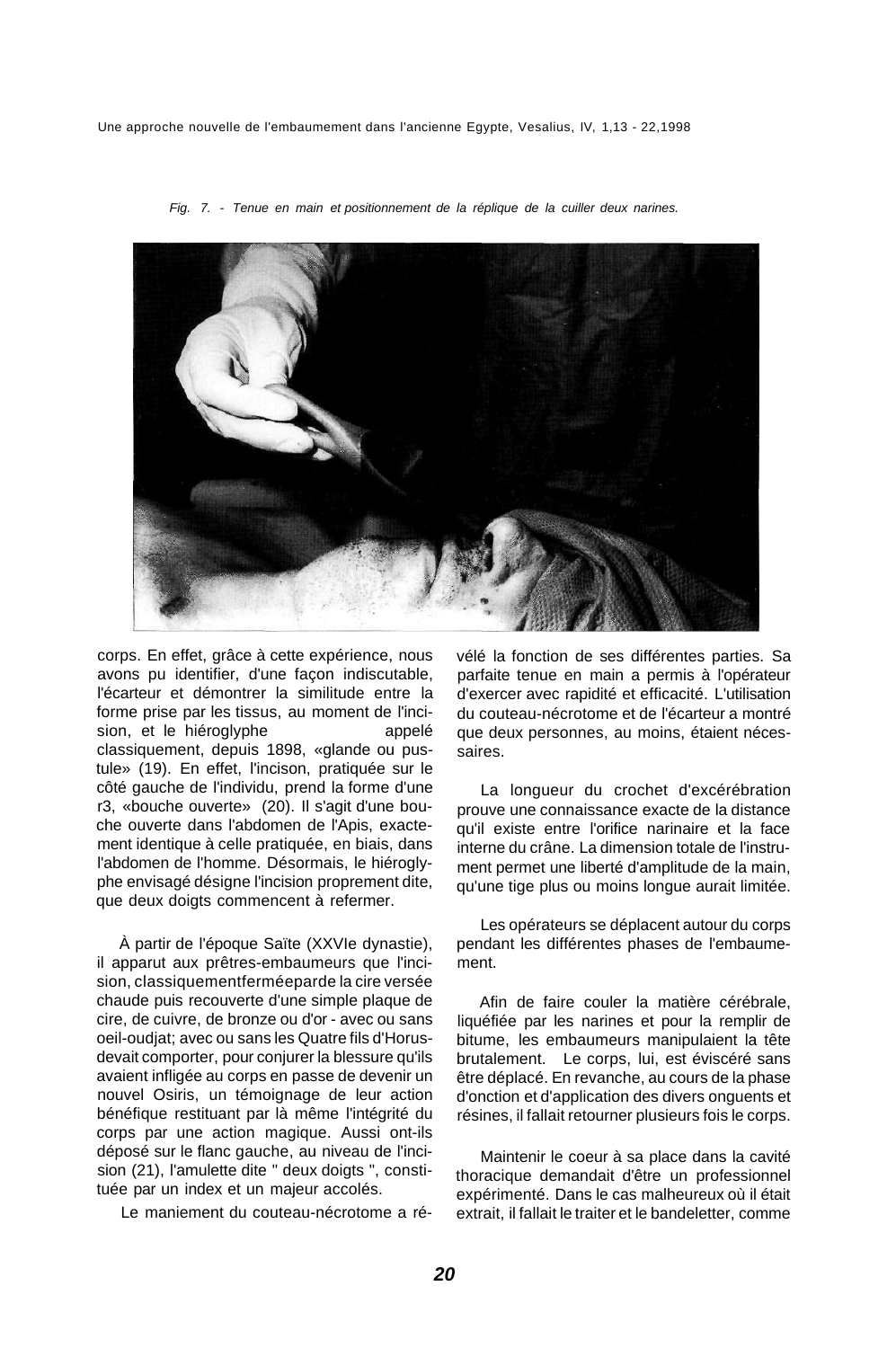un viscère, avant de le replacer dans le corps. Théologiquement, sa réintroduction est indispensable. Pourtant, il ne semble pas nécessaire de le remettre à la place originelle.

Le mode opératoire que nous avons utilisé, découle d'une réflexion préalable. Nous avons recherché la méthode la moins sanglante et la plus rapide possible. Il devait en être de même pour les embaumeurs.

Toutes les différentes étapes sont bien codifiées. Le nombreux personnel requis devait avoir chacun une ou plusieurs tâches à accomplir. Une course contre la corruption était engagée, il s'agissait, bien évidemment, pour chaque corps, de la gagner.

Beaucoup d'instruments sont encore à rechercher dans les collections des musées. Ils devront être répliqués, puis utilisés.

Ces objets spécialisés étaient-ils élaborés dans l'atelier de l'embaumeur ou bien commandés à des artisans-fondeurs ? Pour le moment, nous sommes toujours à la recherche d'une échoppe d'embaumeur. Une telle découverte permettrait de mieux comprendre comment fonctionnait et s'organisait ce type de structure. Les nécropoles réservées aux animaux momifiés ne nous apportent que peu de renseignements sur la présence d'un endroit lié à ce type d'activité. Ce projet est maintenant inscrit dans le programme que mène l'Institut Français d'Archéologie Orientale du Caire (IFAO) dans les oasis, sites privilégiés car tous les éléments des villes et de leurs nécropoles y sont regroupés dans un espace restreint, se développant dans une certaine autarcie.

L'embaumement, par tous les objets et la sûreté du geste qu'il nécessite, se révèle beaucoup plus raffiné qu'on ne le pensait jusqu'à présent.

Ces actes d'embaumeurs sont une étape

incontournable vers une forme d'immortalité. Après toutes ces épreuves, toi, Osiris-N éternellement

iw.k 'nh.wt Sp-2 iw nhh iw.k rpi Sp-2 iw dt **Wsr** 

" tu ne cesses d'être vivant, bis, pour toujours et à jamais, tu ne cesses de rajeunir, bis, pour toujours et à jamais "(22).

#### **Notes**

- 1. S. SAUNERON, Le Rituel de l'Embaumement, Le Caire, 1952; C.N. REEVES, Fragments of an Embalming-Ritual Papyrus in the Oriental Muséum, Dunham, Revued'Egyptologie, 36,1985, p.121-124.
- 2. R.L. VOS, The Apis Embalming Ritual P. Vindob. 3873, Orientalia Lovaniensia Analecta 50, Louvain, 1993.
- 3. HERODOTE, Histoire II, 86, 7-9; Diodore répétera les observations dans Bibliothèque historique V, 91, 4.
- 4. Les instruments, en petit nombre, existent pourtant. Une vision trop simpliste présente encore l'intrumentarium de l'embaumeur avec : une pierre éthiopienne (obsidienne), un crochet, du natron dans un pot et une bandelette enroulée, M.J. RAVEN, Mummies onder Het mes, p.10, fig.9.
- 5. A.-P. LECA, Les momies, p.39.
- 6. A.-P. LECA, Les momies, p.54.
- 7. R. STADELMANN und K. MYSLIWIEC, Der Tempel Sethos'I. in Quarna. Vierter Grabungsbericht, Mitteilungen des Deutschen Archàologischen Instituts Abteilung Cairo 38, 1982, p.403.
- 8. M. BIETAK, E. REISER-HASLAUER, das grab des Anch-Hor II, Osterreichische Akademie der Wissenschaften VII, Vienne, 1982, p.191-193.
- 9. I. FRANCO, Rapport d'activité de l'URA 1604 du CNRS (1985/1986), p.30 et pl.VI.
- 10. O.H. MOND-MYERS, The Bucheum I, Eqyptian Exploration Society n°41, Londres, 1934, p. 100 et p. 110-112; vol. III, pi. LXXXVI et LXXXVIII.
- 11. J. VANDIER-d'ABBADIE, Catalogue des objets de toilette égyptiens au musée du Louvre, Paris, 1972, p. 165, n°744-747.
- 12. K. SUDHOFF, Agyptische Mumienmacher Ins-

**V**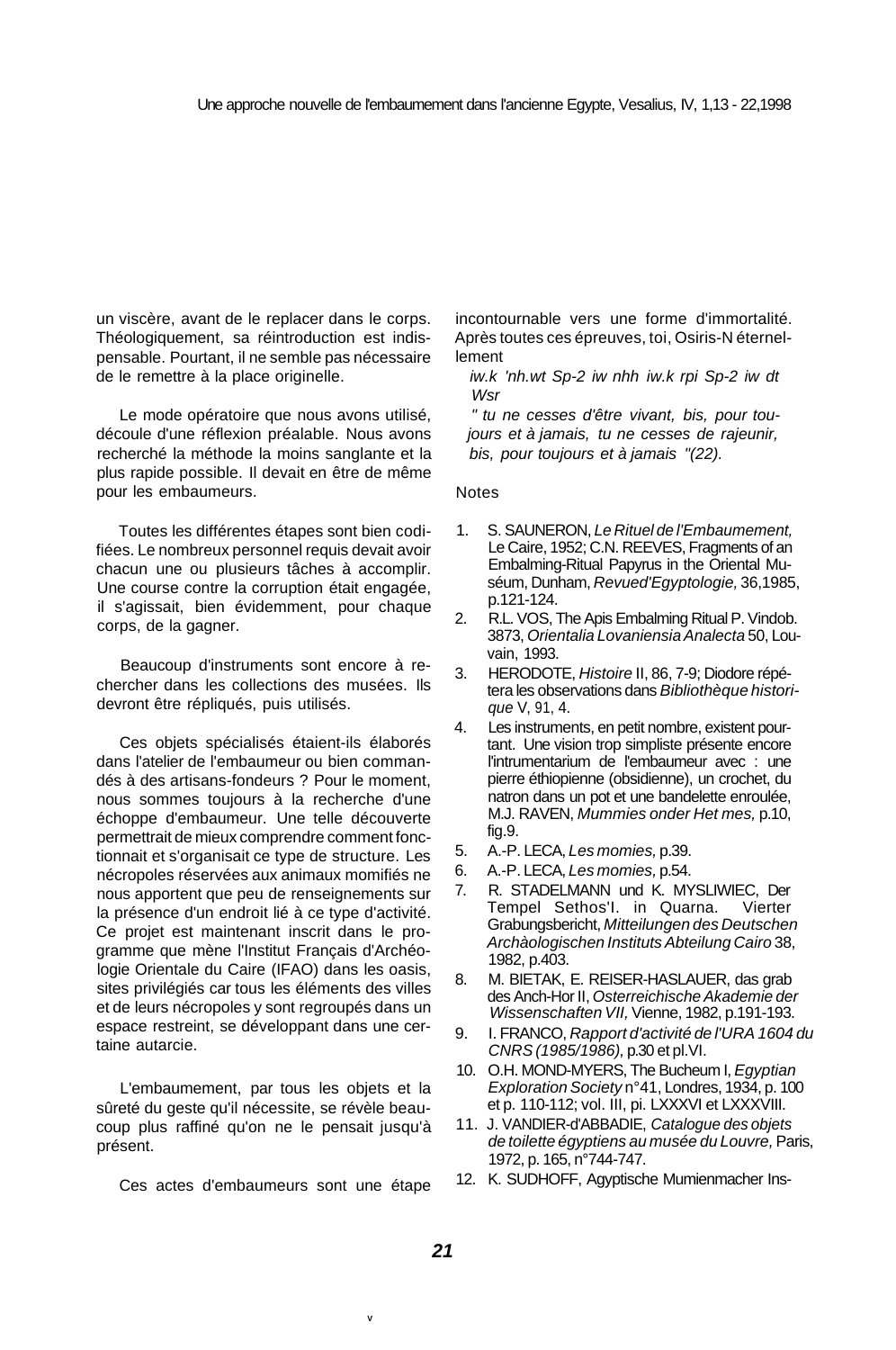trumente, Sudhoffs Archiv fur Geschichte der Medizin und Naturwissenschaft, Wiesbaden VI 3, 1911, p.161-171.

- **13.**  Inv. n°1703.
- **14.**  Nous avons déjà consacré trois articles sur ces répliques : FR. JANOT, M. PEZIN, A. NEVEUX, L'information Dentaire 11, 1994, p. 943-952; id Connaissance des Hommes 11,1994, p. 31 -32; id, Vesalius 1/1, 1995, p.27-30.
- 15 Sur cette expérience, des articles ont été ou sont en cours de publication; Pf. JANOT, Bulletin de l'Institut Français d'Archéologie Orientale 96, 1996, p.245-253; Fr. JANOT, O. CUSSENOT, L'information Dentaire M, 1996, p. 1313-1316; id., Surgical Radiology anatomy (à paraître); Fr. JANOT, Connaissance des Hommes 21,1997, p. 20-22.
- 16 Cette opération aisée entraîne une action sanglante très importante. L'embaumeur, en bon professionnel, après de nombreux essais, a lui aussi recherché une solution simple, efficace et la moins sanglante possible.
- **17.**  H. ROUVIERE, Précis d'anatomie et de dissection, p. 547.
- **18.**  L'emploi d'une autre technique, très ingénieuse, a été mise en évidence lors de l'ouverture de la momie de Lyon : "... une bande d'étoffe reliée en U, longue d'environ deux mètres. Passée derrière les poumons et le coeur puis rabattue au dessus sur leur face antérieure et ramenée ensuite à l'extérieur par l'ouverture d'éviscération, la tension des deux brides, assurée simultanément, fournit une force d'arrachement efficace", J.-CL. GOYON, Atti del VI Congresso internationazionale di Egittologia I, p.217.
- M. PEZIN, F. JANOT, Bulletin de l'Institut Fran-**19.**  çais d'Archéologie Orientale 95, 1995, p.361- 365.
- R.L. VOS, The Apis Embalming Ritual P. Vindob. 3873, OLA 50,1993, p. 365, n°335; Wb II, 391 g = "Offnung einer Wunde". 20
- 21. Sur une momie, conservée au musée de Liverpool, la radiographie montre une amulette deux doigts en position sur le flanc gauche, P.H.K. G RAY, D. SLOW, Egyptian Mummies in the City of Liverpool Muséums, Liverpool Bulletin 15, 1968, p.52-53.
- (SAUNERON, Rituel, 44/5-8); J.-CL. GOYON, Rituels funéraires de l'ancienne Egypte, p.84.  $22<sub>2</sub>$

#### **Bibliographie**

F. Janot, M. Pezin, A. Neveux, (1994) Réplique de trois instruments de l'Egypte ancienne pour mieux comprendre l'embaumement, L'Information Dentaire 11, p. 943-952.

F. Janot, M. Pezin, A. Neveux, (1994) Instruments égyptiens d'embaumement, Connaissances des Hommes 11, p. 31 -32.

F. Janot, M. Pezin et A. Neveux, (1995) Du bon usage de la réplique: réflexions à partir de l'identification d'un instrument d'embaumement de l'Egypte ancienne, Vesalius 1, p. 27-31.

F. Janot, (1996) Les instruments d'embaumement dans l'Egypte ancienne, Thèse pour le Doctorat d'Université, Université Paris IV-Sorbonne.

F. Janot, O. Cussenot, (1996) Approche technique de l'embaumement dans l'Egypte ancienne, l'Information Dentaire 17, p. 1313-1316.

6. F. Janot, (1996) Les instruments et la pratique des prêtres-embaumeurs , BIFAO 96, p. 245- 253.

F. Janot, (1997) Techniques et symboles au cours de l'évolution humaine: le cas des instruments d'embaumement dans l'Egypte ancienne, Connaissance des Hommes 21, p. 20-22.

F. Janot, M. Pezin, A. Neveux, À la recherche des instruments d'embaumement dans l'Egypte ancienne, Caiete de Egiptologie, Bucarest (à paraître).

F. Janot, O. Cussenot, A la découverte des gestes effectués par les prêtres-embaumeurs dans l'Egypte ancienne, Surgical Radiology Anatomy (à paraître).

**10.**  M. Pezin, F. Janot, (1995) La 'pustule' et les deux doigts, Bulletin de l'Institut Français d'Archéologie Orientale 95, p. 361-365.

#### **Biographie**

Fr. Janot, pensionnaire à l'Institut Français d'Archéologie Orientale du Caire (Dir. N. Grimai); ancien Chef de clinique - assistant des universités; membre de la Société française d'Histoire de la médecine.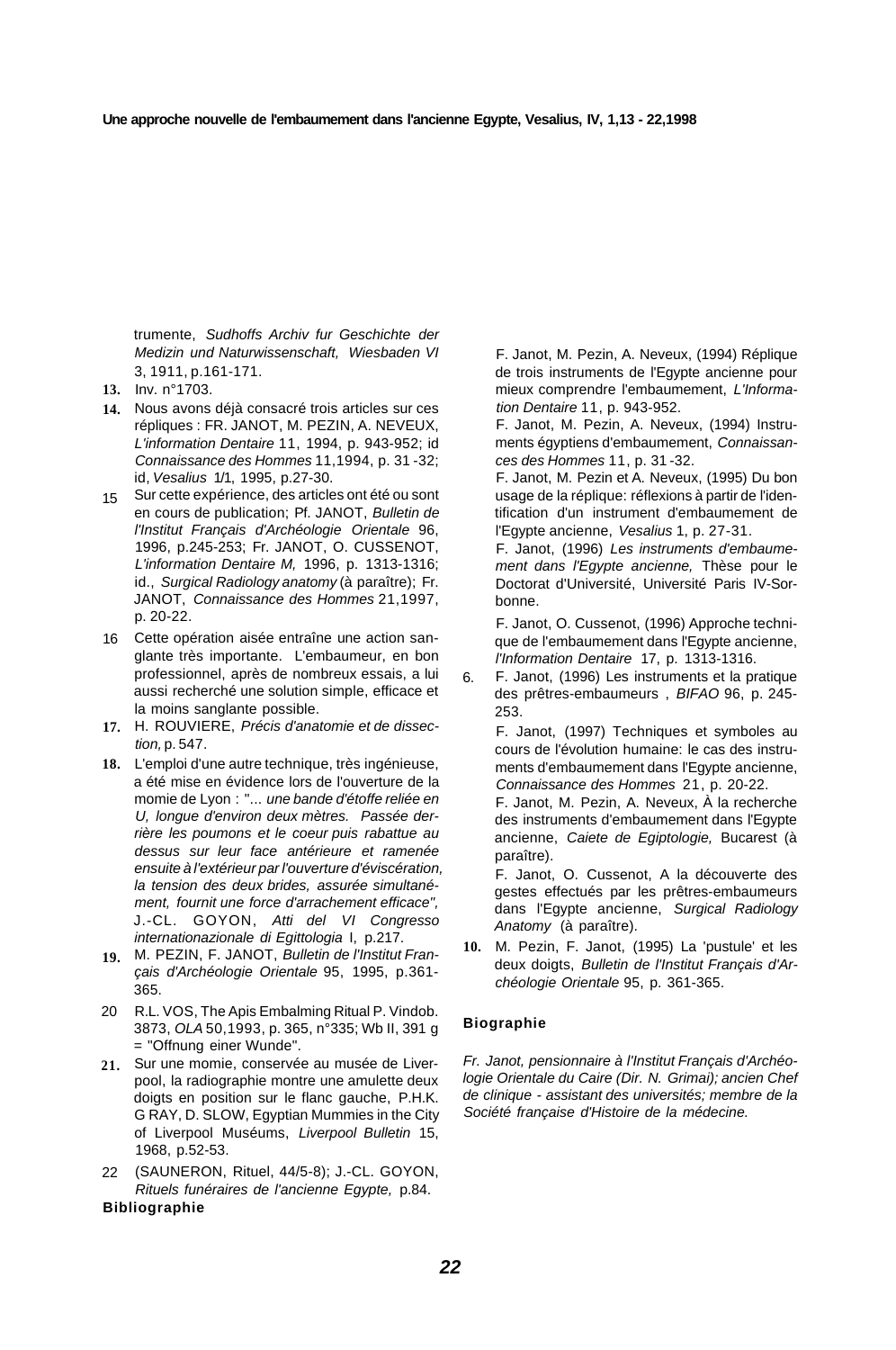## **Saint Sebastian and the Black Death**

#### **Summary**

The martyrdom of Saint Sebastian is one of the most enduring themes in Western religious art. The execution scene so often portrayed - with the Saint transfixed with arrows - is based on the legend about his life and death during the reign of the Roman emperor, Diocletian. However, it is the symbolic association of arrows with the Black Death - during the Middle Ages and during the Renaissance - which identifies Sebastian as the patron saint of plague victims. After more than four centuries of recurrent epidemics, the plague died out in Europe; but the image of St Sebastian continued to inspire artists until the end of the 19th century.

#### **Résumé**

Le martyre de Saint Sébastien est un des thèmes les plus dominants et persistants de l'art religieux de la civilisation occidentale. Cette scène si souvent reproduite, montrant Saint Sébastien percé de flèches, est basée sur la légende de sa vie et de sa mort pendant le règne de l'empereur romain Diocletien. C'est l'association symbolique des flèches avec la grande peste du Moyen Age et de la Renaissance qui identifie Saint Sébastien comme patron des victimes de la peste. Après quatre siècles d'épidémies cycliques, la peste disparut du continent Européen, mais l'image de Saint Sebastien continua à inspirer les artistes jusqu'à la fin du XIX siècle.

Almost every major art gallery, world-wide, has at least one painting of St Sebastian. He is usually depicted as a martyr, bound to a stake, column, or tree - and pierced with arrows (note 1). Sometimes, the picture is less dramatic, and Sebastian appears in death-like repose with one or two arrows in or next to him (fig. 1). This saint had an appeal to Renaissance and Baroque artists which was unsurpassed within the hierarchy of Christian martyrs. Although it is acknowledged that Sts Adrian, Angelo, Christina, Panaleon, and Ursula were executed by archers (De Bles, 1925 144), and that recollections of St Peter hanging upside down on the cross and of St Lawrence being roasted have stirred the imagination of numerous artists, it is St Sebastian who is peerless in respect to the variety of artistic compositions portraying his demise.

**Armand P. Gelpi, MD, P.O. Box 1335, Sonoma, CA 95476, USA. e mail: [apgelpi@vom.com](mailto:apgelpi@vom.com)** 

#### **Sebastian: Iconography**

The earliest representation of Sebastian is thought to be a bas relief in the crypt of the Basilica of St Sebastian, near Rome; and here the Saint appears in armor, as a Roman soldier (Kraehling, 1938 9). The church was built over that part of the catacombs called the Cemetery of Calixtus , along the Appian way, two miles from the city. The original church is gone, but a new one was built in 1611; and a large recumbent statue of Sebastian by Bernini lies beneath the high altar (Jameson, 1885 21).

Some of the great Renaissance names associated with paintings of St Sebastian include Titian, Tintoretto, del Sarto, Mantegna, and del Castagno (Targat, 1979 5-25). It is significant that the figure of Sebastian was one of the few semi-nude forms permitted in early Christian art. And among the many Renaissance images of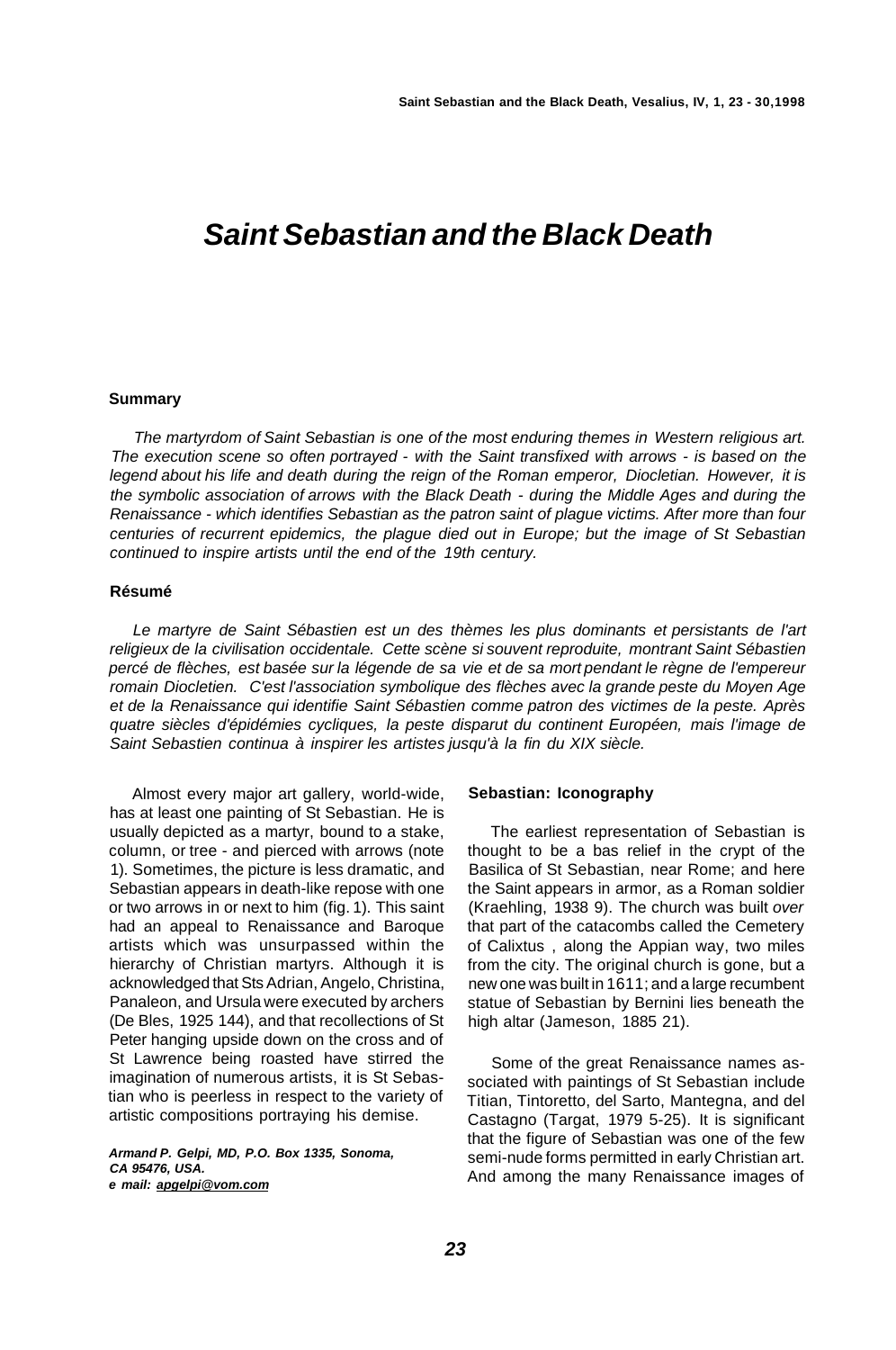the Saint, the paintings of Perugino, Sodoma, and Francia are considered to be the finest in terms of physical beauty and anatomical accuracy (Crawfurd, 1914 100). The Spanish painter, Ribera, is credited with no less than nine paintings of Sebastian - eight of which are still on public display (Sanchez, 1978 94-139; Trapier, 1952 121).

The urge to immortalize the Saint on canvas and in marble extended beyond the Romantic period in art, with representations by Corot (note 2), Moreau, and Daumier. How did the cult of St Sebastian begin, and what ignited the fervor of artists to paint and sculpt so many images of this martyr ?

### **St Sebastian : History and Legend**

What we know about the life of this saint is mostly legendary (Butler, 1956 vol. 1:128-130) but the conventional biographical sketch includes a comment that Sebastian was an important member of the Praetorian Guard during the reign of Emperor Diocletian. In 288 A.D., during the persecution of the Christians, Sebastian professed both his sympathy for those persecuted and his acceptance of Christianity which provoked the emperor to order his execution. The Saint was riddled with arrows, leftfordead.butmiraculously rescued and nursed back to health by a saintly woman, Irene. This relationship was artistically most often exploited in the reflective compositions of 19th century painters such as Corot and Moreau. Following his convalescence, Sebastian reproached Diocletian for his barbarous treatment of Christians; and once again, he was handed over to the executioners. This time he was beaten to death. Notsurprisingly, Sebastian was ultimately adopted as the patron saint of archers and pin makers (De Bles, 1925109) - and incidentally, of Perugia and Portugal.

#### **The Black Death and Social Change**

The Black Death - bubonic and pneumonic plague - arrived in Europe with a vengeance in 1347 A.D., after an absence of 600 years. First appearing in Genoa, it quickly spread into Tuscany and enveloped the cities of Sienna and Florence. It was here that the florescence of humanism, and the art it inspired, was wilted by the devastation of the plague. In its spread throughout Europe - and measured on a Richter scale of catastrophes - the plague would rank with World War II as the greatest disaster in recorded history (Lemer, 1982 77-105). An estimated one-fourth to one-third of Europe's population perished. In Florence, the population was reduced from 90,000 to 45,000, and in Sienna, from 42,000 to 15,000 during the first plague epidemic (Langer, 1964 114-122). The epidemic waned by 1350, only to flare again in 1361 - with repeated epidemics occurring throughout Europe over the next three hundred years (Gottfried, 1983 43-46, 53, 156).

Although Boccaccio's account of the plague in Florence is perhaps the most familiar, the description of the disease in Avignon by Guy de Chauliac is more to the point - and clinically authoritative. Guy was personal physician to a succession of popes, and one of the very few physicians to remain in Avignon to care for plague victims during the first year of the epidemic (Walsh, 1911 294; Power & Thompson, 1923 294; Seeling, 1925 74). He has been honored with the title, The Father of Surgery ; and his master-work, Chirurgia Magna, contains a vivid - but no less accurate - description of both bubonic and pneumonic plague:

"It was of two kinds: The first lasted two months (in the local population, that is), with continuous fever and blood spitting. And they died of it in three days. The second kind lasted all the rest of the time with continued fever and boils and carbuncles on the exterior, particularly in the axilla and groin; and they died in five days. And it was of such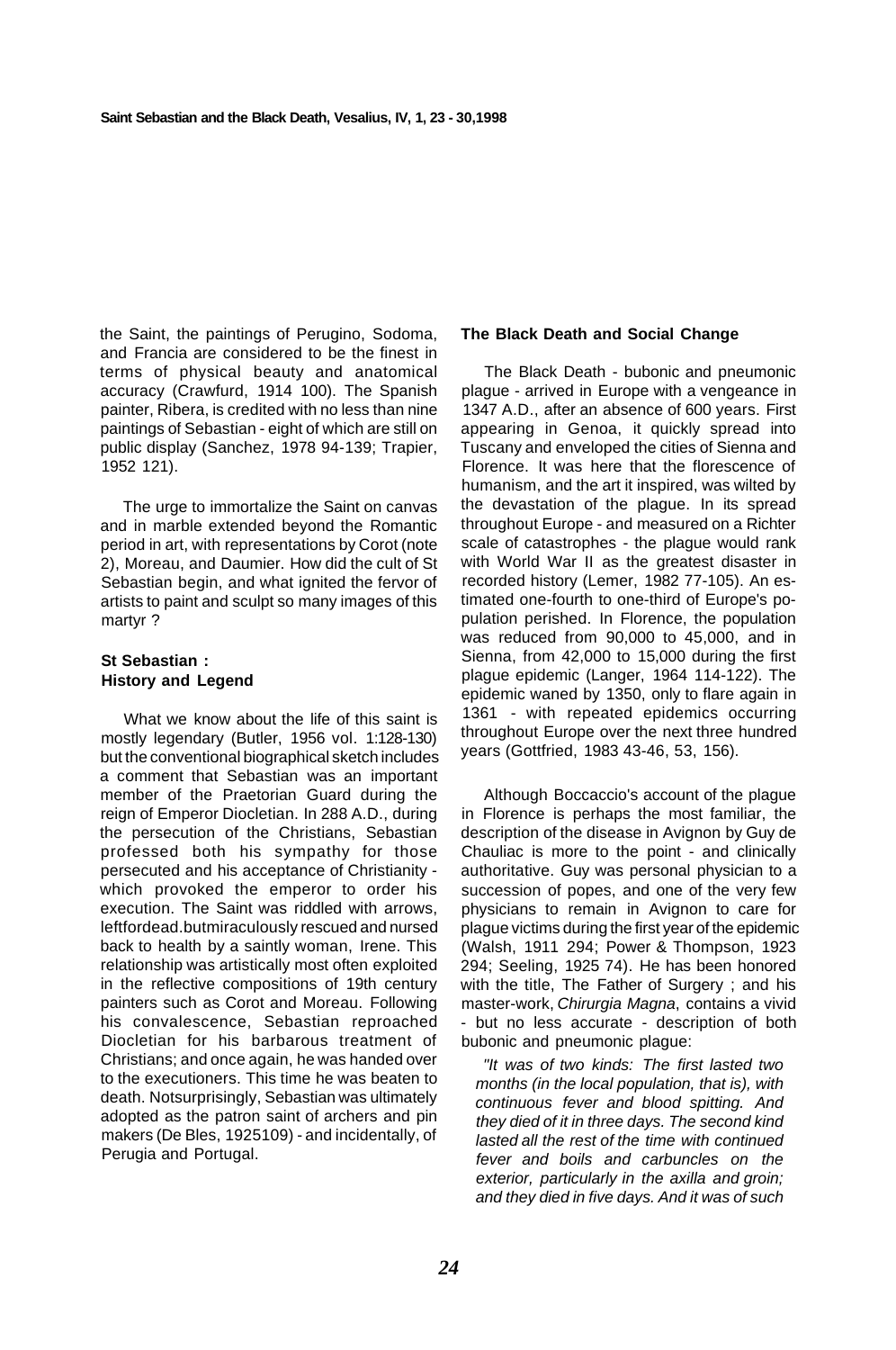**St Sebastian Attended by the Holy Woman. Nicolas Regnier (France c. 1590-1667). Stanford Art Museum, Stanford, California, USA The artist was usually known by the name Niccolo Renieri, and he specialized in portraits and historical themes. His reputation is a matter of conjecture, but he was certainly not a 17th century luminary. The Stanford painting was first associated with Regnier by Pierre Rosenberg of the Louvre, who noted the close relationship of the figure of St. Sebastian here to that in Regnier's picture of the same subject in the Fine Arts Museum at Rouen. Although the authenticity of the fomer painting has not been established, Louvre experts believe that it is a genuine Regnier (Registrar's file, Stanford Art Museum, Stanford, California, USA; Benezit £., 1976 Dictionaire Critique et Documentaire des Peintres, Sculpteurs, Dessinaterus et Graveurs. Librairie Grund, Paris 8:655)** 

**Permission for reproduction from the Stanford Museum of fine Art 1972.98. Mortimer C. Leventitt Fund.** 



great contagion, especially that with the blood spitting, that not only in dwelling but in looking one had it from another. So that they died without servants and were buried without priests. The father did not visit the son, nor the son the father; charity was dead and hope crushed (Nicaise, 1890 170)."

The demographic consequences of the plague have come down to us from on-going, voluminous municipal records in various parts of Europe; and both its political and economic effects have remained subjects of intense scrutiny. But the immediate social consequences were dramatic and divisive. In Tuscany the rich left the city in droves. Class suspicions were aroused, old prejudices revived, and there were the usual claims that one social element or another was responsible forthe calamity. Survival might be interpreted to mean either divine intervention or protection afforded by a compact with the devil.

There was an avalanche of bequests for churches and a surge of religious processions. Pilgrimages increased and swarms of penitents materialized, of whom the flagellants were the most conspicuous and the most infamous. Although there seemed to be no limits to imaginative opinions on the causes of the Black Death, the prevailing view was that the disease represented divine retribution for immorality. In Sienna, the Blessed Bernardino, looking narrowly at his congregation and at the extent of dissolute behavior around the city, concluded that the plague was punishment for sodomy. Even some physicians were convinced of the divine retribution theory. Exhortation replaced the usual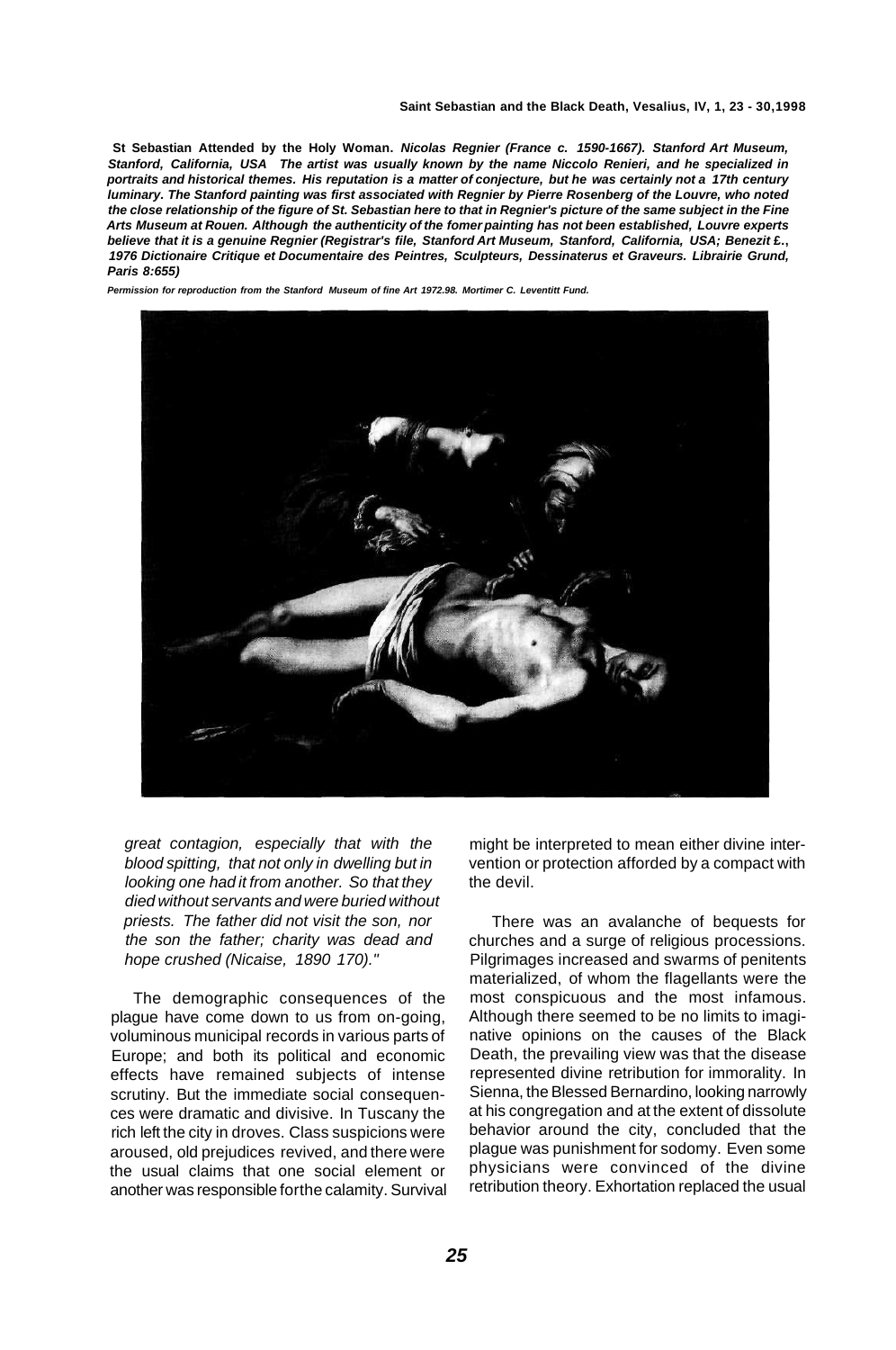sermons, with themes extolling self-denial, poverty, chastity, and Christian militancy (Meiss, 1951 75, 78-85; Trexler, 1980 361-364, 380).

Nowhere has the mood of the times been better reflected than in the letters and poetry of the prototypical humanist, Petrarch, who remained preoccupied with the plague and its social consequences until the end of his days (Watkins, 1972 19:196-223). In a moving verse, he measures his personal loss against the devastating effects of plague on society, as a whole:

"Alas what lies before me? Whither now Am I to be whirled away by the force of fate? Time rushes onward for the perishing world And round about I see the hosts of the dying, The young and the old; nor is there anywhere In all the world a refuge, or a harbor Where there is hope of safety. Funerals Where'er I turn my frightened eyes, appall; The temples groan with coffins, and the proud And humble lie alike in lack of honor The end of life presses upon my mind, And I recall the dear ones I have lost, Their cherished words, their faces, vanished now,

The consecrated ground is all too small To hold the instant multitude of graves. (Wilkins, 1961 79-80)

#### **Plague Art**

The cultural transformation wrought by the plague in Western Europe was perhaps most apparent in changes of artistic expression. Pervasive gloom and preoccupation with death invested painting and sculpture (Brossollet, 1972 11-24).

A recurrent theme, the dance of death, appeared in wood cuts, paintings, and murals. It pictured a procession of mortals being led by skeletons to the charnel house, which both figuratively and explicitly reminded the viewer that death was just around the corner (Burgess,

1980 26:250-37; Mollaret & Brossollet, 1965 59- 76). Literal plague paintings were less common. However, there was a profusion of symbolic portrayals, with victims of the plague shown as wounded and dying under a shower of arrows from a heavenly executioner ( Burgess, 1976 70:422-428; Crawfurd, 1914 135-150; Polzer, 1982 111).

The use of arrows to represent pestilence goes back to classical mythology, along with the belief in a divine archer meting out punishment forvarious transgressions or sins. Forthe Greeks, it was Apollo, God of the Silver Bowl (Chamberlain, 1968 3). That St Sebastian came to be identified with the plague - in the role of a patron interceding for potential or actual victims - has been a matter of continuing interest and validation among European historians. But it is clear that Sebastian became associated with the plague as early as the 7th century A.D. A mosaic in the church of San Pietro in Vincoli (Rome) shows the Saint again as a Roman soldier, but with the following inscription: 'To Saint Sebastian, martyr, dispeller of the pestilence. In the year of salvation 680, a pernicious and severe pestilence invaded the city of Rome... Such was the multitude of dead, that on the same bier, parents and children, husbands and wives, with brothers and sisters, were borne out to burial places, which, everywhere filled with bodies, hardly sufficed... The disease spread for a length of time, until it was announced to a holy man that there would be an end to the calamity, if, in the church of St Peter ad Vincula an altar should be consecrated to Sebastian the martyr; which this being done, immediately the pestilence, as if driven back by hand, was commanded to cease" (Jameson, 1885 21-22).

In any case, by the time that the disease was reintroduced into Europe in 1347, the cult of Sebastian was widespread in Italy and elsewhere on the continent (Mollaret & Brossolet, 1965 76- 79). At the end of the fourteenth century there were innumerable representations of the Saint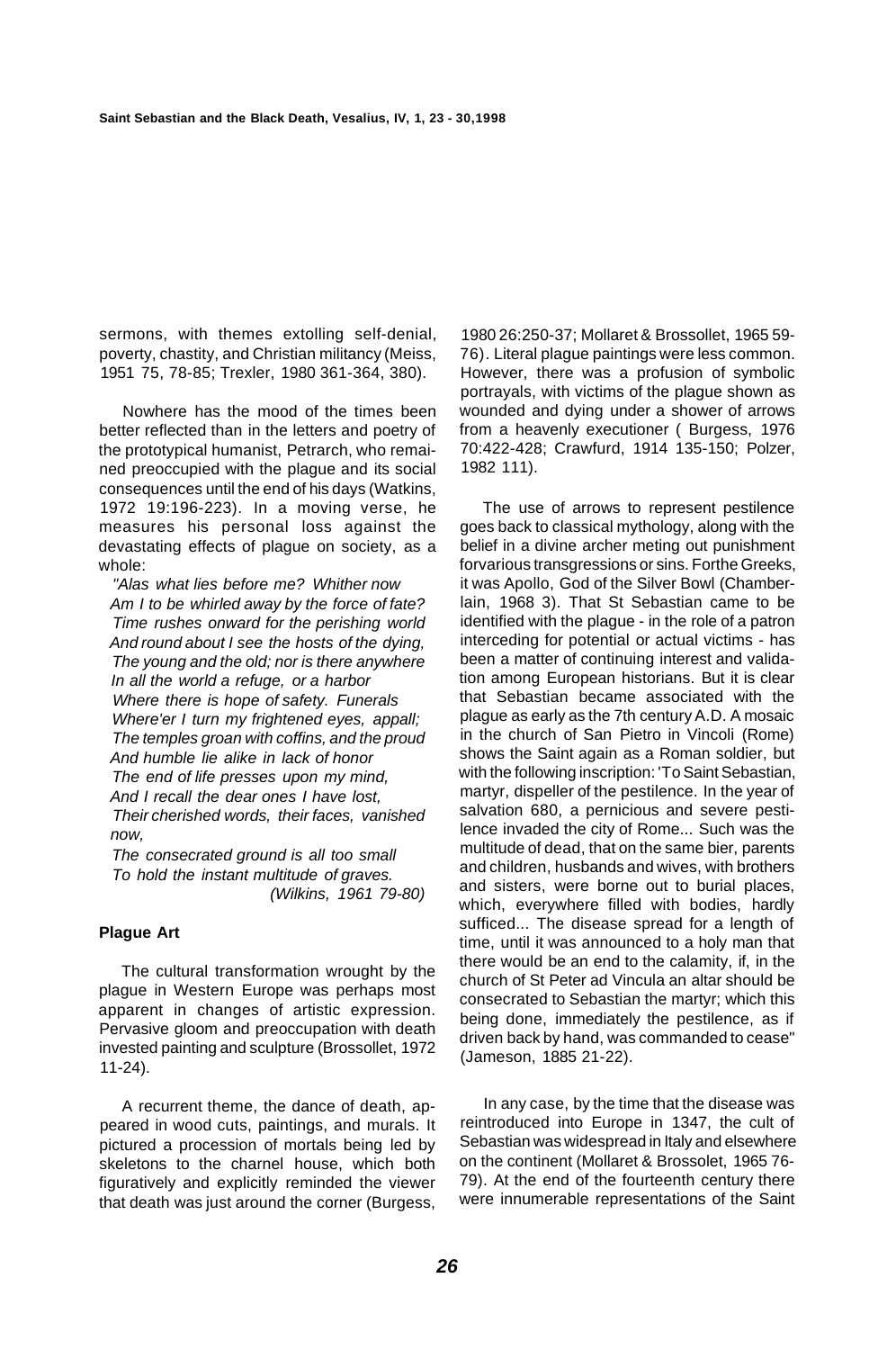on wood and fresco, not to mention those images on crude posters in village after village. There were churches and chapels dedicated to Sebastian, and many of these were festooned with effigies of the Saint. A typical example is the chapel which still stands in Lansvillard, France, constructed by a Sebastian Turbil, who miraculously survived the plague. This chapel has seventeen frescoes tracing the life of the Saint, two of which are directly concerned with Sebastian's role during the plague (Mollaret & Brossolet, 1965 78).

During the Renaissance, the figure of the Saint became incorporated into complex paintings showing Sebastian in the company of several saints - and often with the Virgin Mary. From this heavenly entourage emerged a new contender for the role of patron saint to protect potential plague victims: Saint Roch was born in Montpellier at the end of the 13th century. As a mendicant, he traveled extensively in Italy during the mid-century plague epidemic; and while caring for the sick he was credited, on one occasion, with miraculous cures of plague victims. He attracted the attention of artists, who sometimes portrayed him alone (note 3), but more often in the company of Sebastian. He can be instantly recognized by the bubo on his upper thigh - a literal characterization as constant in art as St Sebastian's arrows (Mollaret & Brossolet, 1965 80-90).

Although less well known, Saint Anthony the hermit became associated with the plague, centuries after his death. His disciples began a system of hospices in Alpine France; and when subsequently, Anthony's hospitalers tended plague victims, the Saint took his place with Sts Sebastian and Roch in Gothic and Renaissance paintings. Much later, there were a few shortlived patrons who surfaced during the Counter-Reformation: Sts Rosalie and Francis Xavier in Italy, St Adrien in Flanders, and Sts Genevieve and Louis in France (Kraehling, 1938 14-15).

There is a curious parallel to the St Sebastian

martyrdom scenes - considered by some to be a further extension of the symbolism portrayed in scenes of execution with arrows. In a number of Medieval and Renaissance surgical texts there appear anatomical illustrations which superficially resemble some of the St Sebastian iconography. However, this wound man is bristling with swords and daggers as well as with arrows, and was probably intended as a teaching aid for budding trauma surgeons of the Middle Ages (Jones, 1984 113-115).

#### **Plague Reverberations and the Decline of Sebastian**

After a final epidemic in Marseilles in 1720 the plague began to die out in Europe, and so did the reminders of St Sebastian - including new churches and chapels in his name. Sebastian was less often selected as a given name (Kraehling, 193816). But the cult of St Sebastian somehow survived into the 20th century. The great voluptuary - at times, poet and playwright - Gabriele D'Annunzio, claimed that he was inspired by the Sebastian paintings of Mantegna and Gozzoli to write his play, which was supposed to be about the Saint. Unkind critics have suggested that the paintings instead, inspired him to use the Sebastian theme as a dramatic vehicle for the eccentric ballerina, Ida Rubinstein, who was his mistress at the time. This production, which included spoken lines as well as ballet, was a mixture of myth and allegory with little resemblance to the sombre legend about the Saint (Jullian, 1972 222-237). The play, in five acts - which opened in Paris on May 22, 1911 - must have overwhelmed audiences with its assault on all the senses as well as with its duration. There were stunning sets by the designer/illustrator, Leon Bakst, and there was an elaborate musical score by Claude Debussy (Spencer, 1973 136-144). This extravaganza eventually reached the Royal Opera in London, and has been revived from time to time. There was a 30-year hiatus between its staging at I'Opera, in Paris in 1969, and its premier at the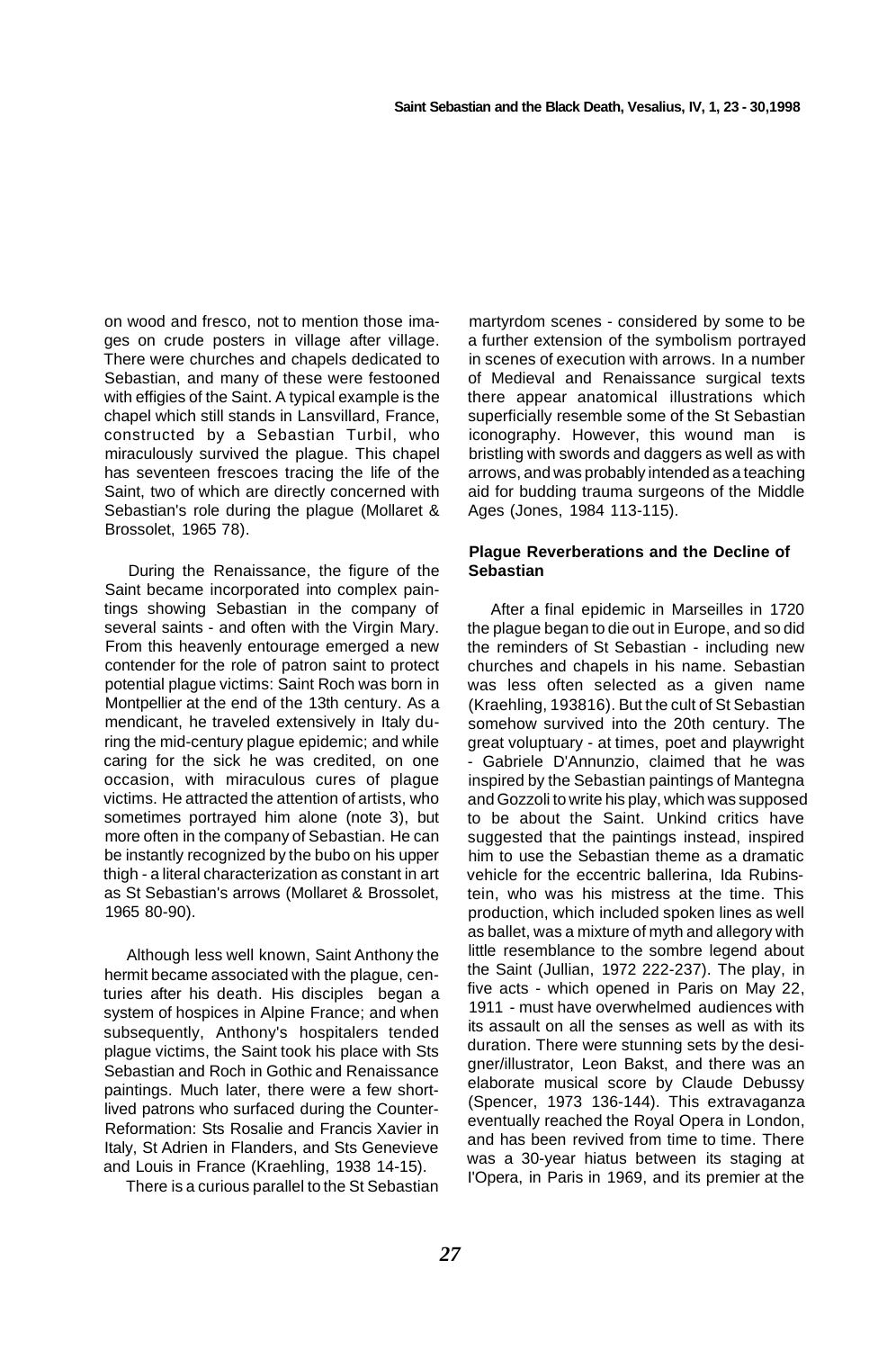**Saint Roch of Montpellier. Oak polychrome of XVII Century. Collection of the Brussels Medical Museum** 

Metropolitan Opera in 1987 as a production of the Paris Opera Ballet. The original production inspired this hyperbole from a respected drama critic:

"...she (Rubinstein) suggests some saint from a stained-glass window who, suddenly called to life, and still trammeled by the thought of his translucent immobility, has not yet grown accustomed to the newlybestowed gifts of speech and gesture. She gives this impression throughout... when she says with childlike gentleness to Diocletian that he has been a generous master... when in her intoxication of faith, she counts the glowing keys of her deliverance, and when she hangs, pierced by the arrows, against the tree, like the wreck of some gallant ship entangled in its rigging...(Arsene & Cocteau, 1971 37-38)."

Buried in the vast repertoire of the composer, Villa Lobos, is his Mass of St Sebastian for chorus and orchestra, which was completed in 1937. And still, this is not the last of Sebastian: The memorabilia of this saint - from various parts of Europe - was assembled for an extraordinary exhibition at the French National Museum of Arts and Popular Traditions (Paris), in 1983. The collection included sculpture, graphics, tapestries, and assorted documents representing songs and invocations. And once again St Sebastian's association with the Black Death was high-lighted (Cuiseier, 1983 65-69).

#### **The Black Death: Its Final Legacy**

The plague of the Middle Ages conclusively shaped Western history and thought in ways that have not since been duplicated, introducing a number of philosophical contradictions and psychological conflicts. On the one hand, the Black Death led to the debauchery described by Bocaccio, on the other, to born-again religious zeal. Such a paradox may have been possible only against the backdrop of the 14th century, with its continuous war, peasant revolts, fami-



nes, persecutions, and a dislocated, discredited papacy. In this setting, despair was replaced by growing cynicism, and in the words of historian, Barbara Tuchman:

"Survivors of the plague, finding themselves neither destroyed nor improved, could discover no Divine Purpose in the pain they had suffered. God's purposes were usually mysterious, but this scourge had been too terrible to be accepted without questioning. If a disaster of such a magnitude, the most lethal ever known, was a mere wanton act of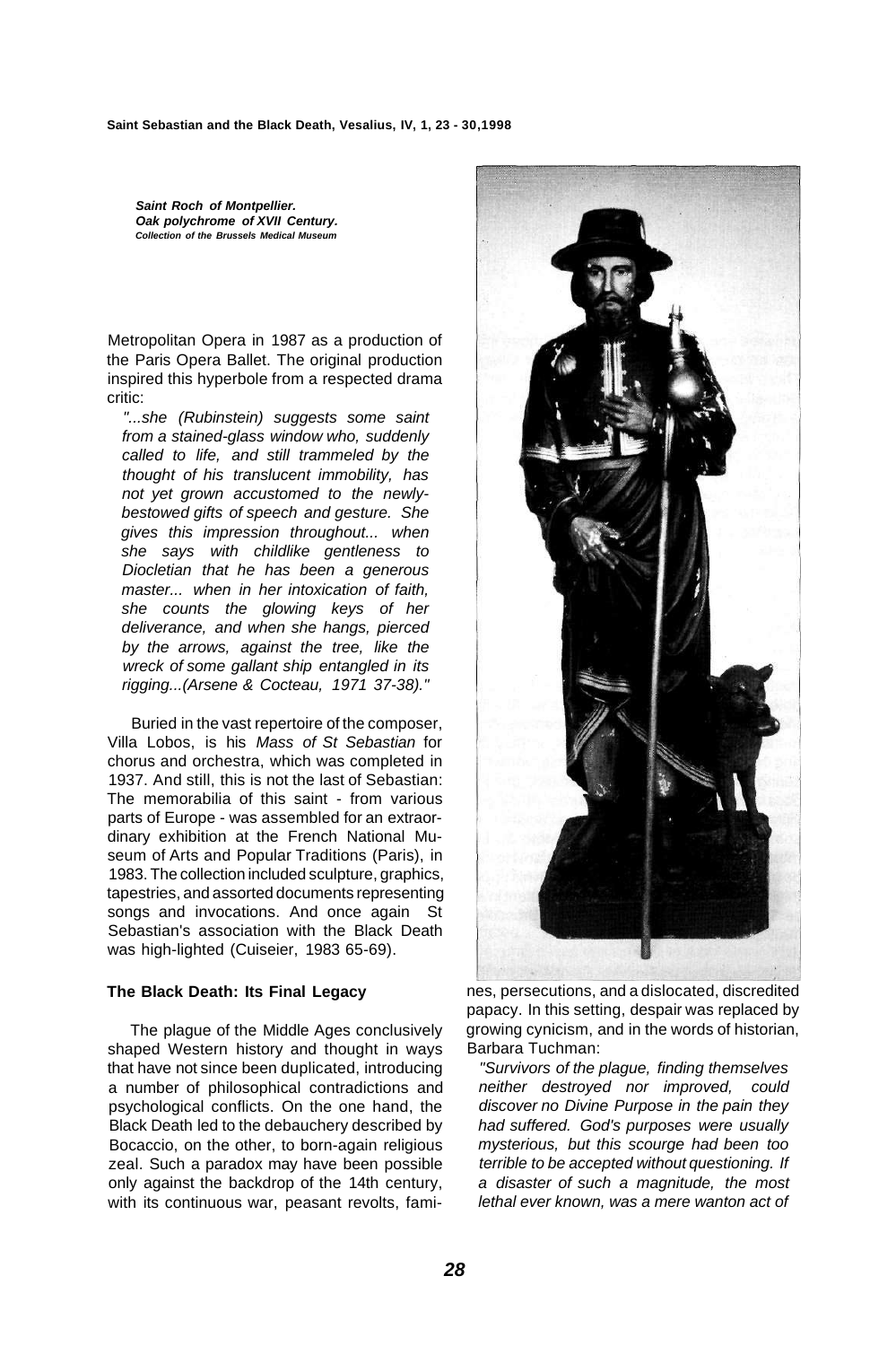God, or perhaps not God's work at all, then the absolutes of a fixed order were loosed from their moorings. Minds that opened to admit these questions could never again be shut. Once people envisioned the possibility of a change in a fixed order, the end of an age of submission came in sight; the turn to individual conscience lay ahead. To that extent the Black Death may have been the unrecognized beginning of modern man" (Tuchman, 1978 123).

But where the plague stimulated a reaffirmation of the Christian faith, there was a fresh vitality to religious art:

"All sections of the middle class were... clearly united in their desire for a more intense religious art... Masses of people, interpreting the calamities as punishment of their worldliness and their sins, were stirred by repentance and religious yearning. Some of them joined groups that cultivated mystical experiences or extreme asceticism. Many more sought salvation through traditional methods offered by the Church. For the painters of the time this religious excitement and the conflicts of values which it entailed was a crucial cultural event" (Meiss, 1980 73).

For the faithful of the Middle Ages, who viewed the plague as a manifestation of God's exasperation with mankind, it was only natural to seek a holy redeemer. Thus St Sebastian emerged from classical obscurity to intercede with a vengeful God on behalf of sinners.

But now we have a new pestilence: HIV infection, with its immunedeficiency syndrome. And we still have more than a few clerics thundering from their pulpits that this disease too, is divine punishment for dissolute behavior. We even have some of the social stratification associated with the Black Death: The new plague is more likely to affect the poor than the rich, and Third World populations rather than those in industrialized society. The cold light of scientific

illumination and of demographics is of little comfort to those afflicted, or to those threatened with AIDS. For we have no Sebastian to deflect this latest shower of arrows. And in the divine quiver the supply of arrows is endless.

#### **Notes**

- 1. The Martyrdom of Saint Sebastian. Antonio del Pollaiuolo, 1473, The National Gallery, London (1431-1498). Pollaiuolo introduced a special vitality to early Renaissance art. Waxen repose was transformed into tension and movement. His figures were committed to an eternal struggle. These kinetic qualities are no more evident than in his Sebastian Confronted by the Executioners. This painting was commissioned by the prominent Puzzi family for a chapel at the church of Santissima Annunziato, and was completed in 1475. If not his greatest, it is considered to be his most ambitious work (Hart F., 1975 History of Italian Renaissance Art. Prentice Hall Inc., New York 274-275).
- 2. Saint Sebastian Succoured by the Holy Woman. Jean Baptiste Camille Corot (France, 1796-1875). The Walters Art Gallery Baltimore, MD, USA Corot was born in Revolutionary Paris. Destined by parental preference for the clothing Business, he turned instead to painting. Of independent means, he was able to support himself during the lean years of his artistic development, and went on to become Europe's leading landscape painter at mid-century. What is ironic about Corot's Sebastian - which was completed in 1853 - is that the Saint and the Holy Woman are almost incidental to the landscape. Only towards the end of his career did Corot take up portrait and figure painting. Although indifferent, if not actually hostile to the nascent French impressionism, he is credited with having profoundly influenced the impressionists (Roberts, K. 1965 Corot. Spring Books, London 34; Rabinovitz-Mott, E. 1986 Camille Corot, the Roman campagna with the Claudian aqueduct, Journal of the American Medical Assoc. 256:160)
- 3. Saint Roch. Carlo Crivelli (Italy, 1430/35-1493?). The Wallace Collection, London. In the usual painting of St Roch, the artist places the bubonic swelling - and its overlying incision - discreetly distant from the groin. Crivelli's St Roch is closer to anatomic reality - perhaps more daring than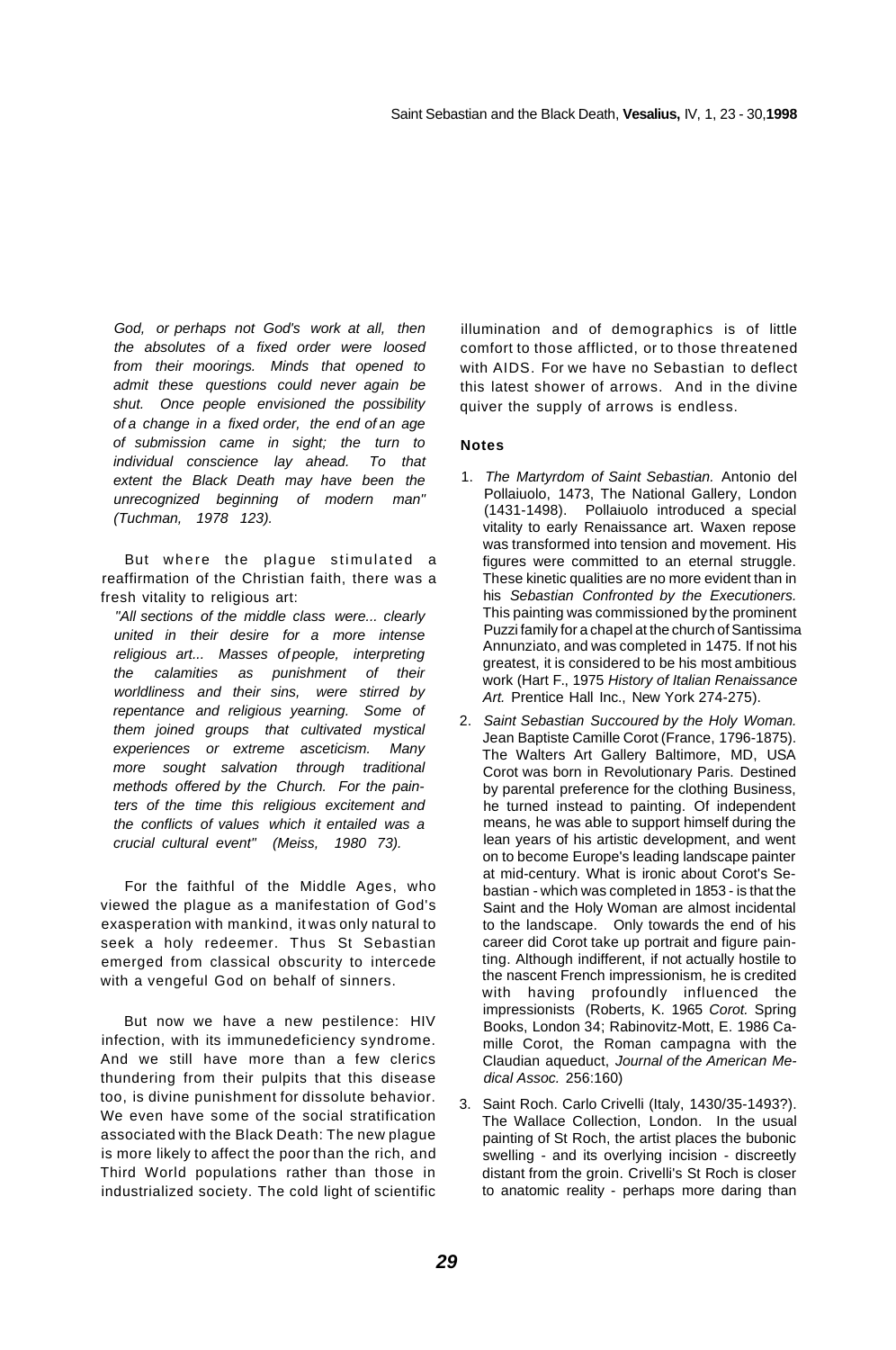that of other artists of his era. Crivelli was a painter of the Venetian school who attained neither the proficiency nor the reputation of his contemporaries: Mantegna and Bellini. However, in the view of one critic".. .he provided an agreeable and highclass holiday far away from great pictures and the aesthetic problems they pose... General esteem for him is not dependent on illuminating experiences, but on simple, powerful attraction of his pictures". As with other Crivelli paintings, the date of execution of the St. Roch painting in the Wallace Collection is uncertain. Crivelli also did a superior Sebastian, which hangs in the Museo Poldi Pizzoli, Milan (Bovero A., 1974 Opera Completa del Crivelli. Milano, Rizzoli cat. #146- 147, pi. 50A, 50B; Davies M. 1972 Carlo Crivelli. The National Gallery, London 7, 13, 20-21)

#### **References**

- Arsene A. and Cocteau J. (1971) The Decorative Art of Leon Bakst. Benjamin Blom (publishers), New York.
- Brossollet J. (1972) Reflections of the Plague in Art. Sydvenska Medicinhistoriske, Saelskapet Arsskrift.
- Burgess R. (1976) Notes on some plague paintings. Med Hist 20:422-428
- Burgess R. (1980) The Dance of Death. An Iconographic Interpretation of the Popular Theme of Death through Five Centuries. J. Soc. Social Hist. Med..
- Butler A. (1956) Lives of the Saints. P.J. Kennedy & Sons, New York.
- Chamberlain E.R. (1968) The Black Death. Jackdaw Publications, London, Broad Sheet 3.
- Crawfurd R. (1914) Plague and Pestilence in Literature and Art. Clarendon Press, Oxford.
- Cuiseier J. (1983) St Sebastian. Rituels et Figures. Reunion des Musees Nationaux.
- De Bles A. (1925) How to Distinguish the Saints in Art By their Costumes, Symbols, and Attributes. Art Culture Publications, New York.
- Gottfried R.S. (1983) The Black Death. Natural and Human Disaster in Medieval Europe. The Free Press, New York.
- Jameson A.B.M. (1885) Sacred and Legendary Art. Houghton, Mifflin,& Co., Boston.
- Jones P.M. (1984) Medieval Medical Miniatures. The British Library, London.
- Jullian P. (1972) D'Annunzio. Viking Press, New York.
- Kraehling V. (1938) Saint Sebastian dans I'Art.

Editions Alsatia, Paris.

- Langer W.L. (1964) The Black Death. Scientific American 210(2).
- Lerner R.E. (1982) The Black Death and Western European eschatological mentalities, in: The Black Death. The Impact of Fourteenth Century Plague. D. Williman (ed). Center for Medieval & Early Renaissance Studies, Binghamton, New York.
- Meiss M. ((1951) Painting in Florence and Sienna after the Black Death. Princeton Univ. Press, Princeton, New Jersey.
- Mollaret H.H. & Brossollet J. (1965) La Peste, Source Meconnnue d'Linspiration Artistique. Yearbook of the Royal Museum for Fine Arts, Antwerp.
- Nicaise E. (1890) La Grande Chirurgie de Guy de Chauliac. Ancienne Libraire Germer Bailliere et Cie, Paris.
- Polzer J. (1982) Aspects of the fourteenth century iconography of death and the plague, in: The Black Death. The Impact of the Fourteenth Century Plague, D. Williman (ed). Center for Medieval & Early Renaissance Studies.
- Sanchez A.E.P. (1978) L'opera Completa di Jusepe de Ribera. Rizzoli,Milano.
- Seeling M.G. (1925) Medicine. An Historical Outline. Williams & Wilkins Co., Baltimore.
- Spencer C. (1973) Leon Bakst. St. Martin's Press, New York.
- Targat F. (1979) St Sebastian dans I'Histoire de I'Arte depuis le XV° Siecle. J. Damase, Paris.
- Trapier E.D.G. (1952) Ribera. Hispanic Soc. of America, New York.
- Trexler R.C. (1980) Public Life in Renaissance Florence. Academic Press, New York.
- Tuchman B.W. ((1978) A Distant Mirror. The Calamitous 14th Century. Alfred A. Knopf, New York.
- Walsh J. (1911) Old-time Makers of Medicine. Fordham Univ. Press, New York.
- Watkins R.N. (1972) Petrarch and the Black Death: from fear to monuments. Studies in the Renaissance 19.
- Wilkins E.H. (1961) Life of Petrarch. Univ. of Chicago Press, Chicago.

#### **Biography**

ArmandP. Gelpi, MD, retired internist, emeritus clinical professor of medicine, Stanford University. Currently, clinical associate in medicine, University of California, San Francisco.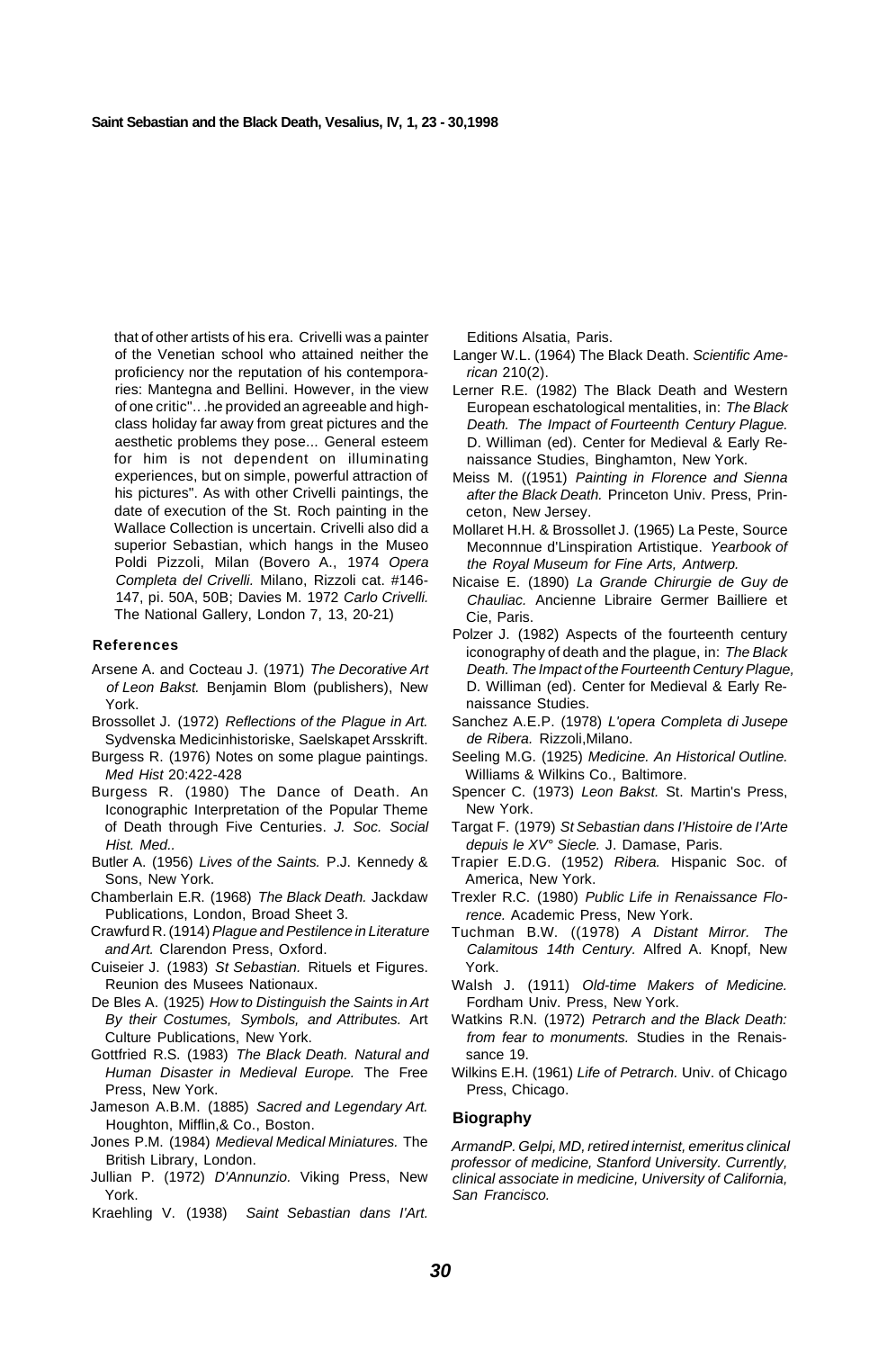# **Andrés Piquer et la tradition hippocratique dans l'Espagne du XVIIIe siècle. <v**

J. Angel y Espinôs et M. I. Fernândez Gahân

#### **Résumé**

Andrés Piquer (1711-1772) fut le plus important médecin-philosophe du Siècle des Lumières en Espagne. Il fut aussi le premier à traduire quelques oeuvres d'Hippocrate en espagnol.

Dans les pages qui suivent, les auteurs essaient de résumer les idées d'Andrés Piquer en ce qui concerne le problème de la liaison entre les méthodes philosophiques et la façon de comprendre la médecine.

#### **Summary**

Andres Piquer (1711-1772) was the most important medical philosopher of the Spanish Enlightenment. He was also the first who translated Hippocratic works into Spanish.

In the following pages, the authors summarize Andres Piquer's opinions concerning the problem of the relationship between philosophical methods and understanding medicine.

Andrés Piquer y Arrufat, né à Fôrnoles, dans la province de Teruel (Aragon), en 1711 et mort à Madrid en 1772, appartient à la longue tradition espagnole des médecins-philosophes dans laquelle on trouve, entre autres, l'arabe Averroès, commentateur d'Aristote, Gômez Pereira, antiaristotélicien et précurseur de Descartes; Servet, qui découvrit la petite circulation du sang, Huarte de San Juan, psychologue, dont l'oeuvre fut traduite en français, anglais, italien et allemand, et, à l'heure actuelle, Lain Entralgo, historien renommé de la médecine et auteur de plusieurs livres et articles sur Hippocrate et son influence de l'Antiquité classique à nos jours.

**Jesûs Angel y Espinôs et Maria Isabel Fernândez Gahân, Paseo de Extremadura 36,2° Izda, 28011 Madrid, Espagne** 

Andrés Piquer fut étudiant à l'Université de Valence, où il suivit les cours de scolastique (malheureusement, à cette époque-là Aristote et ses exégètes étaient encore en Espagne la référence pour les études philosophiques et scientifiques et de médecine, sur les conseils de son frère Cosme, qui était lui-même médecin. Une fois qu'il eût fini ses études officielles, Andrés Piquer se consacra entièrement à la lecture des auteurs classiques et modernes de la philosophie et de la médecine, et à l'apprentissage des mathématiques et des langues anciennes et modernes. C'est pourquoi dans son oeuvre on peut retrouver aussi bien la trace des théories des Présocratiques, Platon, Aristote et les Médiévaux, que celle des plus récents Bacon, Galilée, Descartes, Newton, etc.

Dès 1734 (l'année où il finit ses études de médecine), Piquer fut nommé sur concours,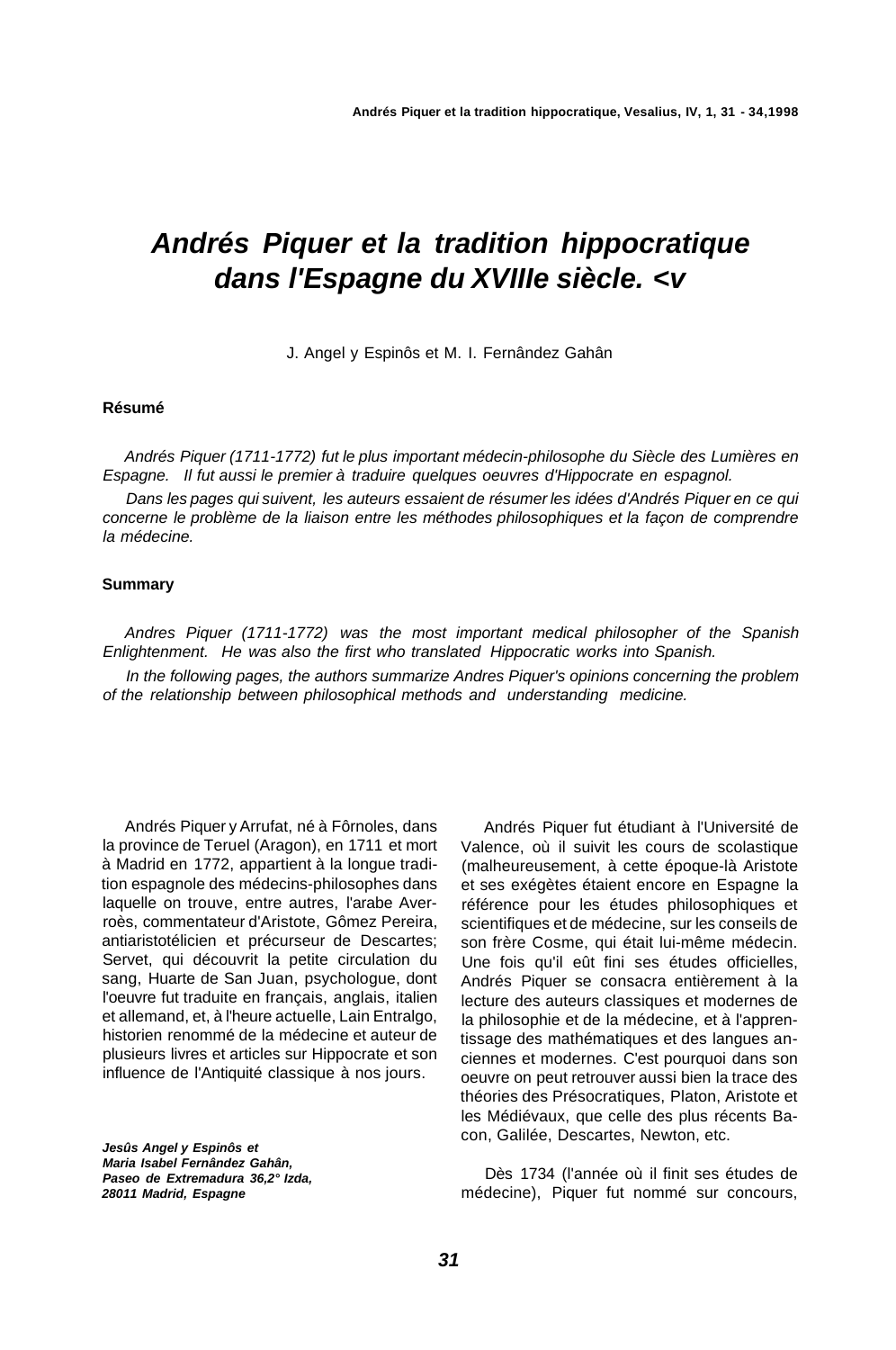académicien public de médecine à la Faculté de Valence et publia, l'année suivante, sa première oeuvre, intitulée Medicina vêtus et nova (Médecine ancienne et moderne). En 1739 éclata une épidémie dans la province de Valence qui préoccupa fortement les autorités, qui lui ordonnèrent d'en faire un dossier; à partir de cet événement, Piquer occupa une place d'honneur dans le petit cercle des érudits valenciens, qui commencèrent à tenir compte de son opinion sur les affaires relatives à la Santé Publique. En même temps, Piquer s'adonna à l'étude des Épidémies d'Hippocrate, auteur qu'il admirait et qui l'avait toujours accompagné depuis ses années estudiantines.

Grâce au succès obtenu, Piquer devint en 1742 professeur d'anatomie à l'Université de Valence et médecin officiel de l'Hôpital Général de la ville de Valence. Au tout début de sa carrière, il fut admis comme membre de l'Académie de médecine de Madrid et de l'Académie de Valence, fondée par Gregorio Mayans y Siscar, l'un des plus importants représentants du Siècle des Lumières en Espagne et mentor intellectuel de Piquer et de toute sa génération.

En 1747, parut la Lôgica moderna (Logique moderne), considérée par les spécialistes comme son chef-d'oeuvre sur le plan philosophique, qui lui assura d'emblée la renommée et que préfaça son ami Mayans.

La popularité dont Piquer jouissait s'étendit rapidement au delà de Valence pour arriver enfin à la cour royale de Madrid et à l'étranger. En 1751, peu après la publication de son retentissant et éclatant Tratado de las calenturas (Traité des fièvres), oeuvre d'inspiration hippocratique, déjà traduite en français au XVIMême siècle, Piquer fut appelé à la capitale d'Espagne, où il accéda au poste convoité de médecin de la chambre royale de Ferdinand VI, et, l'année suivante, il fut nommé président du jury du protomédicat, qui était le comité chargé d'examiner les futurs médecins. D'autre part, sa

compétence en philosophie lui valut, en 1770, deux ans avant sa mort, d'être nommé membre du jury des concours aux chaires de philosophie. Quand Piquer mourut en 1772, il était du nombre des savants et des pères de la patrie. Pendant toute sa vie, il essaya d'harmoniser la spéculation humaniste et l'empirisme scientifique avec sa sincère foi chrétienne, toujours éloignée du dogmatisme aveugle, qui régnait dans l'Espagne de son époque.

Dans les idées de Piquer, aussi bien médicales que physiques, il faut reconnaître une évolution. Dans les premières années de sa carrière, malgré son éclectisme, opposé à tout système rigide, Piquer s'incline en faveur du mécanisme dans la nature et reçoit l'influence de Gassendi, Descartes et Boerhave. On raconte que Piquer avait l'habitude de dire: "le médecin commence là où le physicien finit. " C'est ainsi que dans sa première oeuvre, Medicina vêtus et nova, Piquer soutient que la médecine n'a rien à voir avec la métaphysique mais avec la physique. Par conséquent, dans cette étape Piquer est un défenseur de l'iatromécanisme et de l'iatrochimie, systèmes tous deux très enracinés dans le mouvement réformateur de la médecine espaanole.

En 1745, Piquer publie sa deuxième oeuvre, Ffsica moderna, racionaly expérimental (Physique moderne, rationnelle et expérimentale), qui, malgré son titre, est une introduction à l'étude de la médecine, étant donné que, si le corps n'est qu'une partie de la nature, il faut bien connaître les règles physiques et mécanistes du monde avant d'essayer de comprendre la composition et la structure de l'être humain.

Dans cette physique les mathématiques doivent jouer un grand rôle; toutefois, ce mathématisme ne doit pas être poussé à l'extrême, car la matière et la vie échappent dans leurorganisation plus profonde aux calculs trops subtils et confus, et elles ne se révèlent qu'à l'expérience, mais à une expérience rationnelle,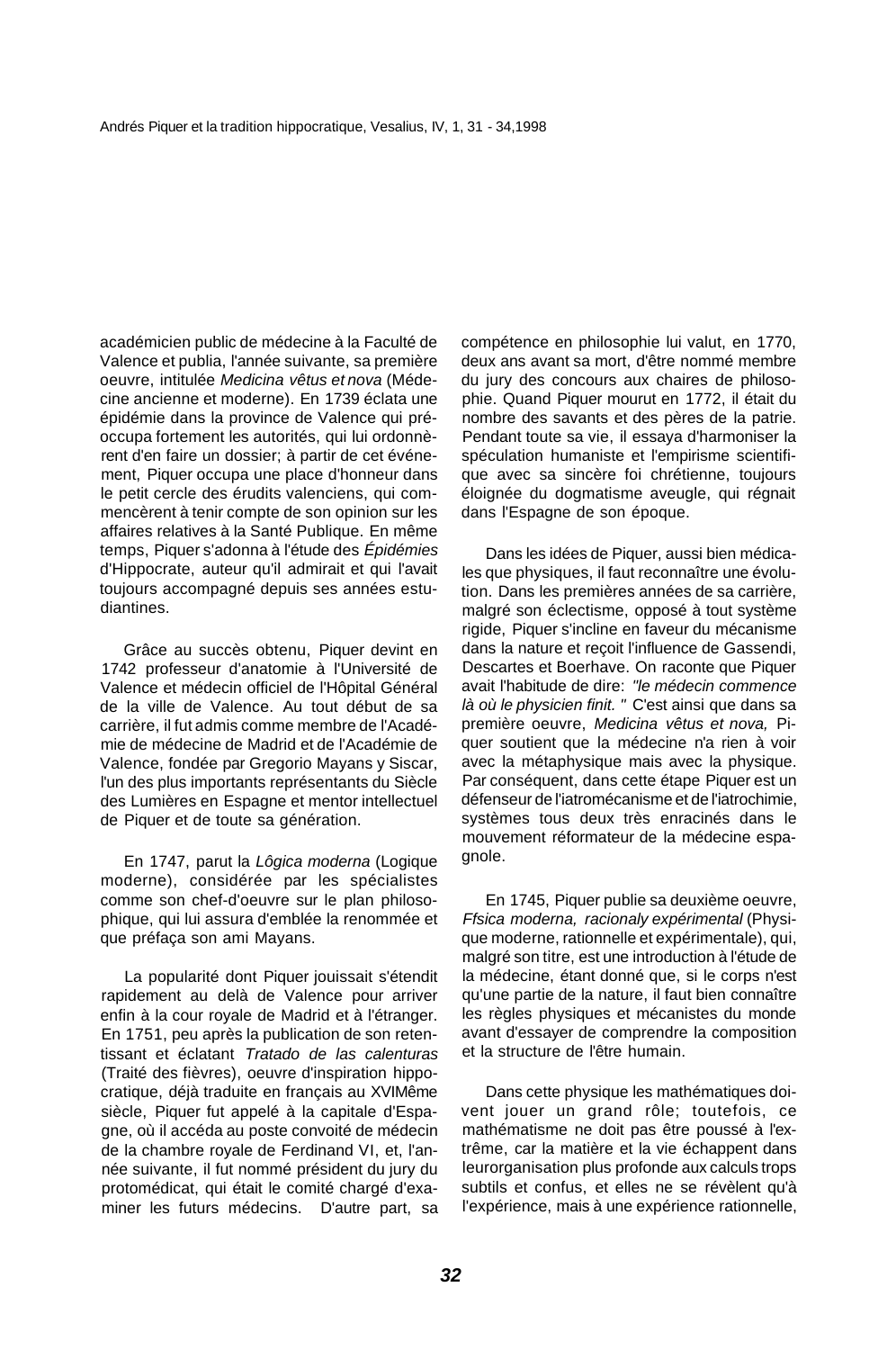minutieuse et soigneuse. On peut parler donc d'un mécanisme modéré et non dogmatique.

Il faut éviter, d'après les propres mots de Piquer dans sa Ffsica,

"ceux qui font, en médecine, des expérimentations sans précaution et sans les lier à une raison bien fondée, (car ils) sont des empiriques ou des guérisseurs, qui ne peuvent établir aucune vérité par l'expérience. Au contraire, ceux qui pratiquent les expérimentations avec du jugement, déduisent avec le temps des maximes importantes pour le progrès de cet art... La raison doit accompagner l'expérience, en médecine comme en physique; ... mais une raison solide, dans laquelle le jugement a une plus grande part que l'esprit. "

A cet égard, on a fait de Piquer un précurseur de Claude Bernard, l'illustre physiologiste français du XIXème siècle, auteur de la célèbre Introduction à l'étude de la médecine expérimentale.

Dans son Tratado de las calenturas (Traité des fièvres), dernière oeuvre de la période mecaniste de Piquer, comme l'indique son soustitre: "selon l'observation et le mécanisme", l'auteur plaide pour un retour à Hippocrate, le médecin de Cos, c'est-à-dire au souci pratique et clinique, au primat du malade individuel sur la maladie dans son anonymat, en somme, au domaine où l'art médical se compose de trois éléments irremplaçables et indispensables: la maladie, le malade et le médecin, l'humble desservant de l'art.

Pour Piquer, la médecine, qui est la physique du vivant humain avec ses lois particulières, doit répudier toutes ses anciennes habitudes métaphysiques, théologiques, abstraites ou idéalistes, et, surtout, les théories dogmatiques de Galien et ses épigones, qui, en tâchant d'expliquer les textes d'Hippocrate, n'ont rien fait d'autre que de les obscurcir.

Le déménagement à Madrid en 1751 et son séjour de plus de 20 ans qui suivit entraînent un changement total de la mentalité scientifique de Piquer. On peut déjà observer cette transformation profonde dans sa première oeuvre publiée dans la capitale d'Espagne en 1752; il s'agit d'un discours qui s'intitule De medicinae experimentalis praestantia (L'avantage de la médecine expérimentale) et dans lequel le médecin attaque avec acharnement l'iatromécanisme et défend l'antisystématisme, qui n'est que l'empirisme intégral, émancipé du cartésianisme et des idées a priori, pleinement rationnel et fondé sur les données tirées de l'observation sensée et juste.

Très significatif également, dans ce sens, s'avère le Discurso sobre el sistema del mecanismo (Discours sur le système du mécanisme), prononcé en 1768 devant la solennelle assemblée de médecins et de physiciens, et destiné à protéger les sciences biologiques contre l'absolutisme despotique du mécanisme et du mathématisme. Piquer considère que les nombres sont entièrement valables en physique, mais ils n'expliquent pas tout en médecine et précisément pas le mystère plus intime de l'existence, pour lequel il faut prôner un principe producteur des actions vitales. On conçoit, dès lors, comment Barthez, le maître de Montpellier, a cru voir en Piquer un des devanciers de sa doctrine du vitalisme, d'après laquelle il existe en tout individu un principe wïa/distinct de l'âme pensante comme de la matière; cependant, il n'est pas du tout sûr que le réfléchi et prudent médecin espagnol eût approuvé les hypothèses hardies et métaphysiques du vitalisme; on doit plutôt discerner chez lui le rejet du matérialisme pointant à son époque.

Les guides intellectuels de cette période sont Thomas Sydenham, Giovanni Battista Morgagni, Albrecht von Haller et les écrits hippocratiques, qui, comme dans la période mecaniste antérieure, continuent à être le modèle d'observation clinique à suivre. C'est ainsi que le fruit,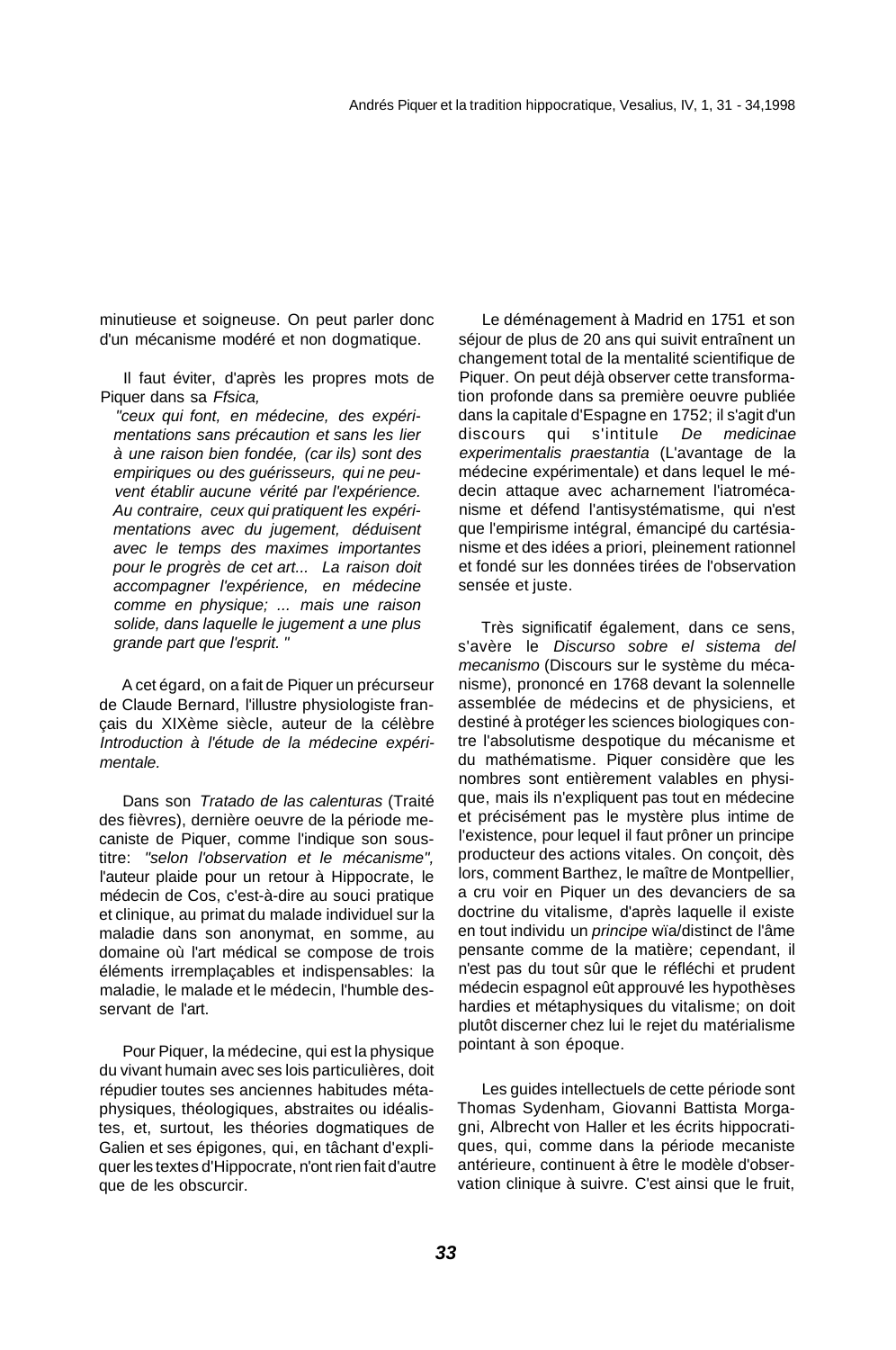mûri au longue de toute sa vie, de la dévotion de Piquer pour Hippocrate est la traduction en espagnol de quelques oeuvres du médecin grec, intitulée Las Obras de Hipôcrates mâs selectas (Les plus sélectes oeuvres d'Hippocrate), éditée en trois volumes à partir de 1757.

Les textes, traduits pour la première fois en espagnol, sont: le Pronostic dans le premier volume, le premier livre des Épidémies dans le deuxième volume et fragments du deuxième livre des Épidémies et le troisième dans son intégralité dans le troisième volume. Le texte, disposé en deux colonnes (dans la première, le texte grec (2) suivi de la version latine (3) et, dans la deuxième, la traduction espagnole réalisée par Piquer) à la manière des humanistes des XVème et XVIème siècles, est accompagné d'abondants commentaires personnels, qui combinent les opinions des anciens maîtres avec les théories des médecins modernes, dans un siècle où l'unique voix digne de foi est encore celle de Galien, auteur auquel Piquer ne tient pas beaucoup.

En résumé, on ne peut qu'approuver l'équitable jugement porté par Alain Guy, dans son livre Histoire de la Philosophie espagnole (p. 152), sur Piquer, selon lequel "il a réalisé le type parfait du médecin humaniste et penseur, qui exige le plus grand appel possible à l'expérience et qui répudie le dogmatisme verbaliste."

#### **Notes**

1. Cet article appartient au projet de recherche PB 96-0647 de la DGCYT du Ministère Espagnol de l'Education et la Culture, consacré à Hippocrate et sa projection historique, dont Jésus Angel y Espinôs fait partie en tant que membre collaborateur et chercheur. Nous souhaiterions aussi remercier Antonio Jiménez Garcia, professeur de philosophie espagnole à l'Université Complutense de Madrid, pour l'aide qu'il nous a apportée.

- 2. Le texte grec appartient à l'édition de Foës dans le premier volume et à celle de Freind, célèbre médecin anglais, dans les deuxième et troisième volumes.
- 3. La version latine appartient à la traduction de Cristôbal de la Vega dans le premier volume et à celle de Freind dans les deuxième et troisième volumes.

#### **Bibliographie**

- Abellân, J. L. (1981 ): Historia crftica delpensamiento espanol, vol. III, Madrid.
- Ayala, J. M. (1996) : Piquer (1711-1772), Madrid.
- Guy, A. (1983) : Histoire de la Philosophie espagnole, Toulouse.
- Guy, R. (1979) : "Logique et modernité selon Piquer", revue Philosophie, n<sup>s</sup> VIII, Annales de l'Université de Toulouse-Mirail, 73-88.
- Lopez, Fr. (1976) : Juan Pablo Forneretla crise de la conscience espagnole au XVIIIe siècle, Bourdeaux.
- Mindân Manero, M. (1991) : Andrés Piquer. Filosoffa y Medicina en la Espaha del siglo XVIII, Saragosse.
- Sanvisens Marfull, A. (1953) : Un médico-filôsofo espanol del siglo XVIII: el doctor Andrés Piquer, Barcelone.
- Sarrailh, J. (1954) : LEspagne éclairée de la seconde moitié du XVIIIe siècle, Paris.

#### **Biographie**

Jesûs Angel y Espinôs (Madrid 1968) est professeur de grec ancien à l'Université Complutense de Madrid. Après avoir fini ses études à Madrid, il les poursuivit à l'Université Libre de Bruxelles sous la direction du Professeur ordinaire Simon Byl, en se spécialisant dans la médecine grecque sur le plan philologique et philosophique. Il a publié nombreux articles sur la médecine et la tragédie grecques.

Maria Isabel Fernândez Gahân (Palencia 1970) a étudié Philosophie à Salamanque, Valladolid et Madrid. Elle s'est consacrée à l'histoire de la philosophie espagnole et a écrit plusieurs articles sur l'influence de la pensée européenne des XVIIIe et XIXe siècles en Espagne. Elle est aussi collaboratrice de la Revue d'Hispanisme Philosophique.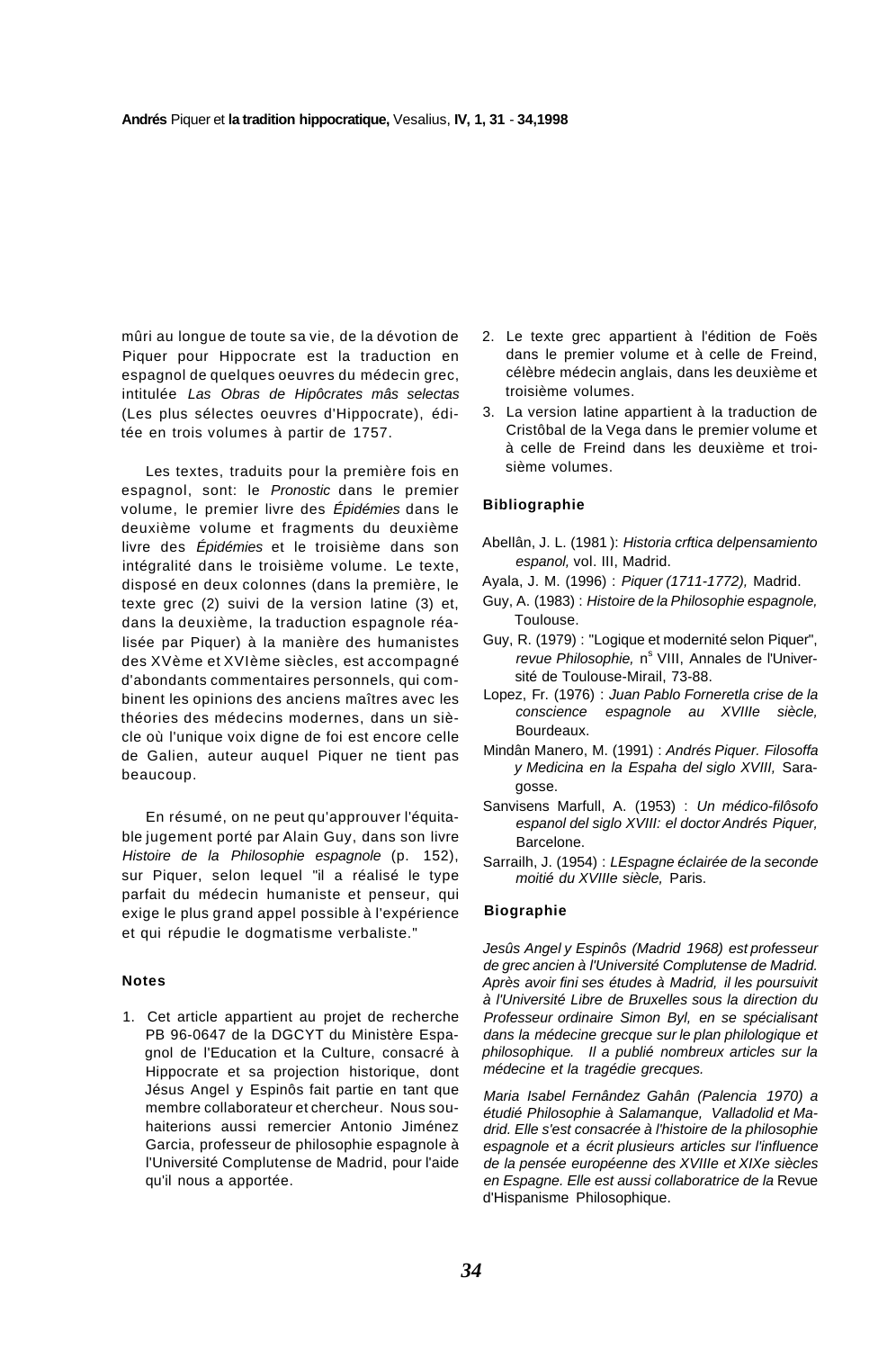## **Médecine à la Molière**

#### P.J. James

#### **Summary**

Of Moliere's thirty six plays, seven deal, to a greater or lesser extent, with medicine; the medicine as practised in Paris during the reign of Louis XIV. In these plays, Moliere satirises the recalcitrant conservatism of the Paris medical faculty. It is, however, an informed satirisation. This paper explores Moliere's motives and attempts to place Moliere's medical plays against a broad canvas of his other works. The ultimate purpose is to assess to what extent Moliere's work can be used as a resource for the historian of medicine. To do this, I shall examine Moliere's philosophical persuasions and how he balanced them against the needs of contemporary, commercial theatre.

#### **Résumé**

Parmi les trente-six pièces qui constituent l'oeuvre de Molière, il n'y a que sept qui traitent, jusqu'à un certain point, de la médecine; voire la médecine exercée à Paris pendant le règne de Louis XIV. Dans ces sept comédies, Molière satirise le conservatisme récalcitrant de la Faculté de médecine à Paris; c'est pourtant de la satire bien informée.

Cette communication examinera les buts de Molière; elle va essayer de situer les pièces 'médicales'dans la vaste toile de ses autres comédies. Le but final sera d'estimer jusqu'à quel point l'oeuvre de Molière peut servir comme source de compréhension pour l'historien de la médecine. Mon intention est de considérer les convictions philosophiques de Molière et sa façon de les peser contre les besoins financiers du théâtre contemporain.

Jean-Baptiste Poquelin, who was to adopt the name Moliere, was born in Paris in 1623. His mature works included seven comedies in which he satirised medicine and its practitioners. These comedies impiously reflect the medicine and the medics who surrounded the court of Louis XIV in the 'Grand siecle'.

If Moliere's comedies are to serve as a useful resource for medical historians, it is important to reach some understanding of what Moliere believed himself to be doing and at the same time to remember the attitudes and background of his audiences. We should also bear in mind that Moliere was not writing for the benefit of late twentieth century historians of medicine.

**Peter J. James, St.Edmund's Terrace 2, Hunstonton, Norfolk PE36 5EH, Great Britain** 

In fact, Moliere makes it very clear what he is attempting to do by making Beralde, one of his characters, ask:

'What could he [Moliere] do better than put on stage men of all professions ? Princes and Kings are put on the stage every day and they are not of less consequence than doctors'

(Le Malade Imaginaire, Act III). This speech has a layered meaning, to which I shall return later.

Like all successful playwrights, Moliere knew the art of capturing the attention of his audiences by holding up a mirror to the conventions and the behaviour of contemporary society. He asks people not to take themselves too seriously and, in particular he plucks the feathers of the pompous members of corporate societies. He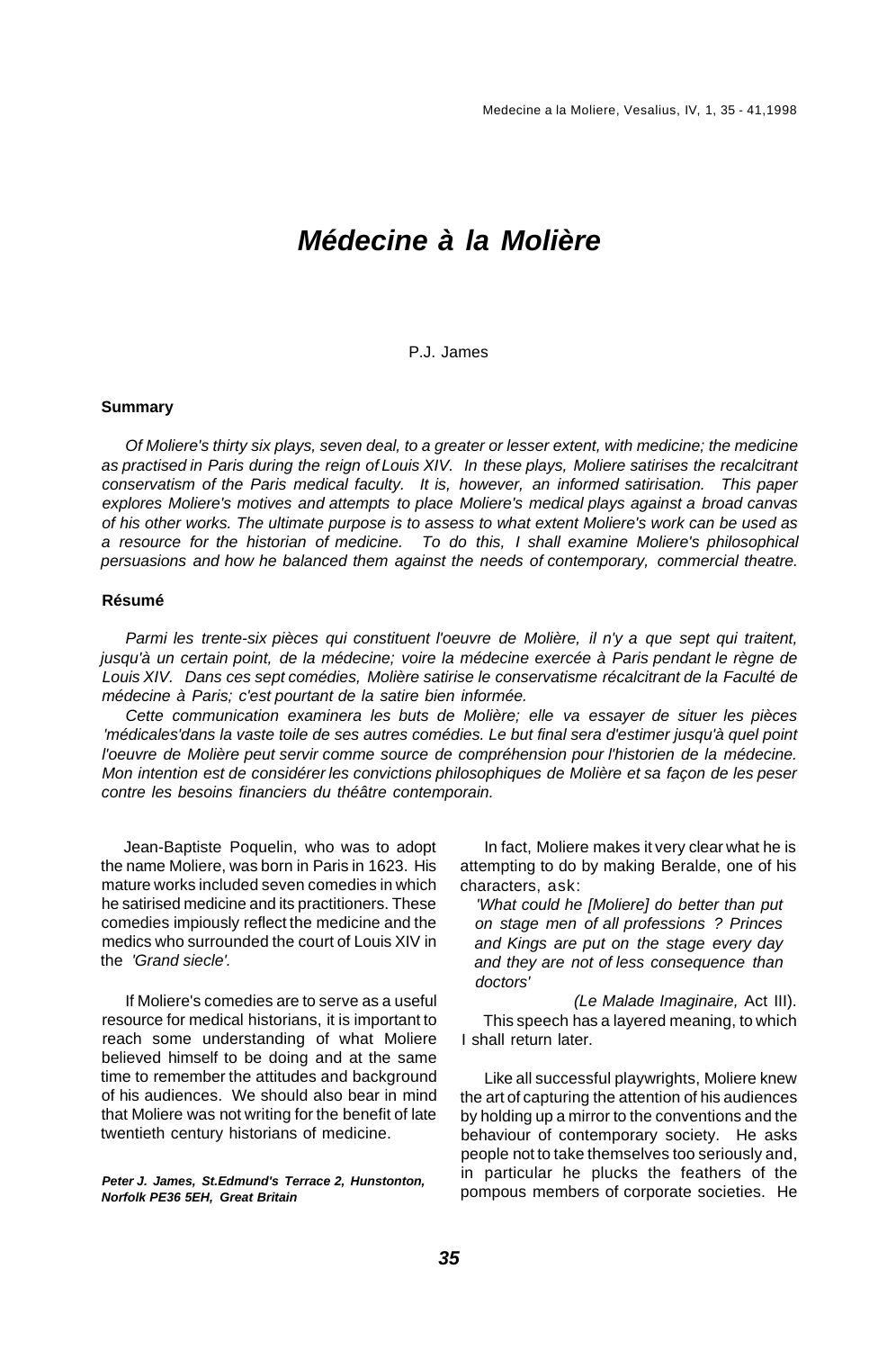attempts to demystify the professionals such as doctors and lawyers; a strategy which landed him in trouble when, in 'Tartuffe', he seemingly accused the clergy of hypocrisy. The play was, in fact, banned.

The mirror which some playwrights have offered their audiences has been a passive reflector of human foible and weakness. It has been commented (Whitfield 1960) that the eighteenth century Italian playwright, Carlo Goldoni (1707-1793) was 'Moliere without a cutting edge'. This is, perhaps, a little harsh on Goldoni, but it does underline Moliere's talent for presenting to his audiences a penetrating analysis of the human condition. Moliere's mirror is a magic one and his use of it worth further investigation, in particular with regard to medicine.

Medicine is, of course, different from all other professions in that it consists of humans who practise on other humans. In consequence, doctors are supposed to have a greater concern for the well-being of humanity than for their own. Beralde, however, that raisonneur and cynic, distinguishes two sorts of doctors : those ...

'Who share the popular errors from which they profit and others who don't share them and still make a profit'

(Le Malade Imaginaire, Act III)

Beralde clearly has little time for either sort of doctor and, it transpires, even less for medicine itself. Common sense and Mother Nature will, he believes, take care of most human ills, without the intervention of medical professionals with their cant, bigotry and, above all, their vested interests. Beralde plays Luther to the Church of Medicine and, as the raisonneur, he can be assumed to be Moliere's mouthpiece, who, it appears, had more in common with Thomas Sydenham than with Galen.

How did Moliere come to hold these opinions, how valid were they and why did he

believe (rightly) that Parisian society would pay to hear and see them dramatically presented ? In asking such questions, specifically applied to medicine, we must keep things in perspective by remembering that, of the thirty six plays whose texts have come down to us, only seven actually deal with medicine.

Jean-Baptiste Poquelin received a classical education at the Jesuit College de Clermont in Paris. During his time there he was drawn into a circle of savants who gathered around the cleric, mathematician and philosopher, Pierre Gassendi (1592-1655). Gassendi was a champion of La Nouvelle Philosophie, aware of antiaristotelianism whose clarion call had been sounded by Francis Bacon in his Novum Organum of 1620. Despite its formally heretical status, Gassendi was an ardent supporter of the Copernican heliocentric theory, and also of its controversial advocate, Galileo Galilei, who was nearing the end of his days, under house arrest in Florence. He also flirted with heresy in his support of the Epicurean anatomic theory. A theory which called into question the doctrine of the Transubstantiation (Redondi 1983, 1987) and, ultimately Galenic physiology. Indeed Gassendi was instrumental in popularising Epicurus not only in France but throughout Europe. So it was that the years of Moliere's youth were marked by a ferment of new and controversial ideas in Natural Philosophy on both sides of the Channel (See Spink, 1953 and Hall, 1977). In mathematics and physics, Fermat, Pascal and Descartes were busy applying the 'Spirit of Geometry' to all things. Borelli, Pecquet, Harvey and the'Oxford Physiologists', who were in close touch with Gassendi, were revolutionising ideas about animal physiology. Gassendi's resurrection of Epicurus' atomism had brought the plenist/vacuist controversy to the boil (Webster, 1965) while the Copernican cosmology and Galileo's physics had all but destroyed the old Aristotelian world picture. The same process is happening today, with classical linear and equilibrium dynamics, but few, even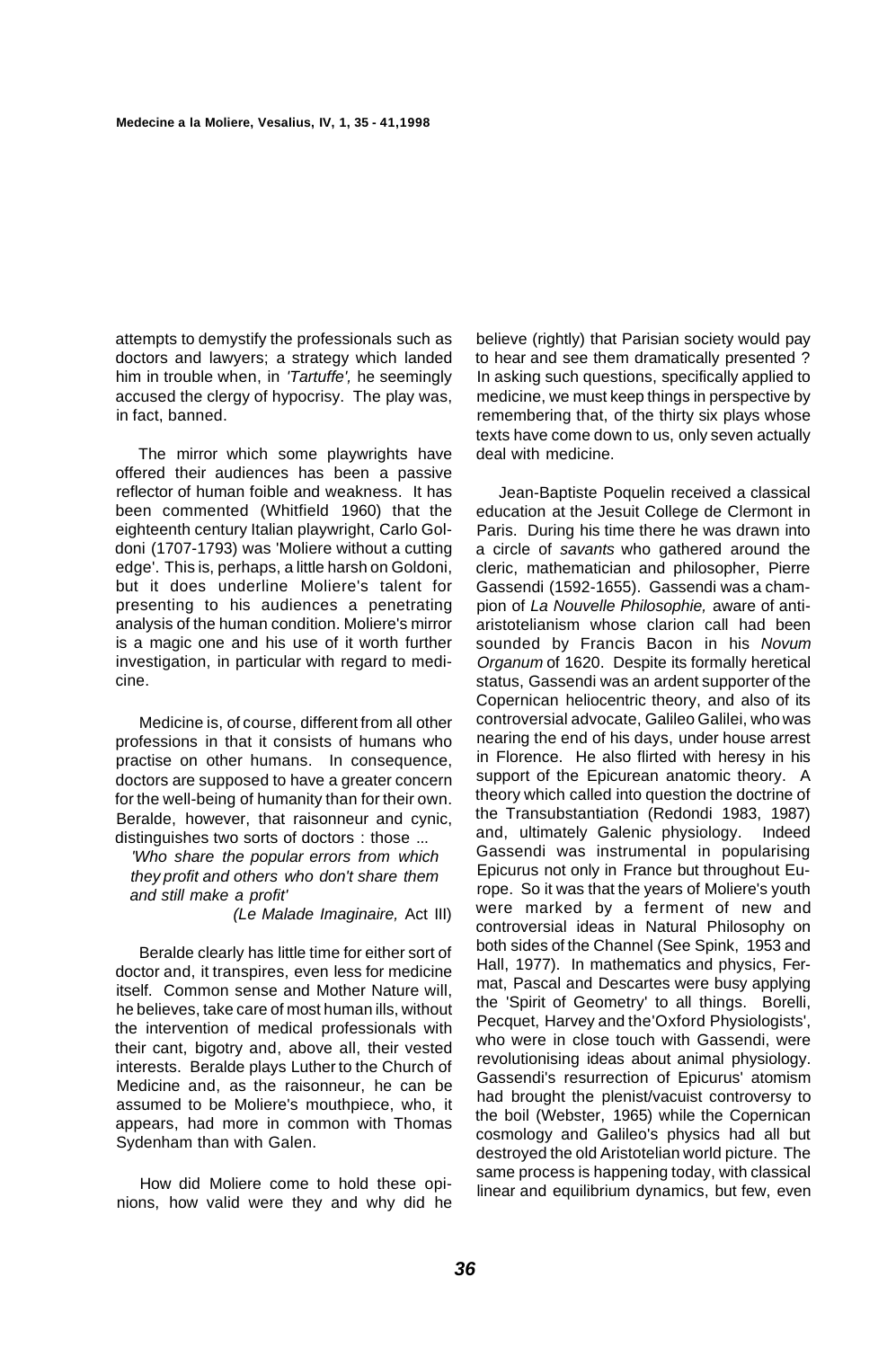educated laymen, would appreciate the importance of these developments. Not so seventeenth century Paris; all educated classes had a profound interest in these ideas and they were discussed and hotly debated in court circles and in the fashionable salons of Paris. The Paris medical faculty of the Sorbonne, however, remained aloof and cleaved doggedly to its Aristotelian beliefs.

Moliere, on leaving the College, tried to break into the Paris theatrical scene. It was, however, something of a 'closed shop' and he left Paris in 1645 with a travelling theatrical company. With them he spent the next thirteen years, mainly in south west France, where he made a name as a director, actor and playwright. The troupe went from town to town, as well as performing at the court of the Prince de Conti. During this period, he is reputed to have worked, part time, as a cashier in the establishment of a barbersurgeon (Bulgakov 1970) in order to collect material for his plays. Thus it was that Moliere came into contact with both the academic physicians of the Prince de Conti's court and the quacks and 'empiricks' who ministered to the peasantry.

The town of Montpellier is situated in south west France, and the medical faculty of its university is one of the largest, oldest and most prestigious outside Paris. It was also a stronghold of Paracelsian and Arabic medicine and its teachings, therefore, were diametrically opposed to the staunchly Galenic - Aristotelian medicine of the Paris faculty. Of all this, Moliere must, of course, have been aware. After his wanderings, his reputation made, Moliere returned to Paris in 1658. By this time his old friend and mentor had been dead for three years, his demise hastened, according to Moliere, by the over zealous use of the lancet by Parisian physicians.

On his return, Moliere's company first attracted the patronage of the King's brother M. Le Due d'Orleans and subsequently that of

Louis XIV himself. For the next fifteen years, until his death in 1673, Moliere successfully entertained both the Royal Court at Versailles and 'La Ville' at the Palais Royal. Moliere's income at this latter venue depended on his ability to 'pack-'em-in', so it behoved him to know the tastes of his audiences. These audiences were largely composed of those very same people who thronged the court, who discussed Natural Philosophy in the salons and employed the medical fraternity of Paris to attend to, if not cure, their ills. In short, Moliere's audiences were informed, receptive, up to the minute with gossip and more than ready to laugh at the fun being poked at the stodgy conservatism of the Sorbonne.

This fun was given extra spice by the longstanding dispute between Paris and Montpellier, a dispute with which Moliere and his audience were very familiar. Officially, medical practice in Paris came under the juridiction of the Paris faculty. The King, however, and consequently, the nobility, preferred Montpellier-trained physicians to their Parisian counterparts. The Paris faculty was powerless to oppose the wishes of "Le Roi Soleil", who ruled by Heaven's command and not, to the chagrin of its members, that of the Sorbonne. Thus, the faculty members could only view impotently as the hated Paracelsian and Arabic medicine was practised openly on their very doorstep by physicians who, moreover, stole their most lucrative clientele. To add insult to injury, these Montpellier men also courted that inferior race of beings, the apothecaries. Dean of faculty Guy Patin called them 'Arabesque cooks.' They even had the audacity to write a D.I.Y. medical manual, cal led' Le medecin charitable' so that the common people could "prescribe for themselves". It was a medical 'Reformation' in which doctors were marginalised in the same way that Luther had marginalised priests. The faculty reacted in the same manner as the Catholic Church had done to Luther. This perpetual feud was constantly generating some new and dramatically exploita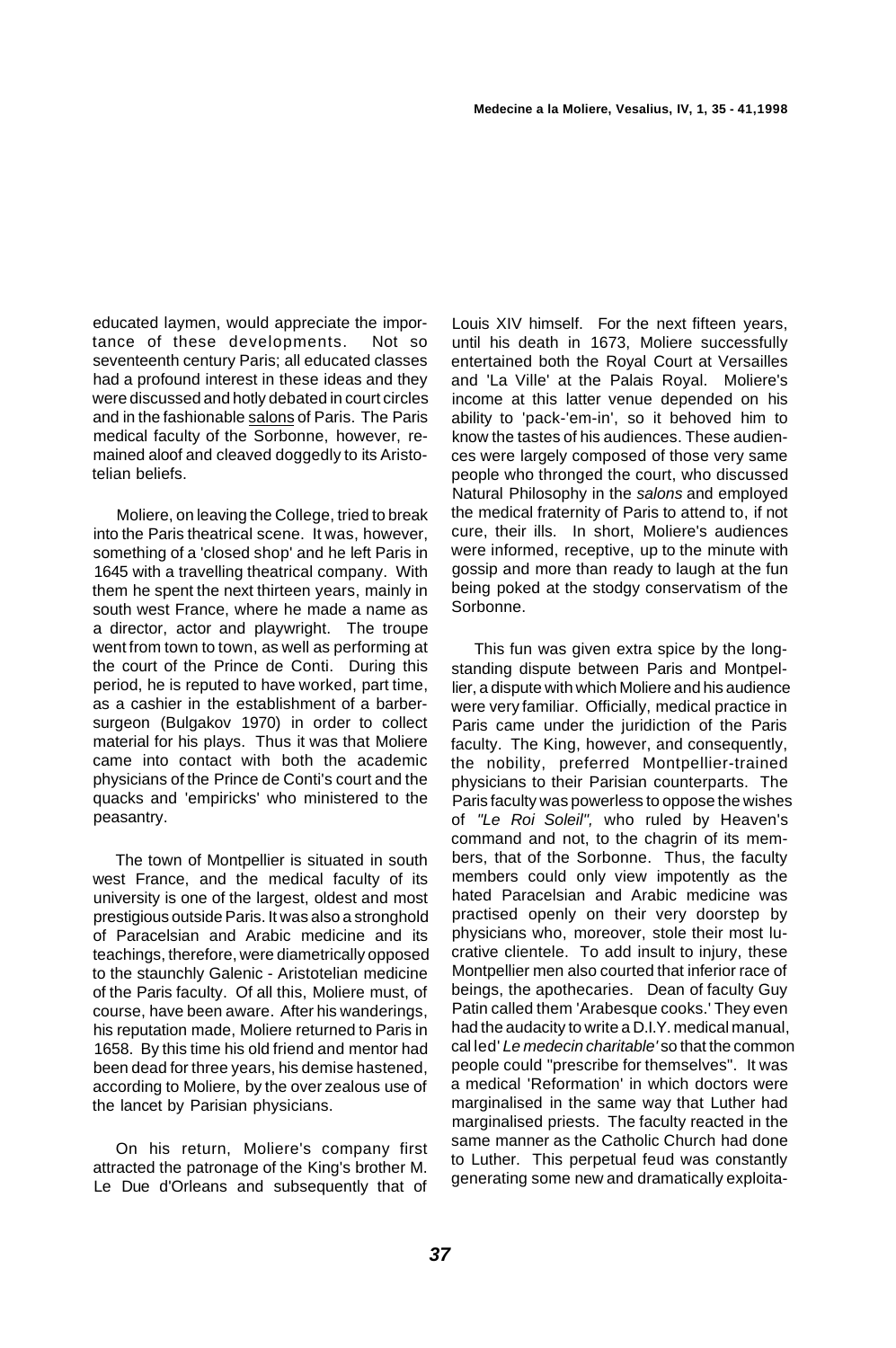ble scandal - so, Moliere dramatically exploited them !

In his early provincial plays, such as 'Le Medecin Volant', Moliere's medical parodies were little more than slap-stick, lavatorial humour inherited from the "Commedia dell'Arte". This, no doubt, reflected the tastes of his rural audiences. While the 'Paris' plays are more subtle and sophisticated, the audiences of the Palais Royal were not above a good belly laugh at the sight of an apothecary, in 'Le Malade Imaginaire' chasing Argan around the stage brandishing a gigantesque 'clyster'. The sharpening of 'that cutting edge', however, is to be heard in his mention of the famous emetic wine in "Don Juan" (Act III). This was one of the very points at issue between Paris and Montpellier. In TAmour Medecin" Moliere is even more specific in his presentation of thinly disguised caricatures of five court doctors themselves. All are presented as being callous, dull-witted and pompous. 'A cap and gown', says Beralde, 'confer wisdom on all nonsense' {"Le Malade Imaginaire", Act III). Fine Latin phrases are, however, quite useless when it comes to curing anybody.

Perhaps the most incisive and waspish picture of a faculty physician is to be found in Dr Diafoirus' speech in 'Le Malade Imaginaire'(Act II). In this speech Diafoirus commends his son, Thomas, a young and ambitious physician, as a prospective husband for Argan's (Le Malade) daughter, Angelique.

#### DIAFOIRUS.

Sir, it's not because I'm his father, but I can say I have good reason to be proud of him. All who know him speak of him as a most blameless young man. He has never shown the lively imagination or the sparkling wit one observes in some young men but that I have always taken to augur well for his judgement, a quality necessary for the practice of our art. In childhood he was

never what one could call lively or pert but gentle and mild, never speaking a word or indulging in childish games. We had the greatest difficulty in teaching him to read: he was nine before he even knew his letters. 'Never mind', I used to say to myself, 'the tardy tree oft yields the better fruit. One writes less easily on marble than on sand, but what is written there endures and this slowness of understanding, this sluggishness of imagination is the mark of sound judgement yet to come'. When I sent him to college he made hard going of it but he bore up against all difficulties and his tutors always commended him for his assiduity and hard work. A t length, by dint of sheer persistence he succeeded in qualifying and I can say without boasting that in the two years since taking his bachelor's degree no candidate has made more noise than he in the disputations of our faculty. He has gained for himself quite a formidable reputation and there's no proposition put forward but he'll argue in the last ditch to the contrary. Firm in dispute, a very Turk in defence of a principle, he never changes his opinion and pursues his argument to the logical limit. But what pleases me most of all about him, and herein he follows my own example, is his unswerving attachment to the opinions of the ancient authorities and his refusal ever to attempt to understand or even listen to the arguments in favour of such alleged discoveries of our own times as the circulation of the blood and other ideas of a like nature.

The humour here lies in the fact that the meaning of the speech is entirely the reverse of that of the words themselves. It is more than mere irony and such devices have a long history, often used in order to avoid persecution. Moliere, with the Tartuffe debacle in mind, may have used it to circumvent a repetition, of these events. Whatever Moliere's motives might have been, it is certainly very clever, extremely funny and good theatre.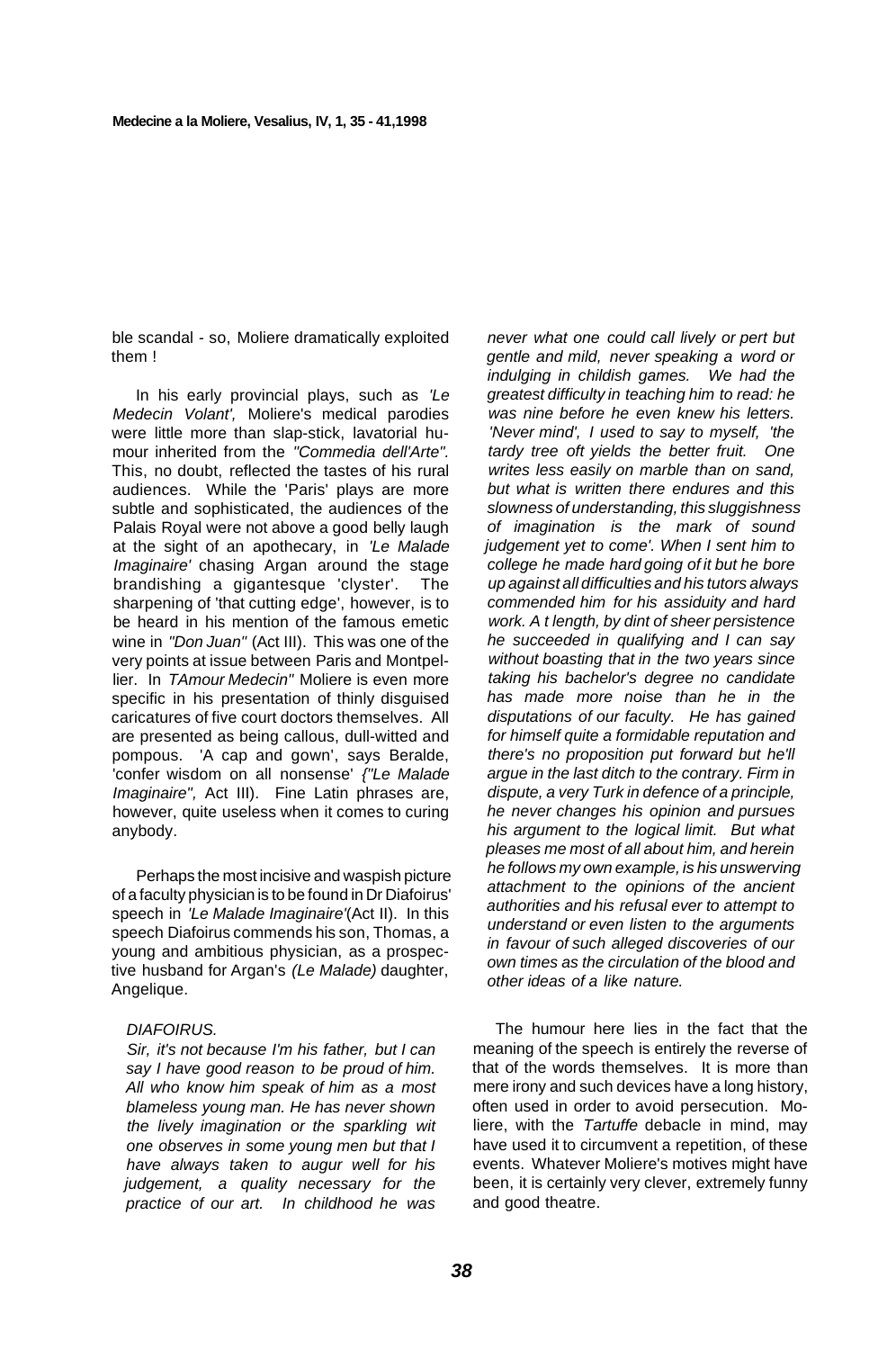Thomas is, in fact, portrayed as a complete idiot, whose idea of wooing and winning Angelique is to invite her to a public dissection at which he is giving a lecture (Act II). Toinette, the servant, comments sarcastically that...

'... Some young men take their young ladies to a play but a dissection is so much more entertaining I"

Thomas, of course, takes it as a compliment!

Despite the Galen versus Paracelsus disputes, or whether any given physician was a disciple of iatromechanism, rationalism, empiricism or any other medical sect, all seemed to agree that effective therapies relied on evacuation. All the polemics centred around the nature of the evacuants and the regimen of treatment. So, despite Harvey, Descartes and later, Newton, the bleeding and purging went on; it was simply its theoretical justification that changed. Beralde {Le Malade Imaginaire, Act III) remarks that a man's constitution must be strong indeed in order to withstand the cavalier use of lancet and senna. Toinette cynically comments, on hearing of Dr Diafoirus' enormous wealth, that he must have killed a lot of patients in order to make that sort of money.

Le Malade Imaginaire culminates in an hilariously burlesque ceremony in which the degree of Doctor, the highest of the three possible degrees, is conferred on Argan, le Malade. The stage directions call for six apothecaries, twenty two doctors and eight surgeons all dancing and chanting dog-latin verses punctuated by the famous chorus :

Bene, bene, bene, bene, respondere Dignus, dignus est intrare In nostro docto corpore Bene, bene, respondere'.

Finally Argan receives the degree of 'Grandes doctores doctorinae, of rhubarb and of senna'. He is thereby qualified to 'bleedat and *mar.* 

Thus, since the therapies, whatever their underlying theories, remained the same, it is entirely understandable that the Paris faculty stuck resolutely to its Aristotelian guns. In 1649, Jean Riolan, Dean of the medical faculty at the Sorbonne, criticised Harvey's theory of blood circulation, rightly fearing, despite Harvey's admittedly naive, arguments to the contrary, that it would undermine the foundations of traditional medicine on which careers and institutions had been built. Riolan's critique is, in fact, in the same spirit as a recent remark made by a cosmologist viz :

7 we don't accept some picture of the universe, however unsupported by the facts, there would be nothing to bind us together as a scientific community'

(Bak1997)

All this is perhaps, as Beralde put it, a case of 'sharing in the popular errors from which to make a profit'.

The physicians, despite technical disagreements among themselves, were at pains to present a united front to the ignorant laity. Moliere uses this to great affect in Le Malade Imaginaire in the scene (Act II) in which Thomas diagnoses Argan's illness as a 'disturbed splenetic parenchyma'. Argan hesitantly, and very apologetically, points out that his own physician says that the problem lies in the liver. Diafoirus, in lofty condescending tones, steps in with :

'Oh yes! they are connected by way of the vas breve of the pylorus and the meatus cholodici of the duodenum'.

Argan is suitably overawed and the edifice of medical wisdom, or 'headlong prejudice' as Beralde prefers to call it, remains intact.

Moliere made his audience laugh by lampooning the pompous and vacuous Latin jargon and the affectations of the black-robed physicians who attracted no censure and continued to collect fat fees, as long as they killed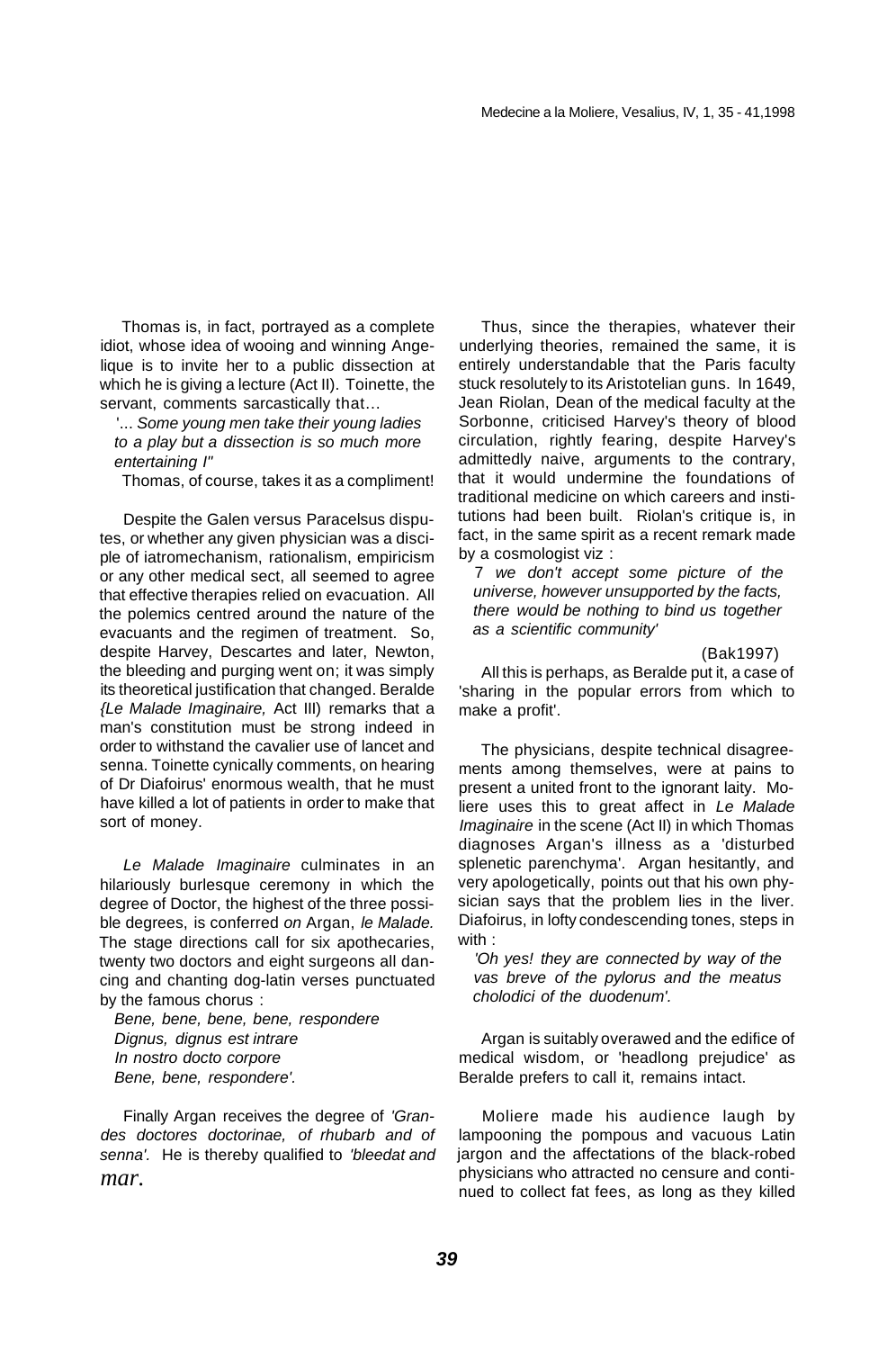their patients by the approved rules.

This satirical treatment makes good theatre, yet it is but icing on a rich, heavy cake and makes light of Moliere's erudition and philosophical persuasions, persuasions which have, hitherto, remained under-explored. In order to begin such an exploration and to understand Moliere's 'cutting edge' we must allow the actual text of the plays to slip out of focus and concentrate more on their overall shape and structure, a shape and structure common to all of Moliere's works and not unique to the medical plays alone. I perceive an underlying unity, rooted in an antiaristotelian epicureanism almost certainly inherited, at least in part, from Gassendi. Moliere himself would probably not have approved of such a categorisation because, for him, his philosophy, as put into the mounth of Beralde, is nothing more than common sense plus a total rejection of sectarian cant and dogma. There are three ways in which Moliere uses this approach to structure his plays. First is his use of the disputation. In his Dialogo (1632), about which Moliere is certain to have known through Gassendi, Galileo presents his antiaristotelianism in the form of a debate or disputation between three interlocutors; one Aristotelian, one Copemican and, the third, a referee. The Aristotelian, whose name is, significantly, Simplicio, is always set up to look a fool. Moliere places Thomas, the young physician, in precisely this position, and the audience is invited to laugh at his intransigent stupidity. Just as Galileo, through Simplicio, savagely attacked the whole Aristotelian world picture and its supporters, so Moliere does the same to Galenic-Aristotelian medicine, using poor Thomas as his conduit.

Moliere's second device is even more subtle. French theatre from about the 1630's, had three specific rules foisted upon it, which playwrights were supposed to observe and with which, the audiences were very familiar; the details of these rules need not concern us but they are proscriptive of place, time and action and impose severe limitations on the playwright's freedom of imagination.

The savants who formulated them claimed their ultimate derivation from none other than Aristotle. Moliere joined his contemporary playwrights, Corneille and Racine, more in the breach than in the observance of these rules, if, by so flouting them, the work would better appeal to their audiences, the ultimate judge. Moliere reveals his opinion of the rules in La Critique de I'Ecole des Femmes when Dorante comments that any playwright knows from commonsense experience that which gives pleasure to an audience without the need for savants pontificating on the rules of 'art' as if they were the 'greatest mysteries'. A good playwright learns his trade without the help of Horace or Aristotle; Racine agrees. (Lough 1979).

Lastly, and I admit more speculatively, I perceive a social dimension. During the boyhood of Louis XIV the aristocracy rebelled against the crown in a protracted and near civil war which came to be known as the Fronde. This instilled in young Louis a life-long distrust of the nobility; thus, when he came to power he did all he could to clip their wings. Part of his strategy was to enforce the rule of law, even-handedly, on the highest and the lowest in the land, himself included. This Apollo King, however, had no compunction about suspending any given law 'by reason of state', if he felt it to be for the public good. So, perhaps Moliere had a sympathetic member of his audience when he broke the rules of theatre 'by reason of audience pleasure' - and epicurean sentiment.

Moliere saw no reason to obey slavishly rules laid down by bureaucrats, who had never set foot in a theatre, any more than he took seriously the Latin rhetoric of physicians who never 'lowered' themselves to lay hands on a patient. Maybe Moliere had more respectforthe craft of the barber-surgeons whom he had come to know in his provincial years and who learned theirtrade through an apprenticeship comprising commonsense and experience. Moliere was, in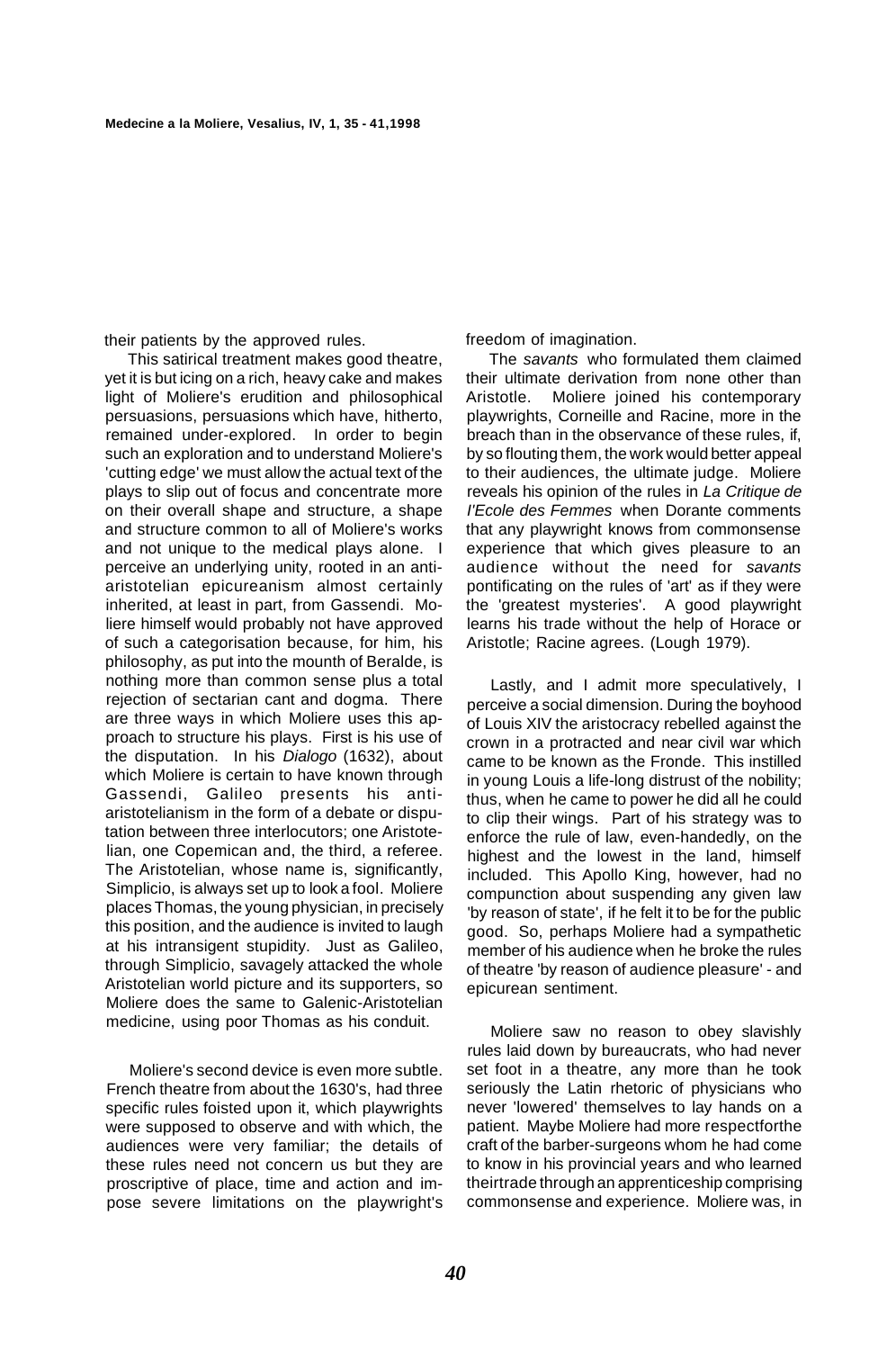fact, following the lead of Galileo, who wrote in Italian rather than Latin, and called for the common man to use his God-given intelligence and to ignore the high-flown language of the philosophers. Galileo's own 'role model' was the poet Ruzzante who trusted in the horsesense of the common man. All three, in their own ways, partake of the spirit of Martin Luther.

In the Aristotelian universe there was one set of rules governing sublunary matter and another set governing celestial matter, constituting a terrestrial and celestial physics respectively. This difference had been turned, by medieval society into the basis of cosmological correspondences, which, in social terms meant 'one law for the rich and one for the poor'. Galileo conclusively demonstrated that cannon ball and planets obey but a single law. Moliere was aware of this unification and, as Beralde tells us, he was happy to place 'all professions on the stage along with princes and kings', cannon balls and planets. King Louis would surely have applauded this.

Despite his sharp satirisation of the medical profession, Moliere's personal relationships with physicians seem to have been amicable enough, in the same way as a modern cartoonist might have a friendly pint with a politician whom he had savagely caricatured in the previous day's papers. The physicians may or may not have understood Moliere's need to exaggerate for theatrical purposes, but it is a need which the historian should bear in mind when trying to reconstruct seventeenth century Parisian medicine using Moliereian spectacles.

In the end, of course, medicine could offer Moliere very little succour. He died of tuberculosis some two centuries before Robert Koch isolated Mycobacterium tuberculosis and nearly three before the discovery of Streptomycin. Moliere's life was; however, spent doing not only that which he loved but, moreover, getting paid for it. In Epicurean terms this surely constitutes

#### the 'highest good'. **Bibliography**

- BAK, P. (1997), How Nature Works: the science of self-organised criticality. Oxford University Press. Oxford. 86.
- BULGAKOV, M. (1970). The life of Monsieur Moliere. Fienk and Wagnalls. London.
- HALL, G. (1977). 'Moliere Satirist of Seventeenth Century French Medicine : Fact and Fantasy. ' Proc. roy. Soc. Med., 70, pp.425-431.
- LOUGH, J. (1979). Seventeenth Century French Drama : A Background. Clarendon Press. Oxford. Chapter 5. The Rules p 118.
- RIOLAN, J. (1649). Encheridium Anatomicum et Pathologium. Paris.
- SPINK, J.S. (1953). Literature and The Sciences In The Age of Moliere. International Book Club. London.
- REDONDI, P. (1983). Galileo Eretico. Translations : Galileo Heretic, 1987. Princeton University Press, UK 1988, Allen Lane, The Penguin Press.
- WEBSTER, C. (1965). TheDiscoveryof Boyle's Law, and the Concept of the Elasticity of Air in the Seventeenth Century. Archives of the History of the exact science 2, pp.441 - 502.
- WHITFIELD, J.H. (1960). A Short History of Italian Literature. Manchester University Press. Chap. 11, p.201.

#### **Biography**

The author has recently retired from a lecturing career at Anglia Polytechnic University in Cambridge (UK) where he taught microbiology, evolutionary biology and the history of science. He has a particular interest in the history of medicine, in which he holds a M. Phil. Degree (Cantab.). His publications include studies of Stephen Hales and Charles Darwin and his current interest is in nineteenth century Romantic science.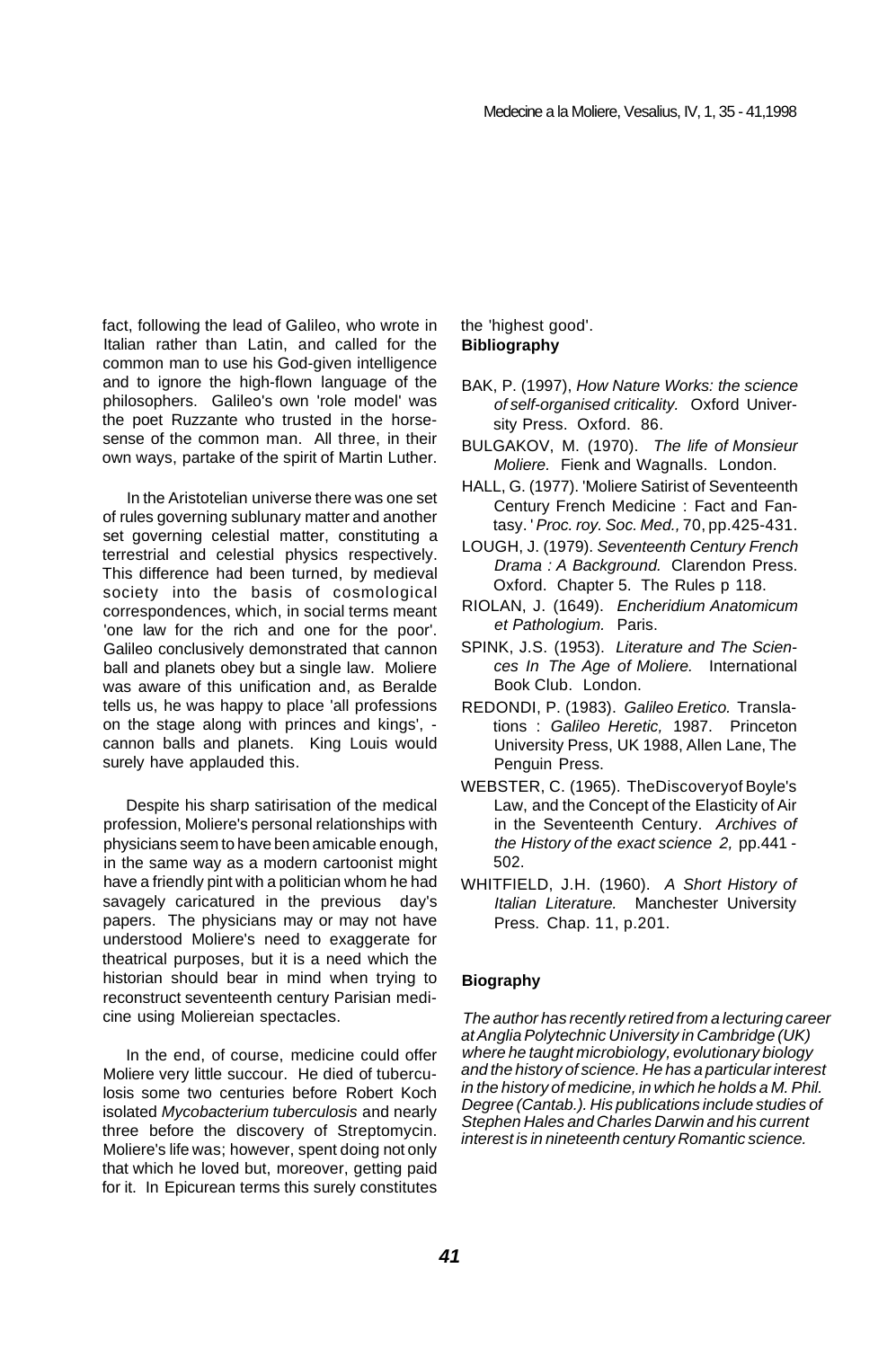# **Symposium Report**

## **International Confederation of Historians of Medicine Moscow, 11 -15 March 1998**

The First Congress of the International Confederation of Historians of Medicine (ICHM) was held in Moscow , 11-15 March 1998. The historic Medical Museum of the Russian Academy of Medical Sciences, under the directorship of Professor Boris Nuvakhov, served as the venue for the congress.

The Confederation, which was registered in Moscow in 1992, includes national, regional, and local societies of medical historians of several republics of the former USSR.

The congress drew 105 registrants from the Commonwealth of Independent States as well as twenty participants from Belgium, Croatia, Germany, Greece, Hungary, Israel, Poland, Tunisia, the United Kingdom and the United States, who represented the ISHM. There were several sessions devoted to communications on Russian medical history and related subjects. Simultaneous translation into English and Russian was provided for the plenary sessions, which included a broader array of medical historical topics.

The organisers arranged an excellent social programme for their foreign guests, including a memorable evening at the Bolshoi and a perfor-

mance of Mozart's Requiem at the Tchaikovsky Conservatory. Lutfia Arifulova, Deputy Director of the Medical Museum, conducted the visitors on a brisk Sunday morning walk around the city centre, which had been refurbished for the celebration the previous Septemberof the 850th anniversary of the founding of Moscow.

A day's excursion was made to the beautiful Trinity Monastery of St Sergius at Sergiev Posad (formerly Zagorsk) outside Moscow, one of Russia's most impressive historical and religious landmarks. Those who made the trip spent a memorable day walking on the crisp snow that covered the monastery grounds, where the gilded cupolas of the lavra gleamed under the cold sun of a late winter's day.

Professor Yuriy P. Lisicyn, whose seventieth birthday was publicly celebrated atthe Congress, was elected the new President of the Confederation. For further information on the ICHM, contact Prof. Tatiana V. Zhuravliova, Secretary General, 7 Vorotnikovskii pereulok, Apt. 39, Moscow 103006, Russia.

> Gary B. Ferngren Corvallis, Oregon, U.S.A.

# **Attention**

A special supplement of Vesalius will be published in September on the Proceedings of the international congress "Histoire de la Medecine et Juda'isme"

Un numero special de Vesalius sera publie en septembre et constituera les actes du congres international "Histoire de la Medecine et Juda'isme".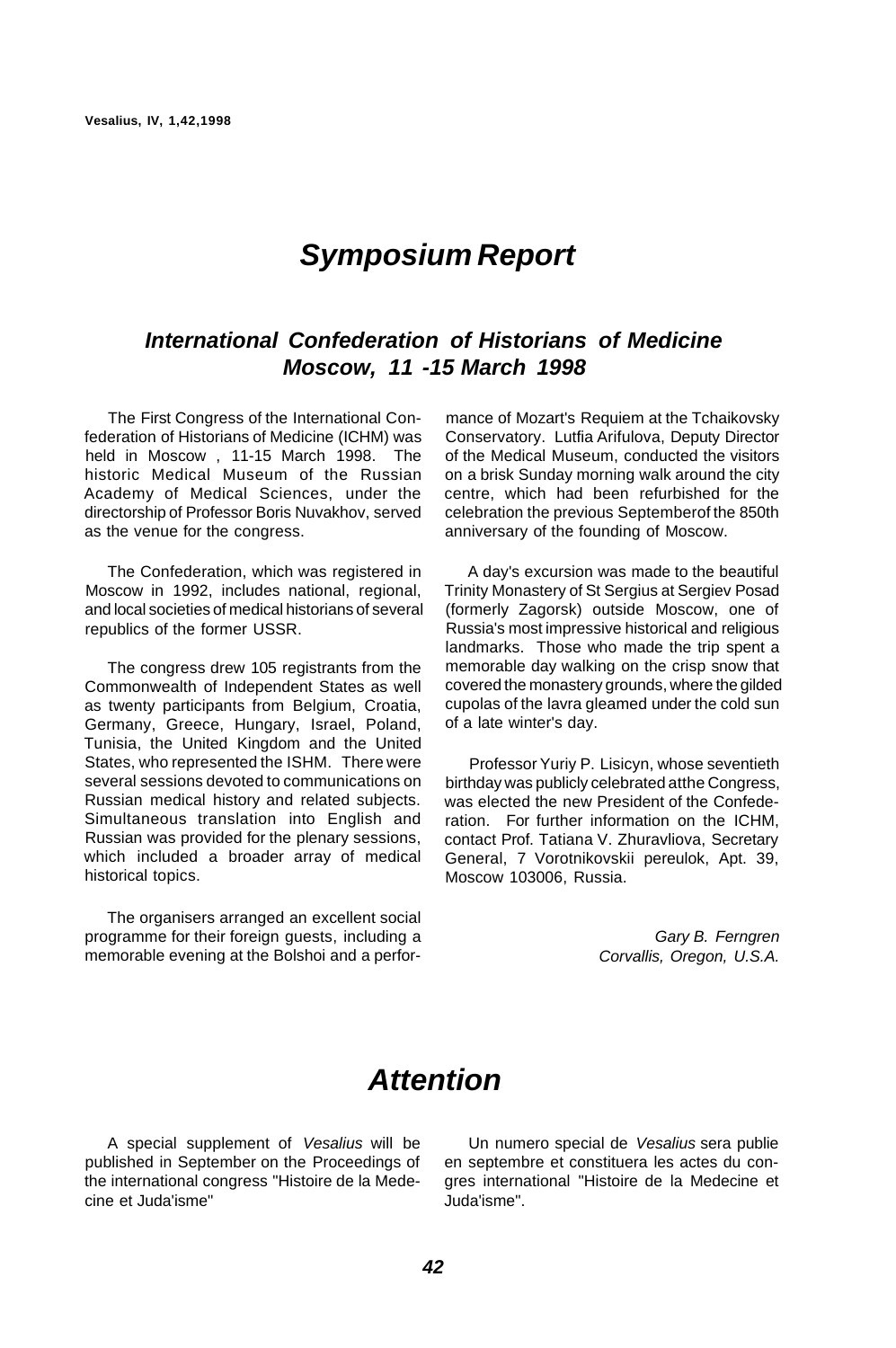# **News from member countries Nouvelles des pays membres**

## **Belgique**

Cette première partie de l'année a été particulièrement fructueuse en réunions, événements et expositions organisées ou coorganisees par la Société Belge d'Histoire de la Médecine qui se veut d'être une Société dynamique et ouverte aux propositions extérieures..

Le 28 mars 98, une journée scientifique a eu lieu au Musée de la Médecine de Bruxelles. Après présentation de leurs travaux, les membres de la Société ont pu découvrir les nouvelles acquisitions du Musée dont des cires anatomiques du 19e siècle de type "Spitzner".

Le 6 juin 98, à Montigny le tilleul, le thème choisi était les épidémies. On en a profité pour visiter l'exposition "Guerre et paix sous microscope - Les épidémies à travers les temps", organisée par l'Association Belge pour l'Hygiène Hospitalière. Une grande partie était consacrée aux saints guérisseurs et thérapies magiques.

Le 17 octobre 98, la société se réunira à nouveau pour ses travaux à l'Abbaye de Brogne à l'occasion de l'exposition "2001 Odyssée de la Médecine, Quel Avenir pour l'Homme". L'histoire de la médecine y tient une place orginale avec la reconstitution du cabinet du Dr Frankenstein.

Un colloque international (9 et 10 octobre 98) et une exposition (du 9.10.98 au 18.12.98) "Les mystères de la momie de Rascar-Capac" sont prévus au Musée de la Médecine. Cette momie, conservée aux Musées royaux d'Art et d'Histoire de Belgique et rendue célèbre par Hergé dans les aventures de Tintin, a été étudiée grâce aux techniques médicales d'imagerie moderne et de recherches génétiques; les résultats seront présentés lors du colloque qui abordera également les différentes facettes médicales, historiques et anthropologiques de la médecine précolombienne et traditionnelle. L'exposition illustrera les pratiques médicales et les pathologies dans le Nouveau Monde.

## **Brazil**

On November 21, 1997, the Brazilian Society for the History of Medicine (Sociedade Brasileira de Historia da Medicina - SBHM) was founded with Prof. Carlos da Silva Lacaz of the Faculty of Medicine of the University of Sao Paulo as President. The idea arose on the island of Cos, Greece, during the XXXV International Congresss of the History of Medicine in 1996, when the Brazilian physicians present felt the need for a society of the history of medicine at a national level which would contribute to the development of this branch of knowledge in Brazil.

Two hundred and thirty members were enrolled by March 1998, including physicians, historians, dentists and other professionals. The statutes will be approved shortly and the program of action of the new society will be discussed.

The major objectives of the SBHM are: to promote study and research in the history of medicine, to foster the exchange of knowledge and information among its members and with other countries; to work for the implantation of education in the history of medicine in our medical schools; to promote and publicize meetings, courses, congresses and other events linked to the history of medicine.

An important aim of the SBHM is to stimulate research in the history of Brazilian medicine and to preserve the medical memory of the nation.

The SBHM intends to publish a Bulletin to be distributed to members and to medical groups, containing news about the SBHM and topics related to the history of medicine. The SBHM also intends to publish a register of official and private history of medicine Libraries existing in Brazil.

#### T. Appelboom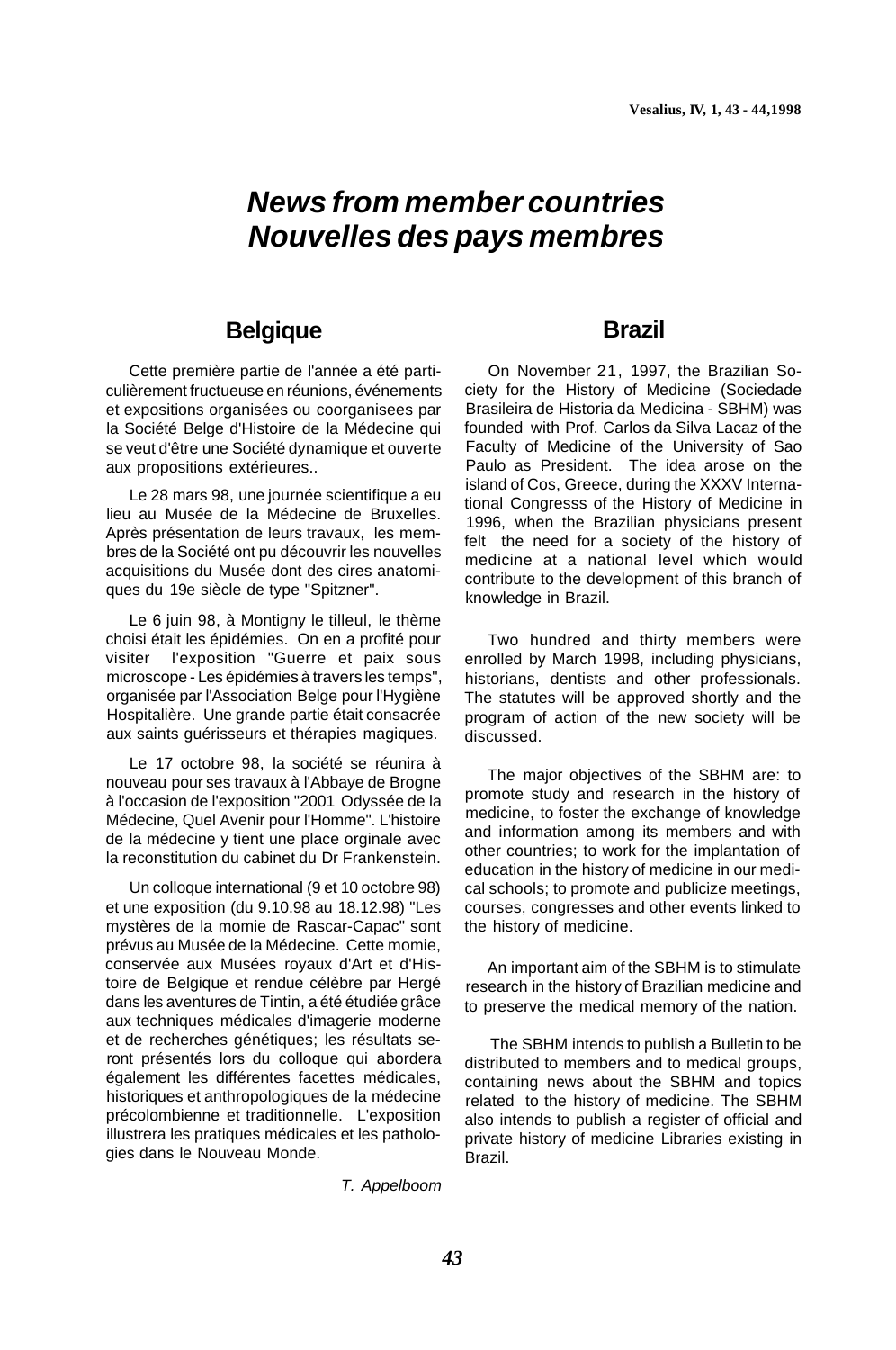It is the intention of the Society to hold an annual national symposium on the history of medicine in Brazil each November starting in 1998 and, in 2000, to organize a commemoration of the 500 years since the discovery of Brazil".

J. M. Rezende

## **Croatia**

The seventieth anniversary of the teaching of the history of medicine at the University of Zagreb School of Medicine was celebrated with an "International Conference on the History of Medicine in Medical Education Retrospective and Prospective Status and Role in Europe"at the Palace of the Croatian Academy of Sciences and Arts, in Zagreb, between 5th and 7th December 1997. The meeting was organised by the Croatian Academy of Sciences and Arts Division of Medical Sciences, the Institute for the History and Philosophy of Science (Div. History of Medicine) and the Croatian Society of History of Medicine, under the auspices of the Ministry of Science and Technology of Croatia.

The papers concentrated on the place of the History of Medicine in the medical curriculum as an educational challenge in the formation of future doctors, through their development of critical thinking in medical practice and biomedical research. The History of Medicine as a research discipline is attracting growing attention in Europe. However, it still does not play as significant a role as it should in education and training. Presentations and discussions were held in English and the Proceedings will be published as a special edition of the Croatian Medical Journal at the beginning of 1999.

A questionnaire for all the participants, requested information for a data base on the current status of history of medicine teaching. Data already received showed considerable differences in the status of the discipline in

European countries today and in its future prospects as an academic subject.

Future Goals of the History of Medicine in Medical Education were identified as :

- a) development of critical and analytical thinking in medical students,
- b) recognition of specific characteristics in the health cultures of different populations including their own,
- c) assessment of a scientific basis for alternative (unconventional) medicine in contemporary Europe,
- d) alerting medical students to bioethical problems in the fields of health care and research.

A need for a permanent European centre for co-ordinating the teaching of the History of Medicine was recognised. It was suggested that Zagreb might become a central European forum for surveillance of progress in the teaching of the discipline, with thematic meetings and workshops every two years. Meanwhile it would be desirable to establish communication between teachers and scientists via the Internet and a History of Medicine Teaching Newsletter.

#### Awards

Prof. Mirko Drazen Grmek and Prof. Spyros Marketos, for their work in medical history and the pharmaceutical company Pliva, for its support of research in the history of medicine, were awarded honorary Lujo Thaller plaquettes. Prof. Dietrich von Engelhardt and Prof. Hans Schadewaldt, who have kept close co-operation with Croatian medical historians throughout the years, received honorary Lujo Thaller diplomas.

The first professor of the History of Medicine at the University of Zagreb School of Medicine was Dr Lujo Thaller (1891 -1949), who gave his first lecture in 1927 and thus initiated the History of Medicine teaching in Croatia. The Croatian Society for the History of Medicine decided to establish an honorary plaquette and a diploma Lujo Thaller for extraordinary achievements in the research and promotion of the History of Medicine.

Prof. Biserka Belicza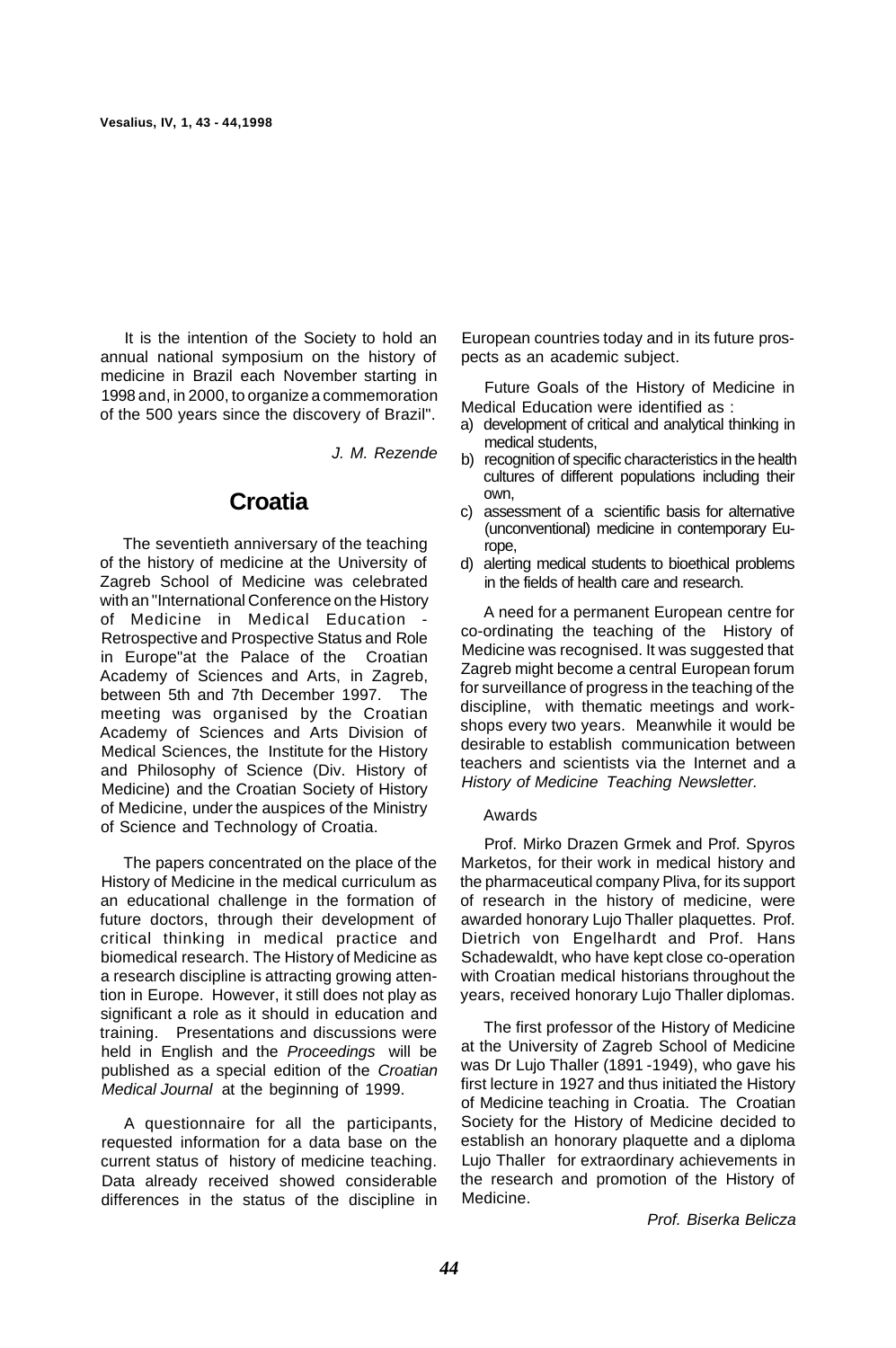## **Book Review**

## **Histoire de la médecine à Strasbourg**

Jacques Heran (dir.) Strasbourg, Editions La Nuée Bleue / Dernières Nouvelles d'Alsace et Faculté de Médecine de l'Université Louis Pasteur de Strasbourg, 1997.

1 vol. 23 x 31 cm, 799 p. ISBN 2-7165-0219-6.

L'année 1997 a vu la prolifération d'ouvrages d'histoire de la médecine; outre cette monumentale publication de Strasbourg, il faut citer notamment L'art de guérir. Images de la pensée médicale à travers les temps, Bibliothèque des Amis du Fonds Mercator, 224 p. dont les auteurs sont Thierry Appelboom, professeur de rhumatologie à la Faculté de Médecine de l'Université Libre de Bruxelles et Christine Bluard, historienne de l'art et archéologue, le tome 3 de l'Histoire de la pensée médicale en Occident, sous la direction du docteur Mirko D. Grmek (avec comme sous-titre Du romantisme à la science moderne; le tome 4 Le XXe siècle paraîtra bientôt). Bien que n'appartenant pas au millésimé '97 mais à l'année '95, l'Histoire de la médecine publiée sous la direction de Danielle Gourevitch (Paris, Ellipses, 192 p.) mérite d'être signalée : elle est destinée essentiellement aux étudiants ayant à leur programme l'histoire de la médecine. A côté de ces Histoires, il faut tenir compte de nombreuses monographies dont le tout récent Legs de Claude Bernard dû également à la plume de Mirko D. Grmek (Paris, Fayard, 1997,439 p.).

L'ouvrage de Strasbourg est l'oeuvre de près d'une centaine d'auteurs, très généralement professeurs (ou honoraires ou émérites) de la Faculté de Médecine. L'Alsace, beaucoup plus qu'une autre région de France, a connu d'énormes vicissitudes historiques; l'Université de Strasbourg et sa Faculté de Médecine, en particulier, ont souffert et ont été déchirées depuis 1870.

Pierre Volmer (dans Le déporté de novembre-décembre 1993, p. 13 sqq., sous le titre L'Université de Strasbourg à Clermont-Ferrand) a remarquablement relaté l'installation de l'Université dans les locaux tout neufs de l'Université de Clermont-Ferrand. Mais "le 23 novembre 1941..., à la cérémonie d'ouverture de la ReichsuniversitàtStrasburg..., le Reichsminister Rust disait : "...L'Université allemande de Strasbourg ... Ainsi donc est ouverte l'Université du Reich de Strasbourg...". Dans Y Histoire de la Médecine de Strasbourg, cette très pénible période de la seconde guerre mondiale est illustrée par un long chapitre (=huitième période) sous le titre La guerre (1939-1945) et l'annexion de fait hitlérienne (pp.568-623); L'annexion allemande (1871-1918) avait été évoquée dans la sixième période (pp.346-465).

Quel est le contenu ou l'intitulé des autres périodes ? La première s'intitule Des traces de la préhistoire à la ville romaine (Argentoratum); la seconde évoque la ville au moyen âge; la troisième, L'humanisme de la Renaissance et la ville libre, cité de la réforme (vers 1450-1621); la quatrième, la ville libre universitaire^ 621-1789); la cinquième, Le XIXe siècle français de Strasbourg (1789-1870) ... la septième, Strasbourg entre les deux guerres mondiales (1918-1939), la neuvième, Depuis 1945. Les "périodes" constituent donc les cadres chronologiques ou historiques. Mais dans cette masse de données, il importe de déterminer, en respectant l'ordre chronologique, les médecins qui ont le plus illustré la Faculté de Médecine de l'Université de Strasbourg. Il conviendra sans doute de mentionner d'abord les Alsaciens ou les médecins qui, de près ou de loin, ont touché ou fréquenté la Faculté de Médecine de Strasbourg et qui ont été honoré par un prix Nobel. En 1902, ce fut Fischer (1852-1919) qui reçut le prix Nobel de chimie; en 1903, il mettra au point le premier des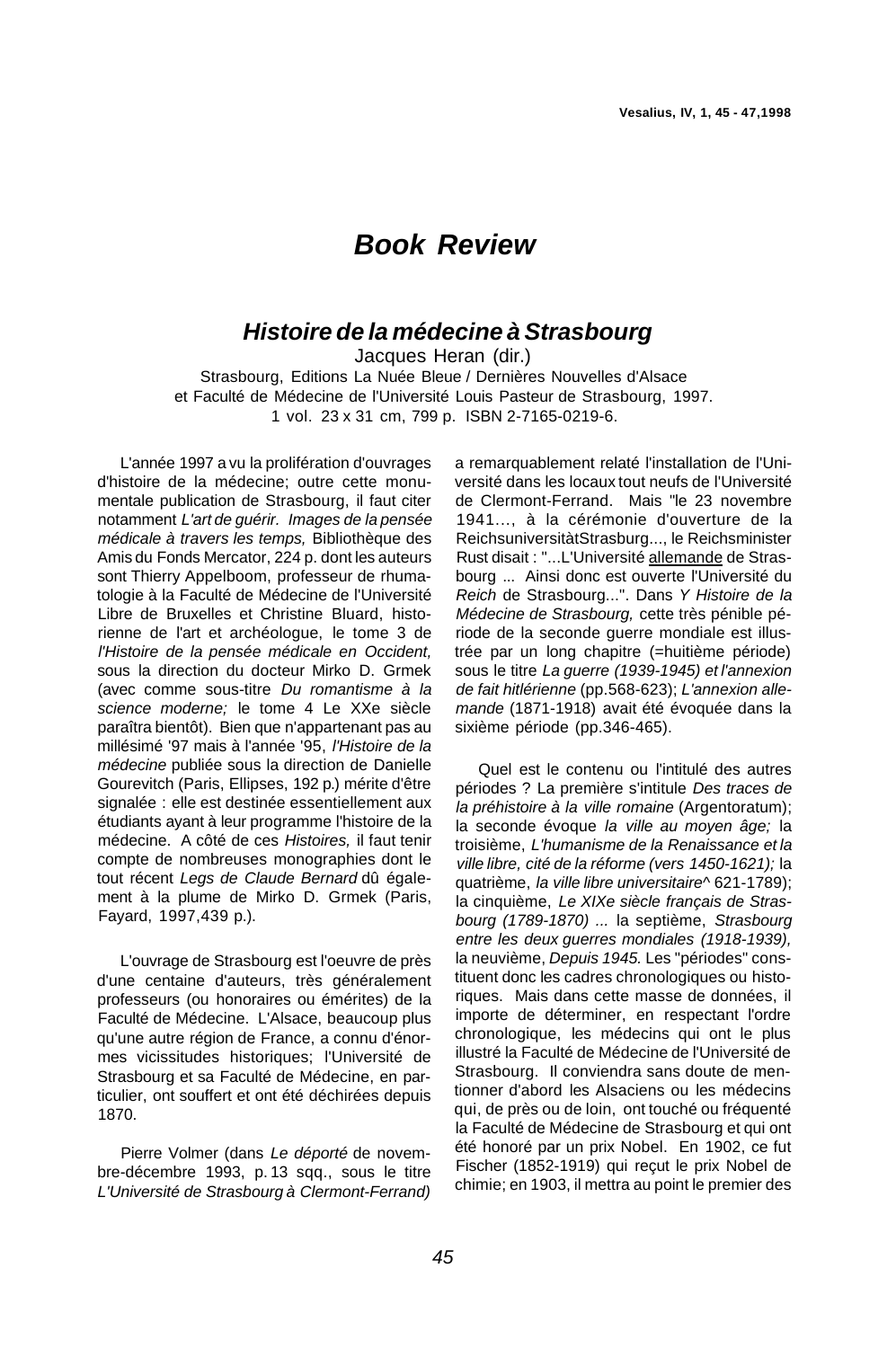hypnotiques, le Véronal. Alphonse Laveran (1845-1922) sera le premier titulaire français du prix Nobel de médecine (1907), pour "l'ensemble de ses travaux sur le rôle des Protozoaires comme agents de maladies"; il était entré à l'Ecole du Service de santé militaire de Strasbourg, le 29 octobre 1863. Paul Ehrlich, ancien étudiant de la Faculté de médecine allemande de Strasbourg, reçut en 1908 le prix Nobel de médecine; il avait décrit en 1879 les Mastzellen (cellules gavées) francisées en mastocytes. Kossel sera le troisième Strasbourgeois de formation à recevoir le prix Nobel de médecine (1910). En 1936, Otto Loewi, qui défendit sa thèse à Strasbourg en 1898, reçut le prix Nobel pour ses recherches sur les neurotransmetteurs. Le plus célèbre des prix Nobel strasbourgeois et alsaciens fut assurément Albert Schweitzer (1875-1965) qui naquit à Kaysersberg (dans le Haut-Rhin) et exerça une vie de médecin missionnaire à Lambaréné (Gabon). Il reçut le prix Nobel de la Paix en 1952. Dans le cadre de ce volume, c'est Schweitzer qui a eu droit à la notice la plus circonstanciée (écrite sur trois pages par François Isch).

Mais à côté des titulaires du prix Nobel, il y eut de très nombreux médecins strasbourgeois ou apparentés à Strasbourg qui se distinguèrent. Goethe séjourna à Strasbourg de mars 1770 à août 1771 et il laissa des souvenirs intéressants sur certains aspects de l'enseignement de la médecine dans cette ville. C'est Goethe < lul a écrit : "La médecine occupe l'homme tout entier, parce que c'est de l'homme tout entier qu'elle s'occupe". Il faut citer Jean-

Georges Roederer, élève de Fried à Strasbourg, qui présenta sa thèse en 1750, Lobstein aux obsèques duquel (1876) le doyen Cailliot déclara : "Toi, le plus bel ornement de notre école ...", Emile Kùss (1815-1871), Louis Pasteur (1822-1895) qui travailla à Strasbourg pendant six ans (1849-1854) et dont l'Université de Strasbourg porte le nom, Eugène Koeberlé (mort en 1915), Rôntgen (1845-1923) qui fit deux séjours à Strasbourg où il obtint le titre de Dozent, Robert Debré (1882-1978), clinicien et biologiste parisien qui donna le premier cours en français dès janvier 1919 et René Leriche (1879- 1955) qui s'illustra en chirurgie physiologique. Mais il faudrait citer tant d'autres noms que tout lecteur découvrira dans ce remarquable liber memorialis ou Alsatique.

Ce livre, consacré à la pieuse mémoire de l'Alsace et de Strasbourg, contient encore une myriade de renseignements sur la vie médicale des différentes époques. Je ne citerai qu'un seul exemple : l'hôpital est étudié au Moyen Age, à l'époque de la Réforme, au XVIIe siècle, à l'époque de Vauban, au XIXe siècle et au XXe siècle.

Un reproche d'un certain chauvinisme pourrait être adressé à l'un ou l'autre auteur de ce prestigieux volume. Mais devant l'excellence du travail et sa richesse iconographique qui nous sont offertes, cette critique disparaît et c'est avec reconnaissance et avec beaucoup d'intérêt que nous l'avons parcouru et que nous en recommandons la lecture.

> Simon Byl Université libre de Bruxelles

Le 14 février dernier, l'Académie de Médecine de Belgique a remis le Prix d'Histoire de la Médecine du Dr F. de Jonckheere au Dr Alain Touwaide qui avait soumis un ouvrage de 370 pages intitulé Une histoire du médicament en Occidentdans lequel il étudie en détail le concept du médicament depuis la Mésopotamie jusqu'aux plus récents développements. L'ouvrage est destiné à être publié et constitue, selon les mots mêmes du rapporteur, un monument pour lequel l'auteur mérita tous les compliments du jury.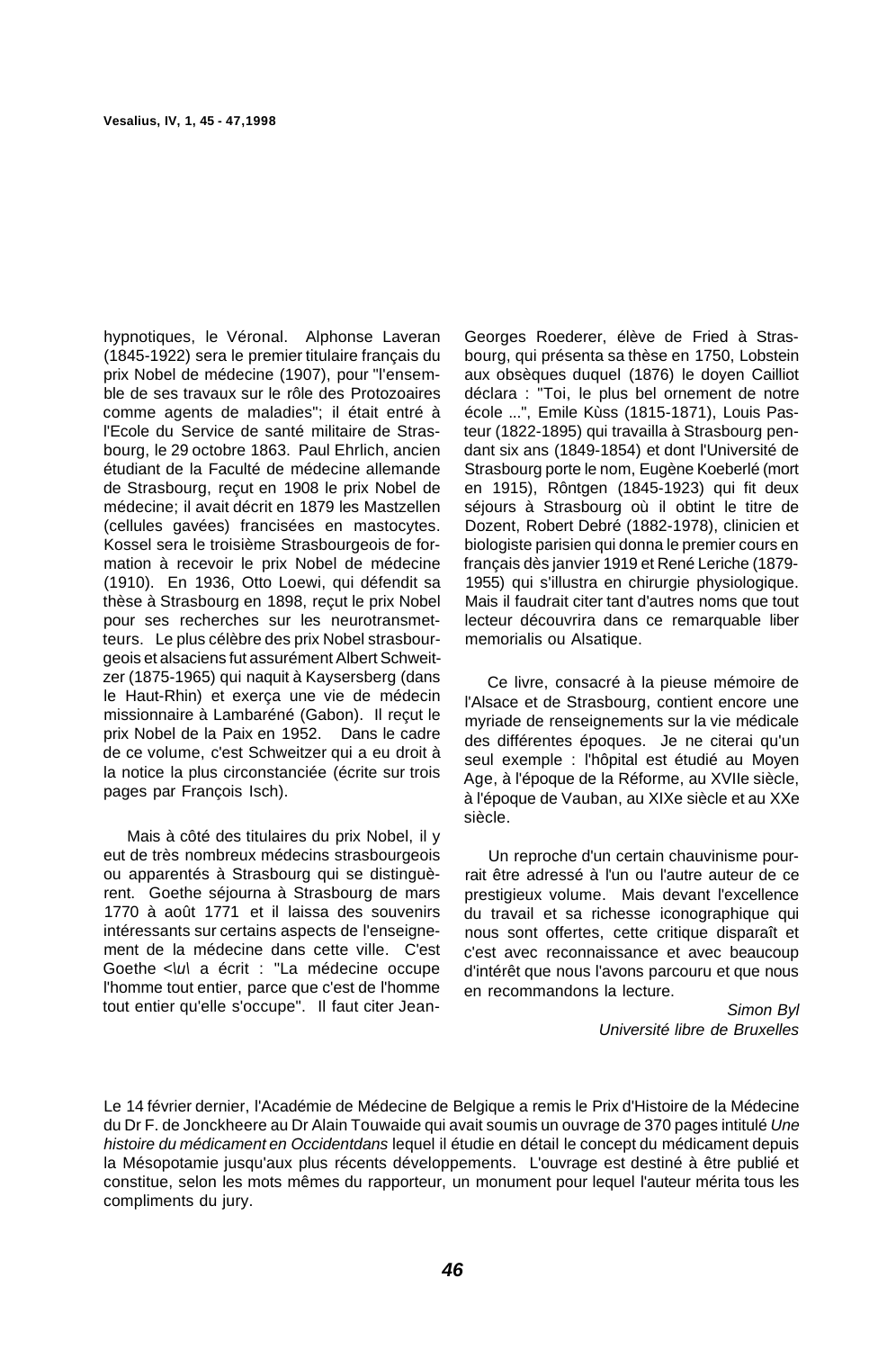## **O Megas Alexandros sta pedia Vis latrikis**

loannis Lascaratos Athènes, Ed. J.&J. Hellas, 1997, 334pp. ISBN 960-85447-2-6

Le titre français de ce livre intégralement en grec contemporain (avec de nombreux textes en grec ancien) serait "Alexandre le Grand et la médecine". L'auteur de cette monographie, J. Lascaratos, est professeur d'histoire de la médecine à la Faculté de médecine de l'Université d'Athènes. Il a rassemblé tous les textes anciens évoquant les rapports d'Alexandre avec la médecine. Ces textes sont néanmoins relativement récents (1er siècle a.C. - 1er et 2ème siècles p.C). Ce sont ceux de Diodore de Sicile, de Platarque, d'Arrien, de Quinte-Curce et de Justin, ce dernier ayant vécu aux 3e et 4e siècles.

Nous ne possédons malheureusement aucun texte contemporain de la mort du conquérant macédonien en 323. Dès lors, nos sources, qui datent de plusieurs siècles après l'événement, sont peu fiables et elles ont suscité, parmi les historiens et les médecins des XIXe et XXe siècles, d'innombrables hypothèses : Alexandre serait mort, à l'âge de 33 ans, de malaria (Plasmodium falciparum), de delirum tremens, de pneumonie, de typhoïde, d'épilepsie, de péritonite...

Le livre de J. Lascaratos établit un réel état de la question et il s'achève par cette conclusion en latin : "Ignoramus et, tamdiu fontes latentes non praebent, ignorabinus" (Nous ignorons et aussi longtemps que des sources (=auteurs) inconnues jusqu'ici ne nous ne le permettront pas, nous ignorerons).

Cette conclusion est prudente, car la cause de la mort du grand conquérant reste du domaine de la probabilité et non de la certitude.

> Simon Byl Université libre de Bruxelles

## **Nommer la maladie**

### **Recherches sur le lexique gréco-latin de la pathologie**

Centre Jean-Paleme, Edité par A. Debry et G. Sabbah. Prix : 120 FF. ISBN 2-86272-128-X Publications de l'Université de Saint-Etienne, 35 rue du Onze-Novembre, 42023 Saint-Etienne Cedex 2

Le Centre Jean-Paleme vient de sortir un livre intitulé "Nommer la maladie. Les 13 chapitre sont les fruits de recherches sur le lexique greco-latin de la pathologie. Schematiquement on peut les regrouper en 4 sections : 1. Mots grecs et héllénismes, 2. Vocabulaire latin et pathologie, 3. Usages d'auteurs, 4. instruments de recherche. La totalité du volume s'inscrit sur 244 pages.

Pour un historien de la médecine moyen, c'est ardu et d'une lecture difficile. Les textes s'inscrivent plutôt dans le cadre d'un enseignement et s'adressent à des philologues. Par contre, sa valeur scientifique est indéniable et montre combien l'étude des textes anciens peut être rigoureuse et affaire de spécialistes.

Thierry Appelboom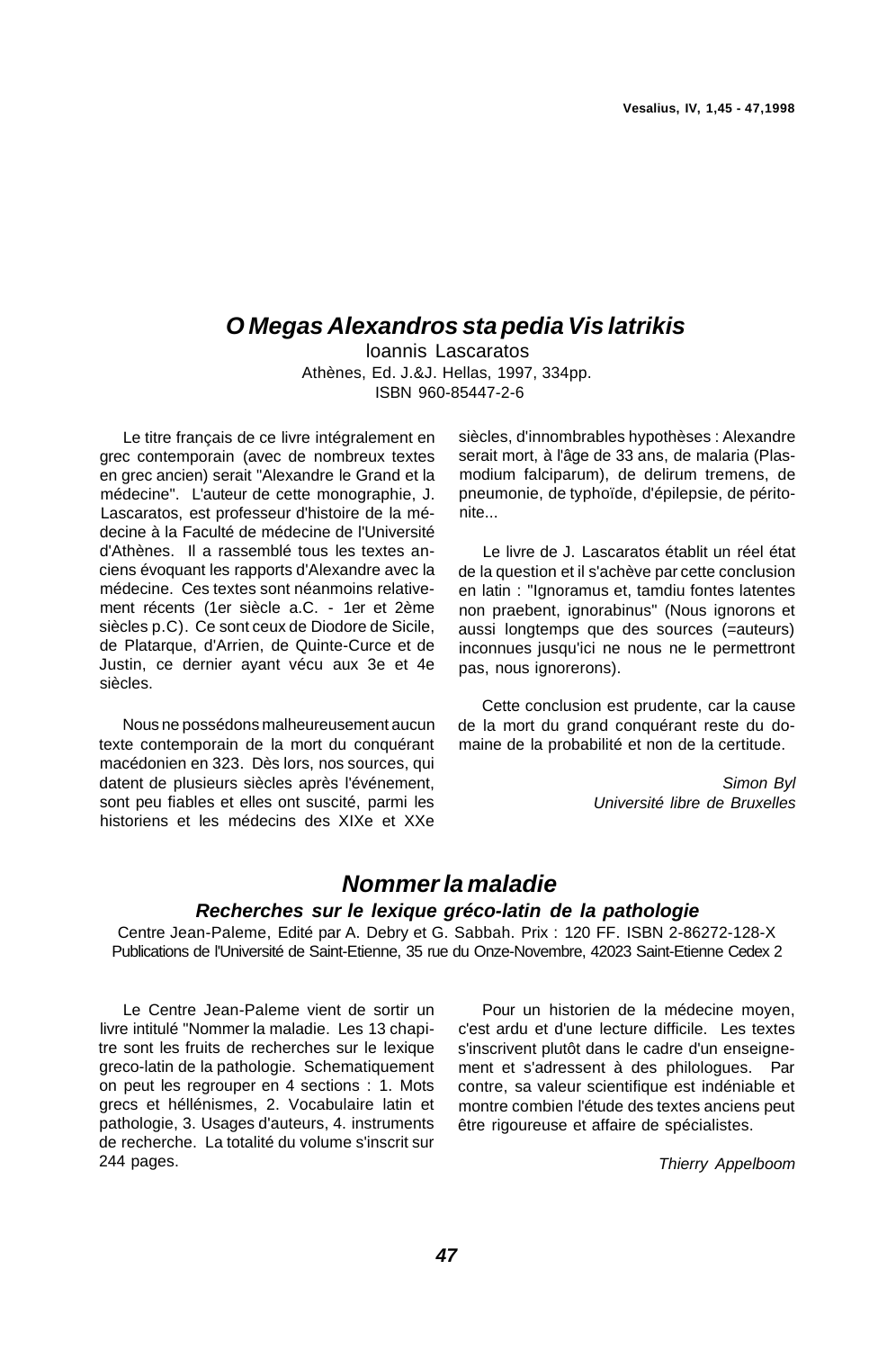# **Scientific Events**

#### **September 6-1 1 1998 XXXVIth International Congress of the History of Medicine**

Tunis - Carthage Topics : Islamic medicine; the history of Public Health-Ethics and Deontology; Médical éducation; Emergency Surgery; Varia Information :

> Pr. Sleï'm Ammar 9, boulevard Bab Menara 1008 Tunis, Tunisia Fax: #216-1-561 737

#### **9 et 10 octobre 1998 Colloque "La médecine précolombienne et traditionelle du Nouveau Monde"**

Musée de la Médecine de Bruxelles Information :

Diana Gasparon Tel : # 32-2-555 34 31 Fax : # 32-2-555 34 71

#### **9 octobre -18 décembre 1998 Exposition "Les mystères de la momie de Rascar Capac"**

Musée de la Médecine de Bruxelles Information : Diana Gasparon

Tel : # 32-2-555 34 31 Fax : # 32-2-555 34 71 **8 mai 1999 Colloque "Hippocrate et sa postérité"**  Bruxelles - Musée de la Médecine Informations : Diana Gasparon Tél. : # 2-555 34 31 Fax : # 2-555 34 71

#### **Eté 1999**

**Congrès international histoire de la psychiatrie**  European Association for the History ofPsychiatry Information :

IUHMSP, Case postale 196 1 ch. des Falaises 1000 Lausanne 4, Suisse Fax: #41-21-314 70 55 E-mail : [hist.med@inst.hospvd.ch.](mailto:hist.med@inst.hospvd.ch)

#### **6 - 9 octobre 1999**

**Xe Colloque International Hippocratique Nice** "Le normal et le pathologique dans le corpus hippocratique". Université de Nice, Faculté de Lettres, Boulevard E. Herriot 98, 06204 Nice, France Informations : Pr. Antoine Thivel, Les Mimosas 26 avenue de Flirey

06000 Nice, France

Tél. : # 33- 4-93 53 05 47

# **Information**

Through the auspices of Pharmweb, a new history of pharmacy discussion group has been established. The purpose of the group is to provide an internet forum for the exchange of information, ideas, questions, and controversies that touch on the subject of the history of pharmacy.

E-mail messages posted to history® pharmwebl .[man.ac.uk](http://man.ac.uk) will be forwarded to me as list moderator. If they appear germane to the broad subject of the history of pharmacy, I will pass them along to all subscribed members of the list. Advertisements and off-topic messages will not be forwarded. (I do invite members of the list, however, to feel free to place notices about their own recent publications and achievements.)

To subscribe to the list, point your web browser to<http://www.pharmweb.net/pwmirror/pwq/> pharmwebqg.html There you will find a form to fill out. This same form may be used to unsubscribe. If you have any questions, feel free to contact me directly at:  $g$ jh@pharmacy.wisc.edu

> Greg Higby, Director, American Institute of the History of Pharmacy, 425 N. Charter St., Madison, Wl 53706, USA